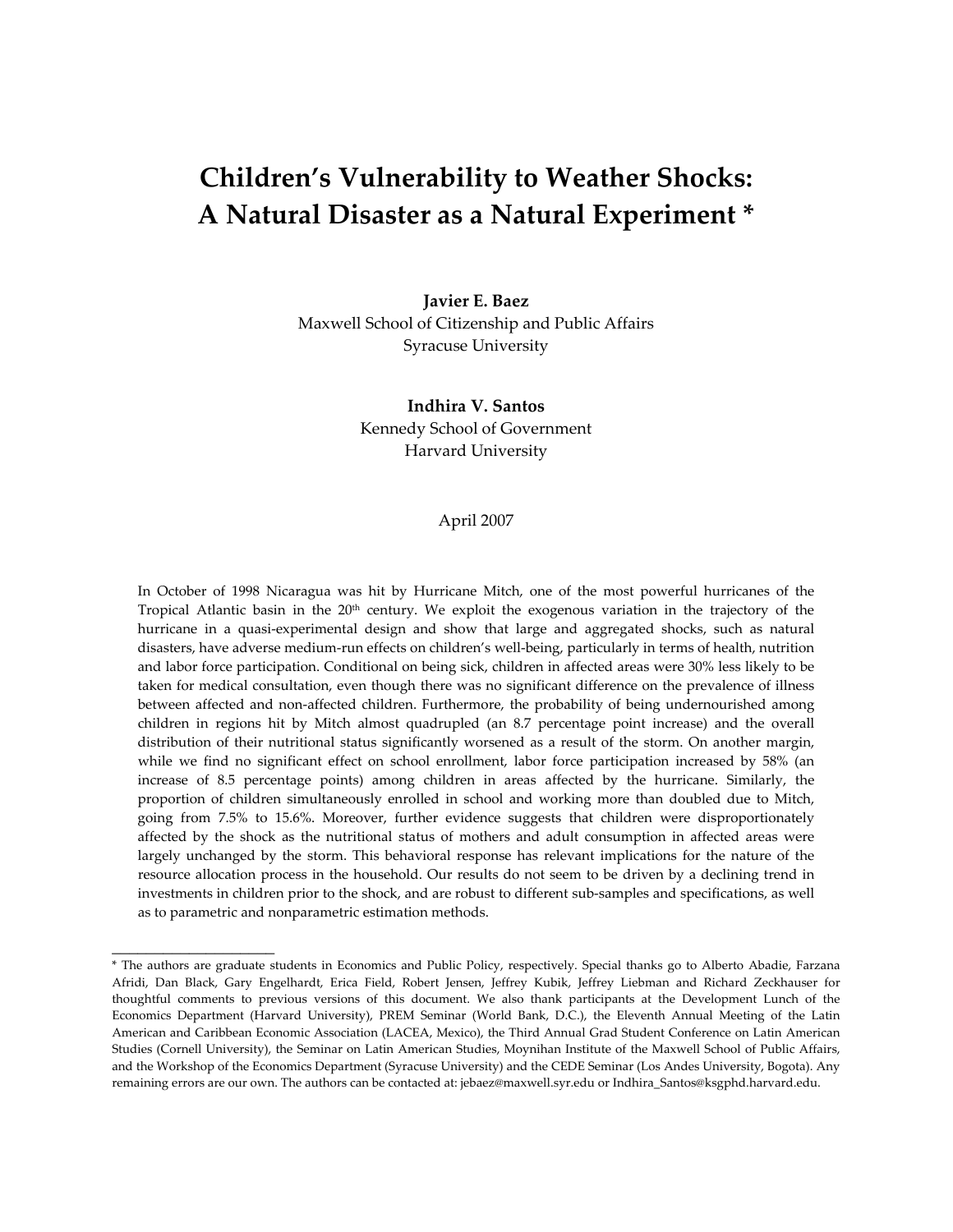## **1. Introduction**

Households in low‐income countries face numerous risks –pests, diseases, droughts, floods– that not only cause significant fluctuations to their current income but can also reduce their middle and long-run earning ability by affecting their physical and human productive capacity. Moreover, a large proportion of these households depend heavily on agriculture, a highly volatile mode of subsistence. Insurance and credit markets in these countries are often incomplete, and many shocks are aggregate so that informal mechanisms for risk‐sharing are not fully effective. Given this, adverse shocks have the potential of being very harmful for the welfare of poor households. Natural hazards add even more uncertainty to these already challenging environments and thus, weatherrelated events –the most common type of natural disaster– are particularly relevant for understanding the exposure of households' welfare to harmful shocks.

Since the 1980's, weather shocks not only occur more frequently but their impact has increased dramatically as well. In fact, between 1983 and 1993, natural disasters caused damage estimated at an average of US\$67 billion per year, reflecting a 14‐fold increase in the relative economic cost of these phenomena since the 1950s (Guha‐Sapir, et.al, 2003). According to the International Red Cross (2005), nearly half of this increase occurred solely in the past two decades. Experts argue, in fact, that their frequency and cost are likely to further intensify due to global warming, environmental degradation and population growth. Moreover, these events are especially devastating for the poor, who often live in fragile dwellings and settle in risky locations such as river banks, flood plains, steep slopes and wild land without appropriate emergency systems.

The effects of weather shocks on daily life have captured the attention of analysts and policy makers all over the world in recent years, particularly after the tsunami in Asia in 2004 and Hurricane Katrina in the United States in 2005. In the literature on microeconomic development, more specifically, there has been a parallel interest in examining the consequences of adverse weather on households. This work, however, has mainly focused on testing the ability of households to smooth consumption (e.g. Deaton, 1992; Townsend, 1994; Grimard, 1997), rather than devoting attention to the welfare implications of these phenomena for individual members of the household in terms of particular outcomes. Investments in childhood education and health require large cash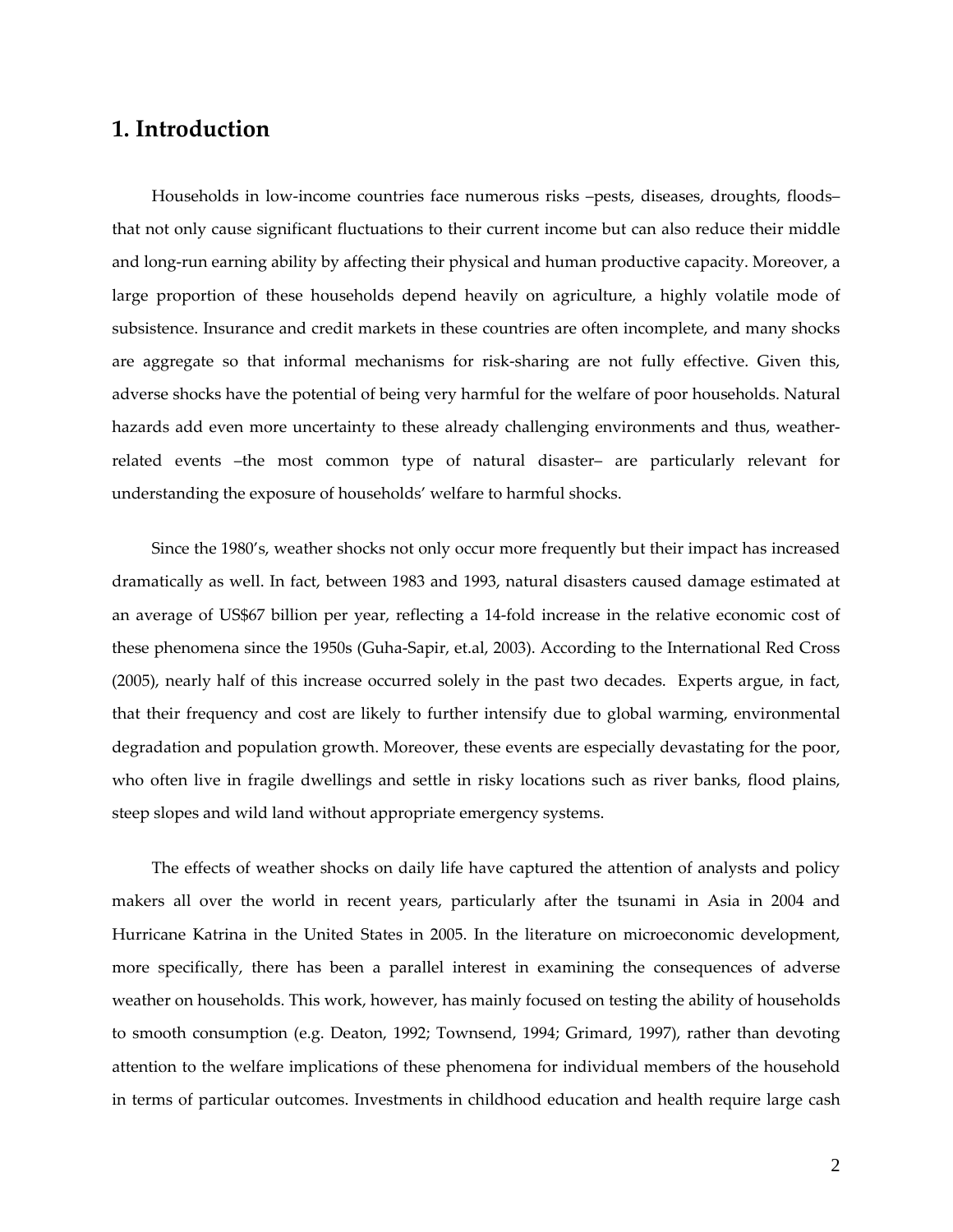outflows and these expenditures may be difficult to make in the face of an income and asset shortfall. This may be particularly true for rural populations that lack formal markets for credit and insurance or, at best, have informal risk‐bearing arrangements which do not fully protect consumption and fall apart in the presence of non-idiosyncratic events. If this is the case, a sufficiently large shock may take children out of school, push them into the labor market and worsen their health status. In the literature, Jacoby & Skoufias (1997) and Jensen (2000) have indeed found that income variability had an adverse effect on children's school enrollment and nutrition in settings with limited access to formal insurance.

In this paper, we investigate this hypothesis for a rarely studied natural hazard: a hurricane. Mitch, a tropical storm that attained hurricane status for three days and reached sustained winds of 180 miles per hour, hit Nicaragua in the last week of October of 1998. Hurricane Mitch is one of the most destructive storms ever to strike Central America, leaving behind more than 50 inches of rain and more than 20% of the population in need of new housing in Nicaragua alone. Approximately 45,000 households in 72 municipalities were directly affected, nearly 300 schools and dozens of health centers were left temporarily unusable, and one third of crops in the country was destroyed (World Bank, 2001). Because not all municipality segments in Nicaragua were directly hit by Mitch, we exploit this exogenous variation arising from the trajectory of the hurricane as a quasiexperimental design to estimate the medium‐term effects of this shock on the school enrollment, labor supply and health status of children in affected areas. To do so, we implement a double difference analysis (DID) and construct our experimental groups using panel data from the Living Standards Measurement Study (LSMS), a household-level survey collected in 1998, 1999 and 2001 by the World Bank and the National Institute of Statistics of Nicaragua (INEC). Thus, our treatment group is comprised of children in portions of municipalities (segments) affected by Mitch, as defined by the 1999 LSMS and discussed below in more detail.

Our results indicate that large and aggregate shocks, such as natural disasters, have adverse medium‐run effects on children's well‐being, particularly in terms of health, nutrition and labor force participation. Conditional on being sick, children in affected areas were 30% less likely to be taken for medical consultation, even though there was no significant difference on the prevalence of illness between affected and non-affected children. Furthermore, the probability of being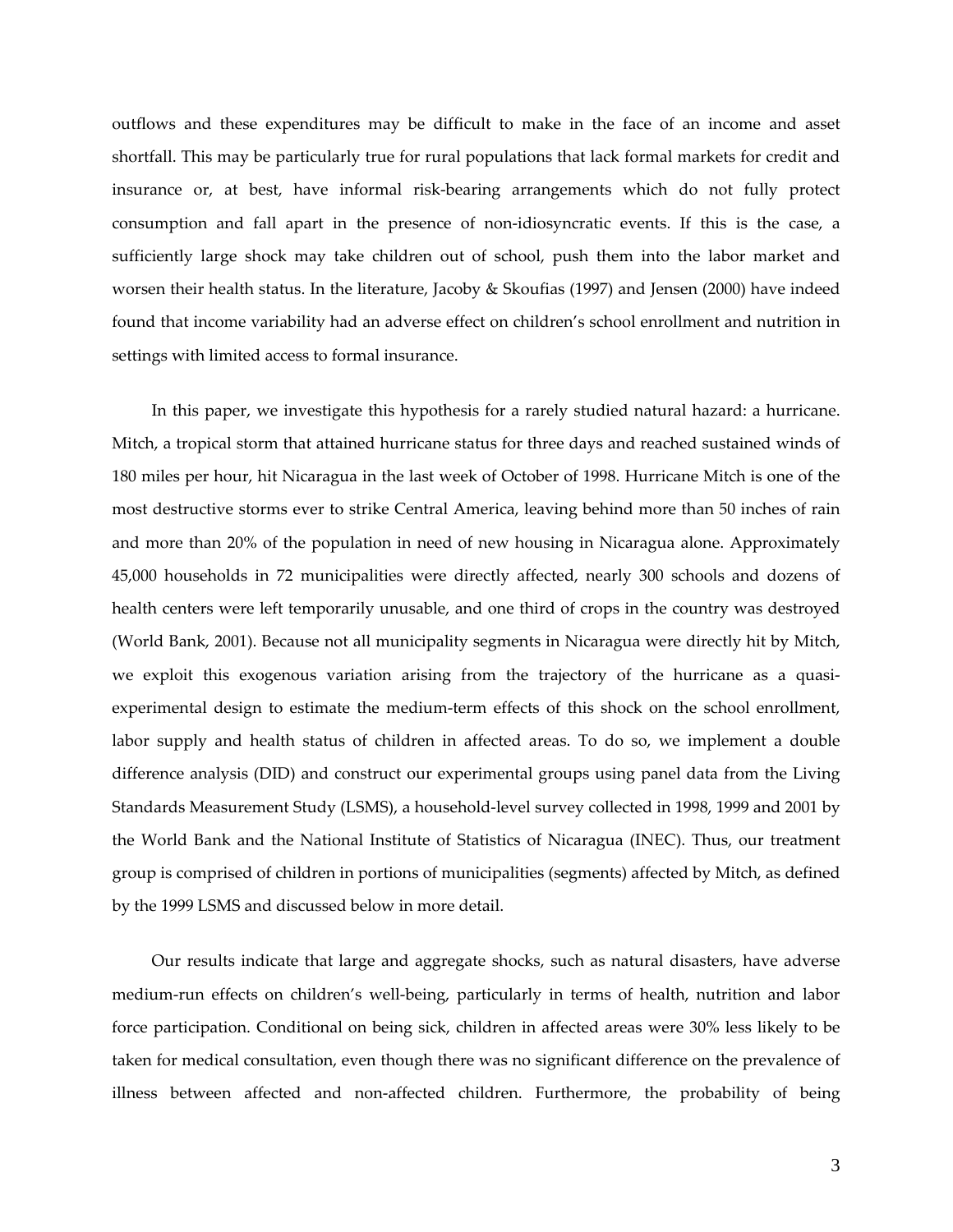undernourished among children in regions hit by Mitch almost quadrupled (an 8.7 percentage point increase) and the overall distribution of their nutritional status –especially of those in the lower tail– significantly worsened as a result of the storm. On another margin, while we find no significant effect on school enrollment, labor force participation increased by 58% (an increase of 8.5 percentage points) among children in areas affected by the hurricane. Similarly, the proportion of children simultaneously enrolled in school and working more than doubled as a result of Mitch, going from 7.5% to 15.6%. Moreover, further evidence suggests that children were disproportionately affected by the shock as the nutritional status of mothers and adult consumption in affected areas were largely unchanged by the storm. Based on placebo experiment estimates, our results do not seem to be driven by a declining trend in investments in children prior to the shock. The main findings are also robust to different sub‐samples and specifications, as well as to parametric and nonparametric estimation methods.

The rest of the paper is organized as follows. First, in the background section, we review the existing evidence on the consequences of shocks for children's well-being, discuss a simple conceptual model to help frame the effects of a hurricane on children in a setting of imperfect markets and describe the trajectory of Hurricane Mitch and its effects in Nicaragua. Section 3 describes the data, while Section 4 presents our empirical strategy, including the identification design, main findings and some robustness checks to our strategy. Section 5 offers a brief discussion on the theoretical implications of our findings. Finally, Section 6 concludes.

## **2. Background**

## **2.1 Previous Findings**

In order for households to achieve their optimal consumption path, it is necessary for them to smooth consumption across time and states of nature. However, the literature on this topic has long revealed evidence of imperfect smoothing in developing countries where relevant market failures are more likely. For instance, Paxson (1992) tested the idea of perfect smoothing in Thai villages using cross‐sectional data on income and expenditures of farm households together with rainfall information. Although her estimates of the marginal propensities to save out of transitory shocks are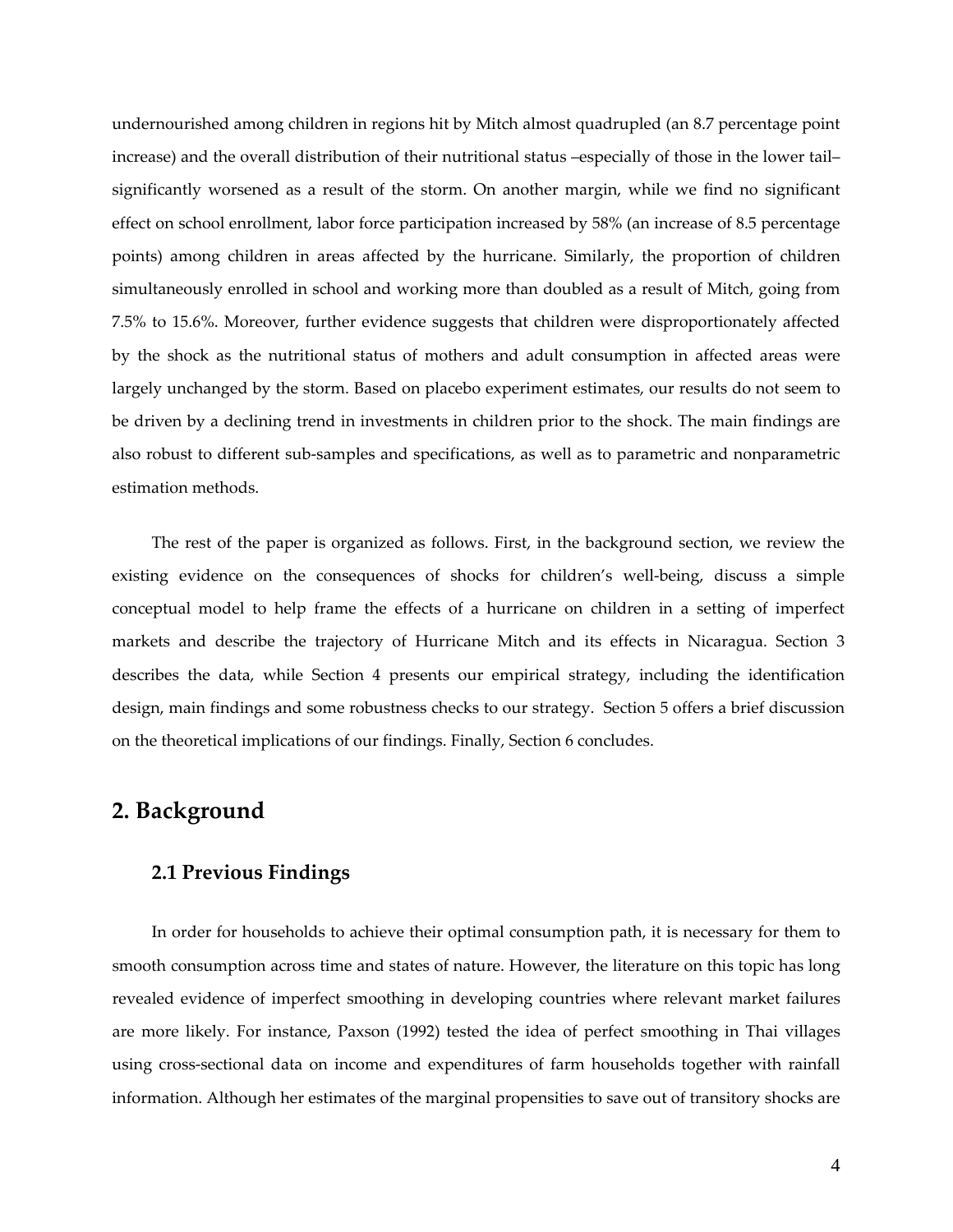quite high (between 0.73 and 0.83), they are not supportive of full insurance. Deaton (1992), using data from Côte d'Ivoire, found that fluctuations in household income were only weakly associated with community shocks where the risk is assumed to be shared. Along the same lines, Townsend (1994) examined the performance of all the institutions –formal and informal– that can jointly insure rural households at the village level using longitudinal data from India. His findings indicate that transitory idiosyncratic events were highly smoothed away but still far from the first best with fully functioning markets for credit and insurance.

Other results in the literature go in the same direction.<sup>[1](#page-4-0)</sup> That is, consumption partially tracks income in low‐income countries, and particularly in rural populations. Natural disasters, rather aggregate shocks, make it even harder to isolate consumption from income paths. Santos (2006) found that inter‐household transfers increased in Nicaragua in the aftermath of Mitch but, for the median household, new transfers only offset 15% of the losses arising from the event in the eight months after the storm. The analysis suggests that formal credit markets were largely absent in Nicaragua and that households were not able to fully share the risks arising from the storm through other channels.

If households cannot perfectly smooth consumption, then they are forced to finance a fraction of their current consumption and investment out of today's income. As a result, households could be forced to reduce the resources directed to basic expenditures such as those allocated towards the education and health of children, especially considering that significant liquidity is needed to cover this type of expenses.[2](#page-4-1) Even though these mechanisms of adjustment could be evident, the existing literature on the effects of large adverse shocks on children is surprisingly limited. Still, the available evidence suggests that negative shocks tend to be associated with a decrease in children's investment in terms of education and health.

Economic crises, in particular, have been found to be associated with a significant deterioration of social indicators at the macro level. During Argentina's economic downturn in 1995, for instance,

<span id="page-4-0"></span><sup>1</sup> See Murdoch (2003) for India and some estimates for Latin America like those of Garcia‐Verdú (2001) for Mexico and Barrera and Perez (2005) for Colombia and Nicaragua.

<span id="page-4-1"></span><sup>2</sup> In Nicaragua, costs associated with children's education and health can represent an important share of a household's budget. For instance, in 1998, the median household expenditures for sending children to school (tuition, transport, enrollment fees, uniforms, books and other school supplies) was \$2,250 córdobas (US\$215) per year – half of their median household income per capita (data from 1998 LSMS).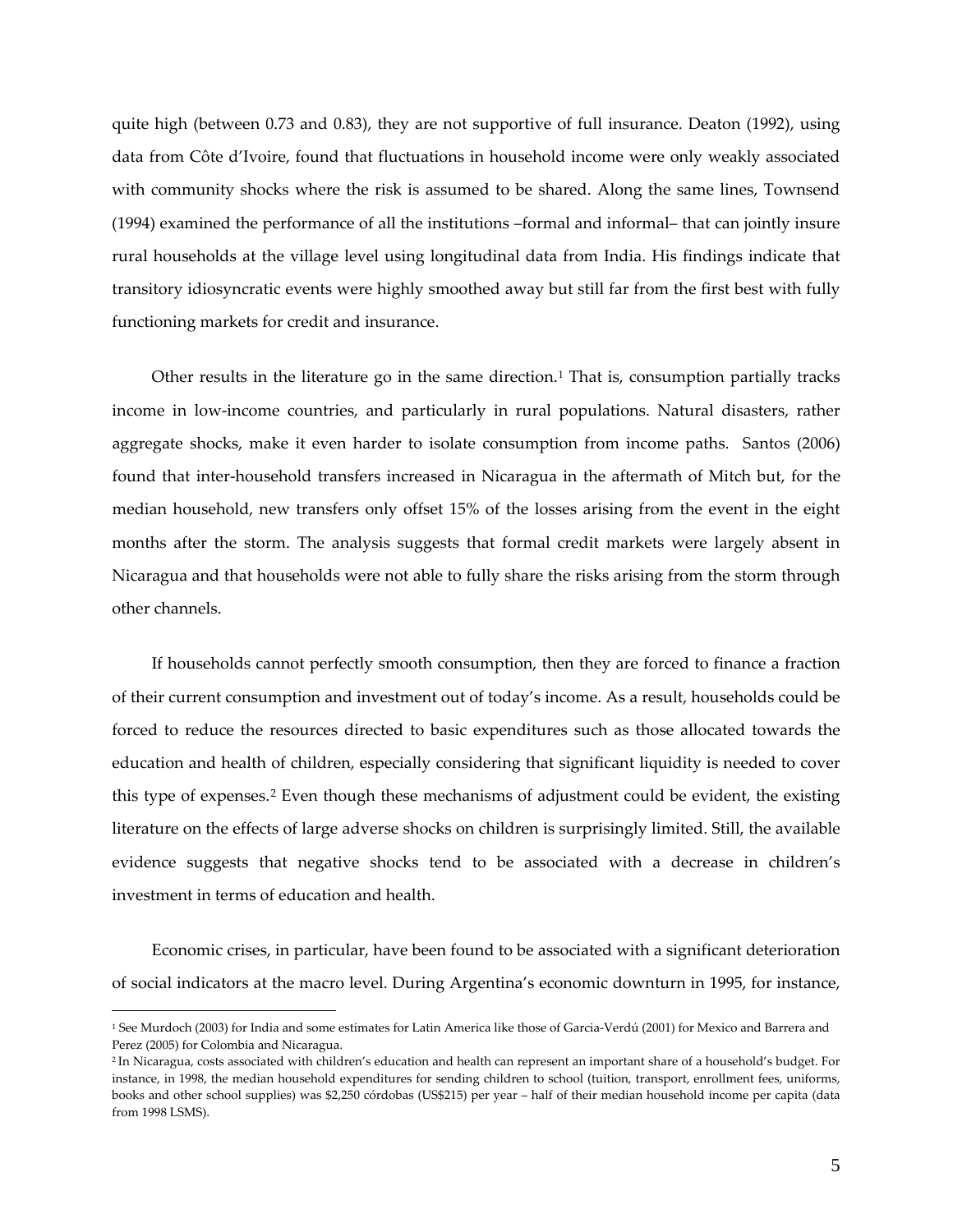per capita daily protein intake fell 3.8% while growth in gross primary enrollment declined from 2.2% in 1993 to 0.8% in 1996. For the same year, mortality from anemia increased from 6.3 deaths per 100,000 live births in 1993 to 7.9 in 1995 among children under the age of 1 at the time of the crisis in Mexico. Similarly, after the 1997 crisis in Indonesia, nutrition worsened for children under the age of three, while for the poorest quartile of the population the share of children ages 7‐12 not enrolled in school rose from 4.9% in 1997 to 10.7% in 1998 (World Development Report, 2001c). Although the worsening of children's socioeconomic status may not be explained entirely by responses to the crisis at the household level, they can hardly be solely attributed to macro effects.

Like economic crises, natural disasters can extensively affect the educational and health status of the population afflicted, particularly children. Foster (1995) showed that floods in Bangladesh were associated with lower child weight, especially in households that were credit constrained. After the floods, 46.2% of the landowning households and 64% of the landless households took out loans. Children in the latter families were in worse health conditions since they had access to relatively more expensive credit. Jacoby & Skoufias (1997) tested a structural dynamic model of human capital accumulation and insurance behavior against Indian data from 10 villages with different climatic characteristics. They showed that children were less likely to enroll in school in periods of negative income shocks and argued that this insurance strategy had pervasive consequences in the long-run, especially for small–farm households which had a greater probability of taking children out of school after unanticipated shocks. Similar responses have also been identified in rural areas of Africa. Jensen (2000) exploited inter‐regional weather variation between 1985 and 1988 and cross‐sectional data from Cote d'Ivoire to find that deviations from the historical mean were associated with an average decrease in school enrollment of 20%. In addition, the probability of being taken for medical consultation if ill and the nutritional condition of children in affected areas worsened significantly. Likewise, Beegle, Dehejia and Gatti (2003) used panel data from Tanzania between 1991 and 1994 and found evidence that temporary shocks increased the prevalence of child labor, especially in households with less collateralizable assets.

This paper contributes to the literature in several ways. First, it adds to the analyses of the effects of large adverse shocks on the well-being of children, for which the existing evidence is limited. To the best of our knowledge, this paper is the first attempt to examine these issues in the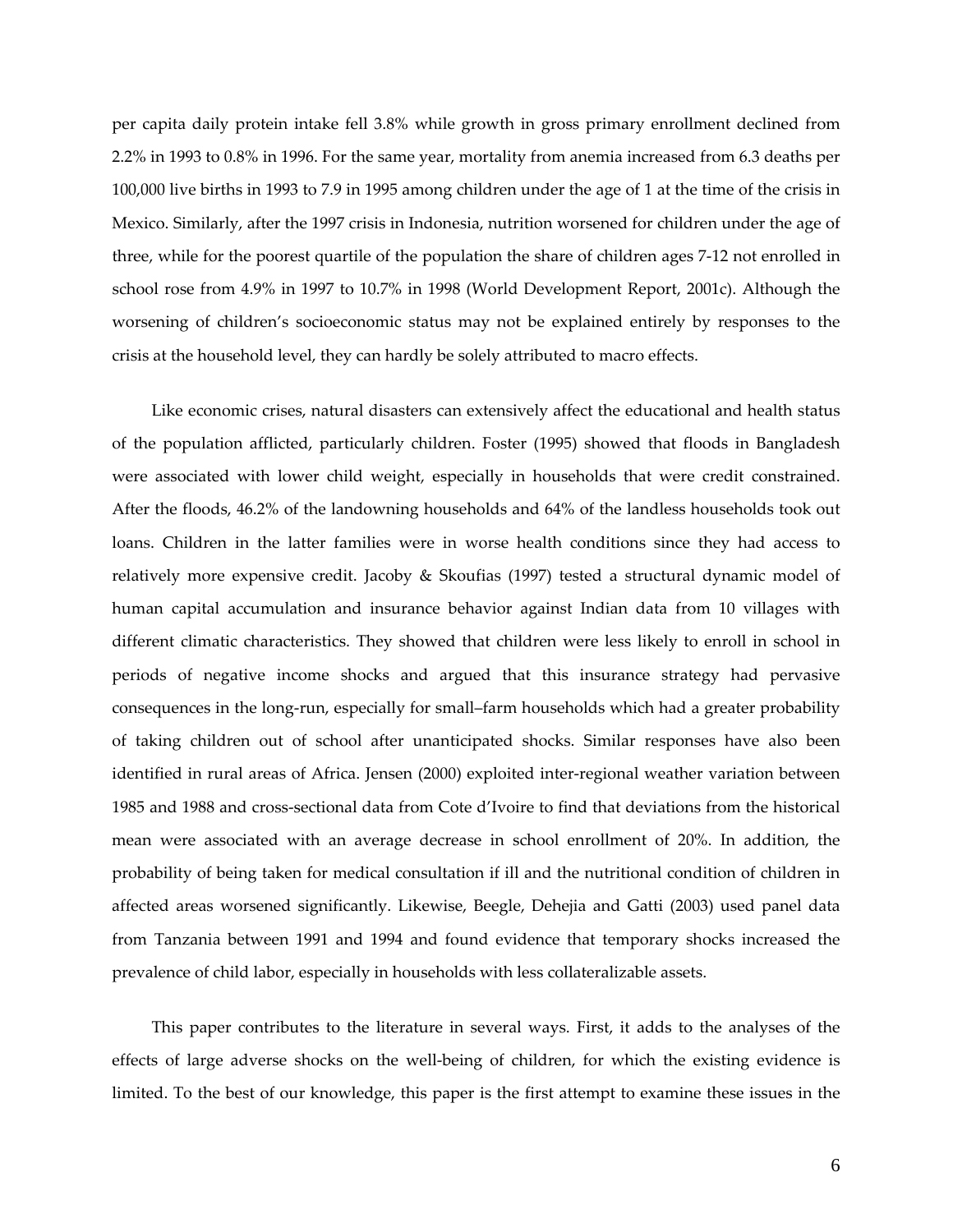presence of a natural disaster which combines both the strong winds and torrential rains. Rarely has there been an opportunity to study such a large and exogenous event such as Hurricane Mitch. Second, we explore the effects of the hurricane three years after the episode. The persistence of adverse effects on children hints at important long‐run consequences of shocks, especially if we take into account that education and health are important determinants of future earnings and welfare. Theoretically, this paper has significant implications for the literature on household decision‐making since our findings suggest that children are not only worse off after a natural disaster, but that they are disproportionately affected by these events. More generally, our work contributes to the understanding of natural disasters. This constitutes valuable information for policy makers, as well as national and international non‐governmental organizations, interested in designing comprehensive policies to deal with large negative shocks.

## **2.2 Conceptual Framework**

 $\overline{a}$ 

As evidenced from the damages reported by households in the aftermath of the storm, something we will return to in more detail later, natural disasters can adversely affect not only the income of the household but also its assets and the physical well-being of its members. In addition, they can have a negative effect on a country's infrastructure and overall macroeconomic environment. More formally, we follow Skoufias (2001) and develop a simple single‐period model of household decision-making with full information and a unitary household that stresses the mechanisms through which a hurricane can potentially affect children's outcomes. [3](#page-6-0) We leave the main details of this model for Appendix 1 but briefly discuss its implications in this section.

The medium‐term effects of a hurricane on the household's investment in children operate through three different channels. First we consider what we call direct effects, which include the disruption of school and health services and damage to complementary infrastructure, as well as the loss of assets and inventories and the death or illness of family members. Second, there are indirect effects, which reflect the change in the income of the household. One the one hand, income can

<span id="page-6-0"></span><sup>&</sup>lt;sup>3</sup> Regarding the unitary household assumption, in this study we use panel data for a group of households affected by Mitch and for others not affected by the Hurricane; therefore, by using a unitary model, the assumption is that the balance of power in the household did not change in a differentiated manner for the two specified groups. This seems to be a realistic assumption and, thus, we consider the unitary model appropriate for our purposes.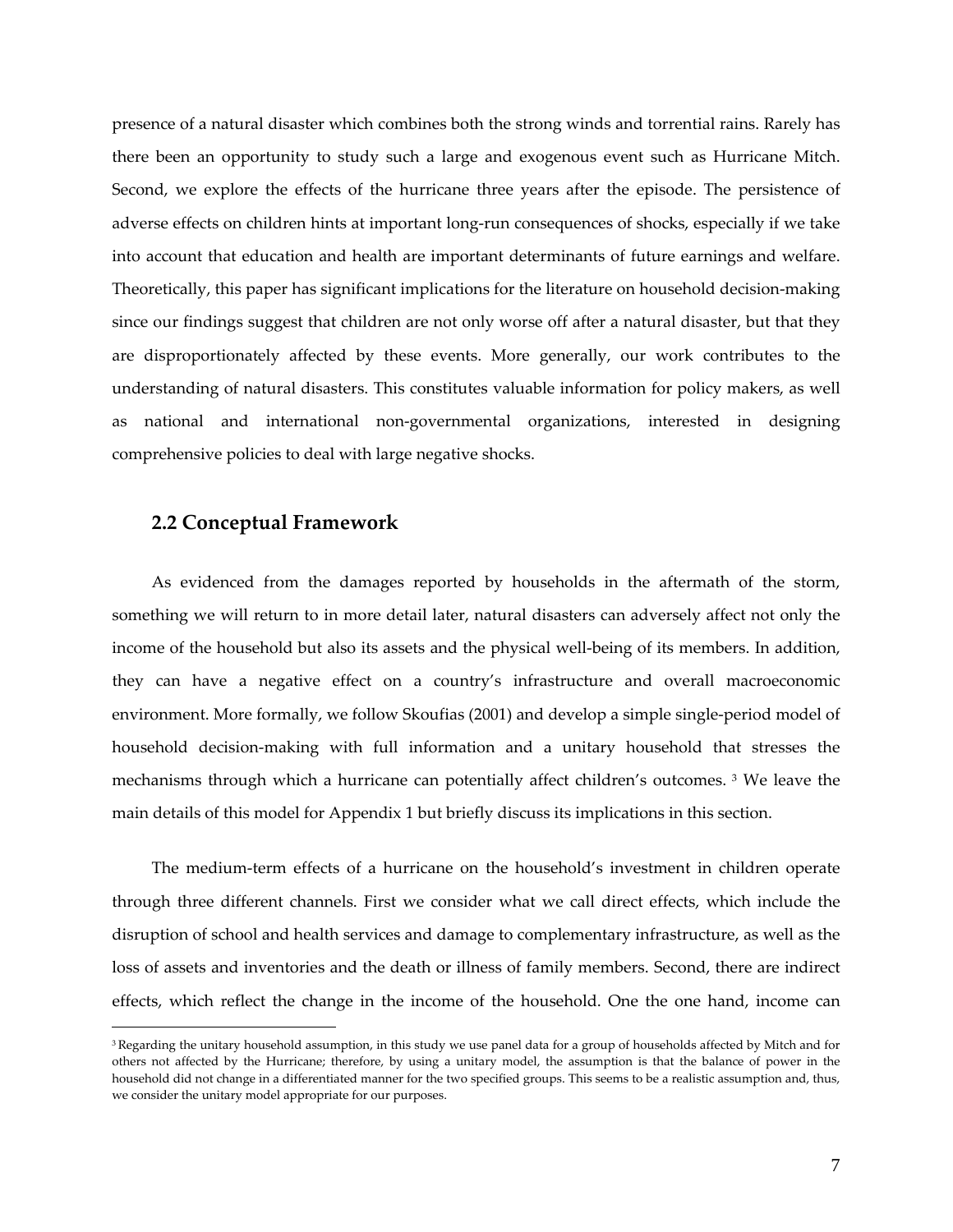decrease due to the loss of crops, jobs or business; on the other, the number of jobs and, thus, income can rise as a result of reconstruction initiatives and possibly higher levels of public investment. Finally, we call secondary effects those related to the slowdown in the economy in general as a result of inflation, increased debt, fall in production, etc.

Each of these effects has different implications for the optimal allocation decision of the household. In our model, disturbances to educational and health services, as well as the loss of complementary infrastructure and households assets (i.e. direct effects), ceteris paribus, lead to families investing less in children's schooling and health. The interruption or destruction of relevant services, including damage to physical facilities and lack of required personnel and supplies, increases the marginal cost of the goods and services associated with accumulating human capital, while a decrease in household assets constitutes a decrease in the household's permanent income. Similarly, the incapacity of a productive parent, the loss of crops, jobs or business lead to a fall in income that –in an environment of incomplete capital markets– can further tighten the household's budget constraint. As noted above, this drop in income can be partially or entirely offset by an increase in employment due to rebuilding activities.

Finally, the slowdown of the economy is expected to decrease the demand for labor and wages. This decrease in wages may be reinforced by an increase in labor supply as households try to cope with the effects of the shock. There is an income and a substitution effect associated with this change in wages. On the one hand, the latter would predict an increase in children's human capital since the opportunity cost of human capital, the wage, is now lower. However, as the income effect goes in the opposite direction, formally, the net change would be unknown. On the whole, as described by the model, the theoretical effects of a shock like a hurricane on the investment in children's human capital are ambiguous. The end result is, hence, an empirical matter.

## **2.3 Hurricane Mitch in Nicaragua**

Nicaragua is, after Haiti, the poorest country in the Western Hemisphere. According to the last population census in 1995, the country is divided in three main geo‐political regions: Pacific, Central and Atlantic. The highest concentration of poverty is found in the two semi-autonomous regions of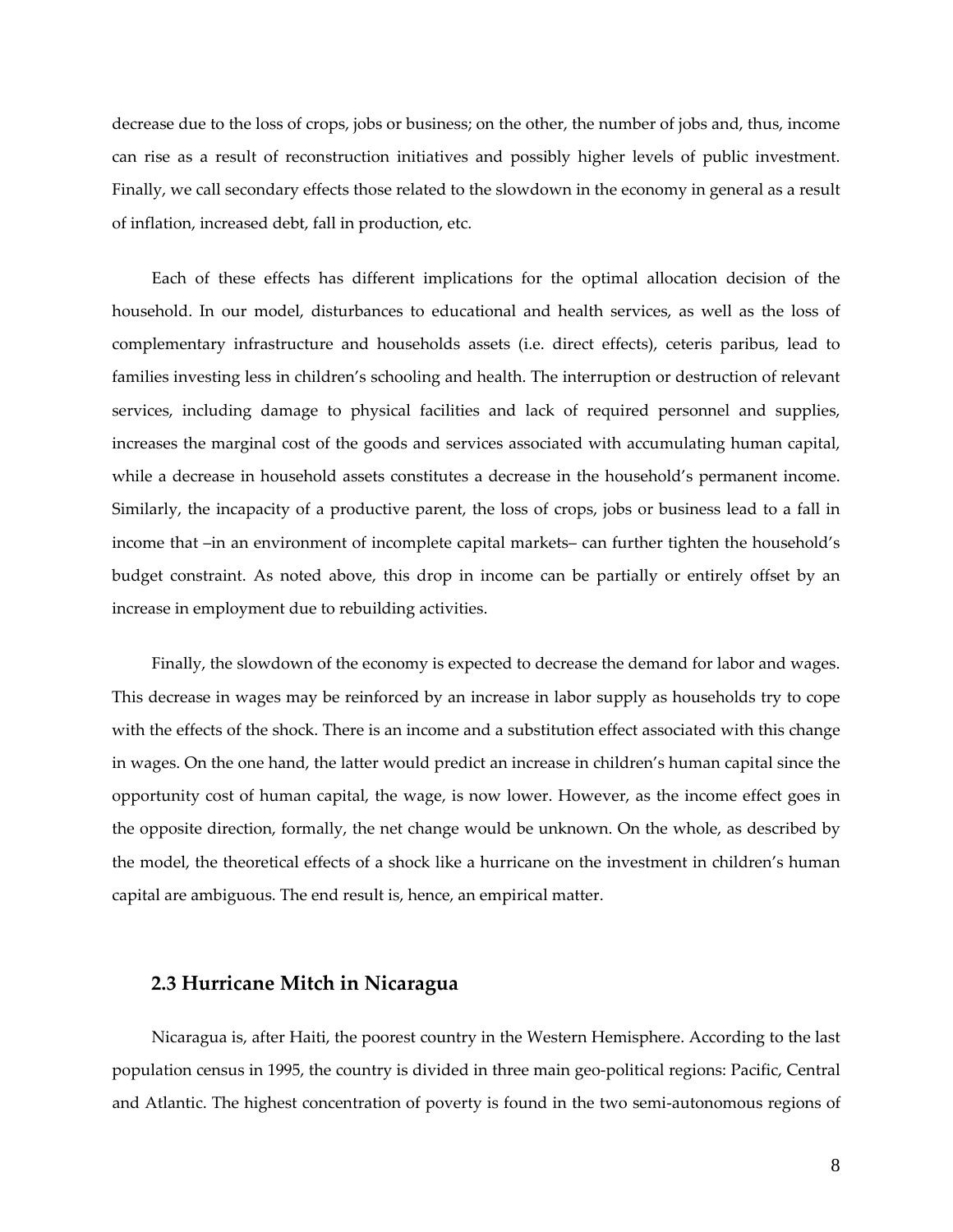<span id="page-8-0"></span>the Atlantic, while the lowest is found in the capital city (Managua) and the rest of the Pacific region (World Bank, 2001b). Nicaragua is further divided into departments (15) and two autonomous sub‐ regions which are, in turn, divided into municipalities (147). When Hurricane Mitch hit the country in October 1998, Nicaragua had a GDP per capita of US\$741 (constant 2000 US dollars), 44.71% of the population was living with under US\$1 a day, 79.03% with under US\$2 a day, and 24% of individuals aged 15 and above were illiterate. Moreover, in 1998, net enrollment in primary school was at 74% and 12.8% of children aged 10-14 were working, although this proportion has decreased to around 8% in recent years. In terms of health, child malnutrition is remarkably high as one quarter of children under five was undernourished in 1998 (World Development Indicators, 2007).

Among the Latin American and Caribbean countries –with the exception of the island of Montserrat, Nicaragua was the hardest hit by natural disasters between 1970 and 1999, with cumulative losses estimated at 338.4% of 1997 GDP (Charvériat, 2000). During the last two decades, the country has been affected by earthquakes (1992), droughts (1994, 1997, 2001), wild fires (1991), floods (1990, 1998) and wind storms (1993, 1998). Of all of these natural disasters, Hurricane Mitch was the strongest in terms of the number of people affected and damage costs. Mitch started as an ordinary tropical depression, but on October 24 it was classified as a hurricane, reaching winds of up to 90 miles per hour and 180 miles per hour two days later. The storm changed course several times; Cuba and Jamaica, at first, and Mexico and Belize, next, were alerted. On October 27, Mitch unexpectedly moved inland in Honduras and steadily weakened, but still its torrential rains brought in five days more precipitations than the average rainfall of a full year. Following, Northern and Pacific Nicaragua received the heaviest rains –over fifty inches of rain in five days, before the storm lost strength as it passed through Guatemala and El Salvador (McKinley & Stevens, 1998).

The hurricane struck Nicaragua from October 27 to October 31, 1998 and mostly hit the Central and Pacific regions of the country.<sup>[4](#page-8-0)</sup> Around 19 percent of the population  $(870,000 \text{ people})$  was affected (INEC, 1999). The strong winds and the historic amounts of rain that accompanied Hurricane Mitch, compounded by the usually weak housing structure in Nicaragua, generated extensive structural damage. Approximately, 45% of households surveyed in the 1999 LSMS reported their dwellings having being harmed during the hurricane and, in fact, 29.4% had to

<sup>4</sup> See Appendix 2 for maps that describe the trajectory of the hurricane in detail.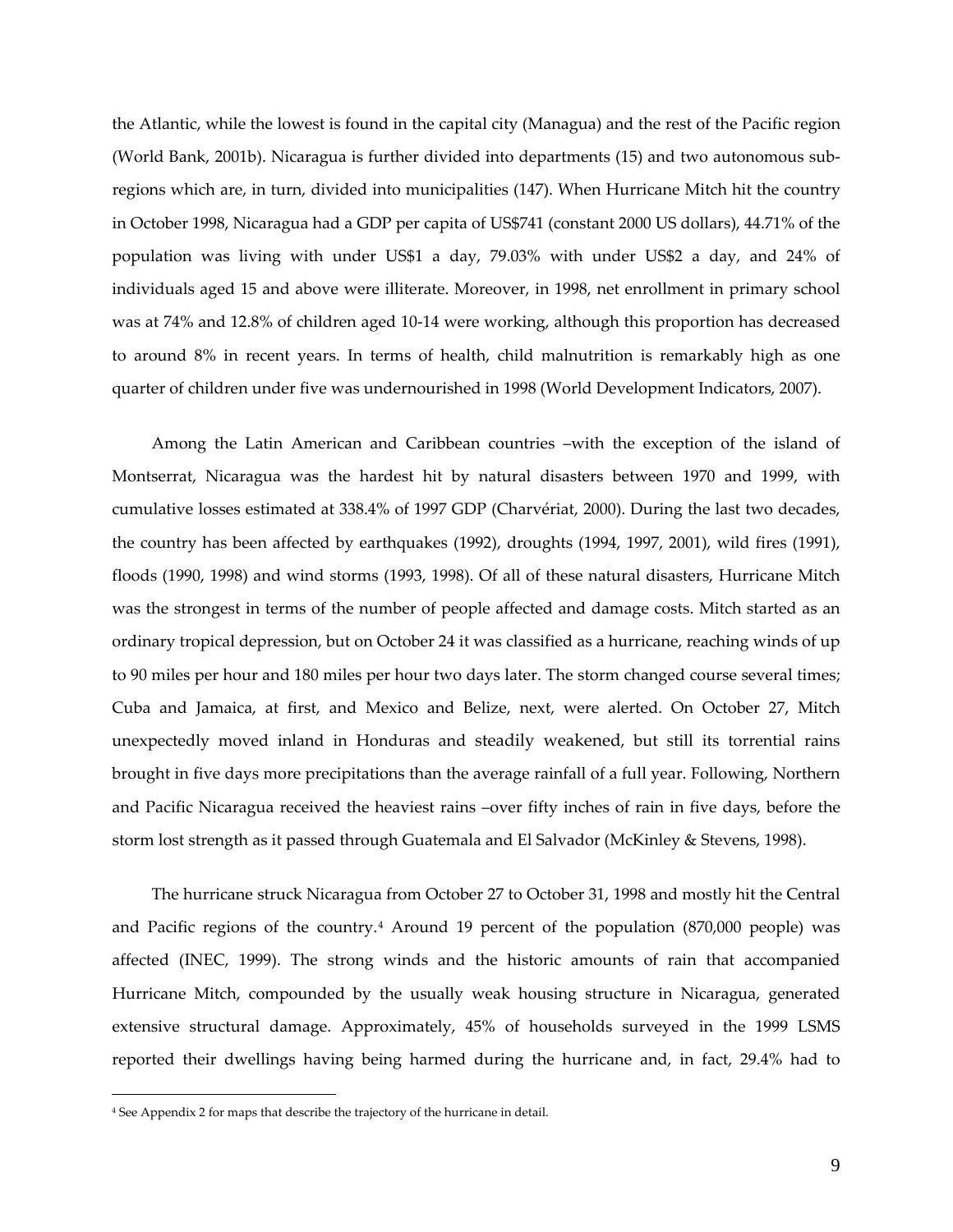<span id="page-9-0"></span>temporarily leave their home. Furthermore, 17.3% of the affected households declared having permanently moved to another residence due to Mitch, and 23.5% rebuilt or repaired their house after the disaster. However, most families that abandoned their home temporarily or indefinitely did not move very far away from their pre‐shock location. On average, they settled roughly 2.5 miles away from their damaged dwellings. Table 1 includes a summary of the immediate effects of the storm as reported by the victims.

Rural areas were particularly hit, representing 77.4% of all affected households in the survey. In 56.7% of the affected households at least one member was working on his own land when Mitch hit, and 83.5% of these families recognized Hurricane Mitch as the main factor affecting their agricultural activity in the 12 months prior to the survey.<sup>[5](#page-9-0)</sup> The torrential rain that accompanied Mitch destroyed a large part of the basic grains, one‐third of the 1998‐99 banana harvest, as well as export crops such as sugar cane. This destruction had devastating consequences in a country where, in 1998, 36 percent of the economically active population was employed in agriculture and where this sector represented roughly 28 percent of the country's GDP (ECLAC, 1999). In the 1999 LSMS, households were asked about the losses experienced in agriculture due to the storm: 96.6% of the households reported having lost crops, 10.4% reported having lost productive animals, while 9.2% suffered losses related to their agricultural property. Due to Mitch, according to the 1999 LSMS survey, the average real agricultural losses per household were \$2,933 córdobas (US\$277)<sup>[6](#page-9-0)</sup>, representing more than 115 percent of households' average monthly income in 1998. Table 2 summarizes the information related to agricultural losses.

In terms of local infrastructure, although 1500 miles of roads and a number of bridges were reportedly partially destroyed, 22 percent of households in the affected areas considered that access to roads had improved from a year earlier –indicating a significant reconstruction effort (1999 LSMS). However, as is discussed below, we are particularly concerned with the effect of Mitch on the supply of schooling and health services since it can be a confounding factor when trying to identify the impact of the storm on schooling and health demand indicators that is the objective of this study. It is estimated that more than 300 schools throughout Nicaragua were affected (World

<sup>5</sup> The other options included: drought, pest, inundations, robbery, extortion, physical violence, land invasion, kidnapping, fires, or "other".

<sup>6</sup> US\$1= 10.58, 11.81 and 13.37 *córdobas* in 1998, 1999 and 2001, respectively.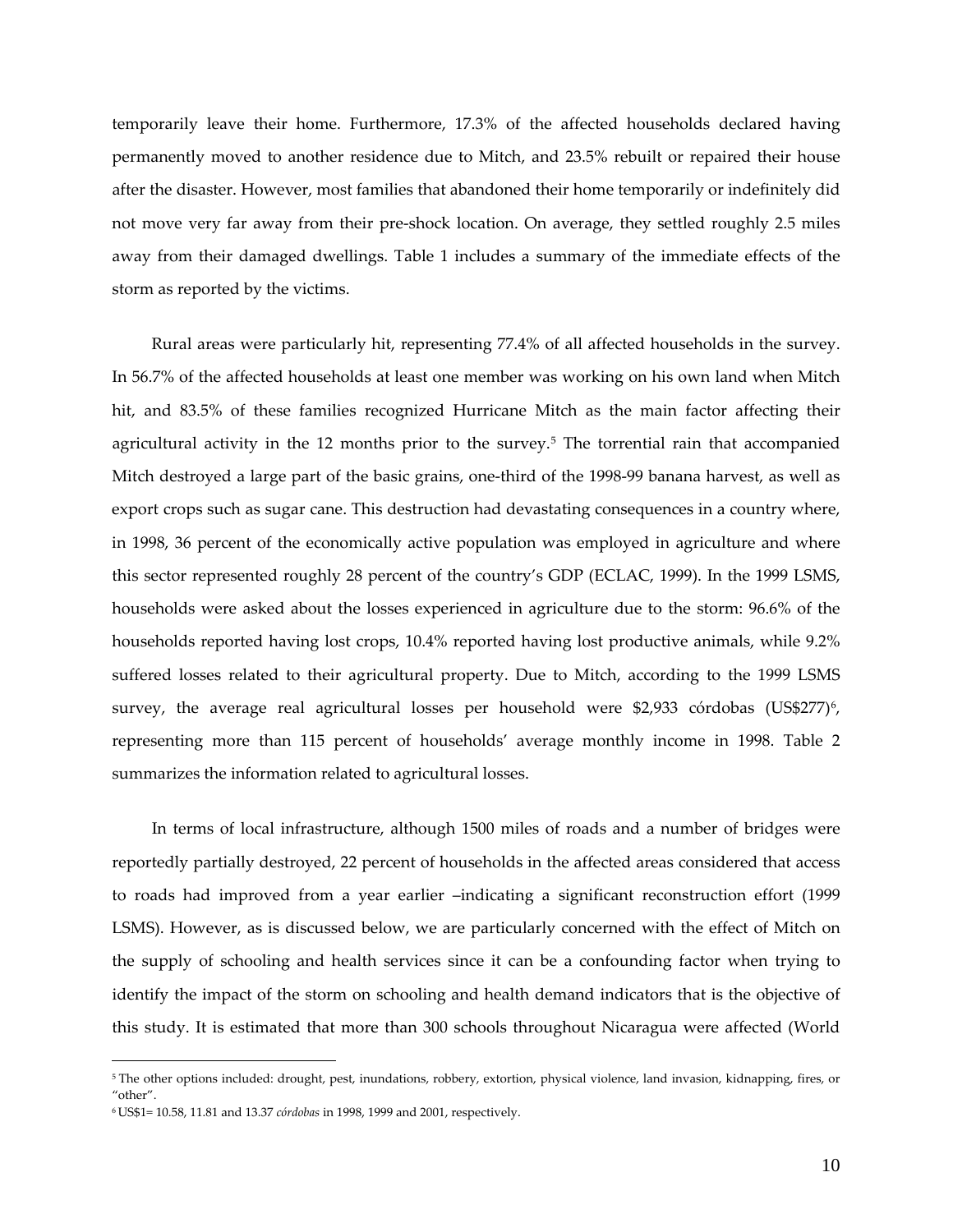<span id="page-10-0"></span>Bank, 2001). Nevertheless, disruptions to schooling services –at least in our sample– seem to have been few and brief. In the areas surveyed in 1999, no family cited the school being destroyed by Mitch as a reason not to enroll a child in classes, and average travel times to school were also largely unchanged after the storm. Other supply indicators, including the presence of teachers and child space, seem to have actually improved by 1999 and 2001.[7](#page-10-0) In addition, the impact of Mitch on schooling may have been limited by the fact that when the storm hit Nicaragua in November there was only one more month left of the school year. The academic year was then cut short and the start of the new one was pushed back approximately a month, giving more time to rebuild schools and reorganize students (Ureta, 2005). Similarly, disruptions in health services seem to have been larger immediately after the storm, but significantly less severe by 2001. In the 1999 LSMS, only 0.3% of individuals that were ill in the week prior to the survey and did not went for consultation attributed this to the health center having been destroyed by the storm and 0.85% to the lack of appropriate personnel. The corresponding proportions in 2001 are also negligible.

In general, it is estimated that Hurricane Mitch generated in Nicaragua losses greater than \$1 billion or 51 percent of the country's 1997 GDP (Guha‐Sapir et.al, 2003). To offset these losses, there was a large influx of emergency relief aid in the aftermath of the storm. Bilateral emergency assistance for Nicaragua from OECD countries alone was \$34.8 million in 1998, \$105.7 million in 1999 and \$17.1 million the following year (OECD, 2004). However, while monetary and in-kind donations, such as food, housing, construction materials, clothing, and medicines were widespread, much of the promised aid aimed at the reconstruction process was not delivered, and today many roads and bridges are still down and housing projects left incomplete (Hiscock, 2005). Moreover, previous work has found evidence that aid, although well directed to affected municipalities, was not well-targeted towards the most vulnerable households within those communities (Ambler, 2005; Lazo, 2005). Most households in the 1999 survey benefited from food and health programs (45.3% and 38.1%), followed by donations of clothing and employment programs (Table 1). While in 1998 only 0.4% of all households received any non‐private donations, in 1999 52% of the affected families were benefited by this sort of transfer. The average size of the donations per household went from \$1.08 (\$11.37 *córdobas*) in 1998 to \$40.83 (\$482.30 *córdobas*) in 1999.

<sup>7</sup> The proportion of households affected by Mitch reporting these supply-side reasons as justifications for not enrolling their children in school decreased gradually between 1998 and 2001: going from 4% in 1998 to 1.3% in 1999 and 1% in 2001.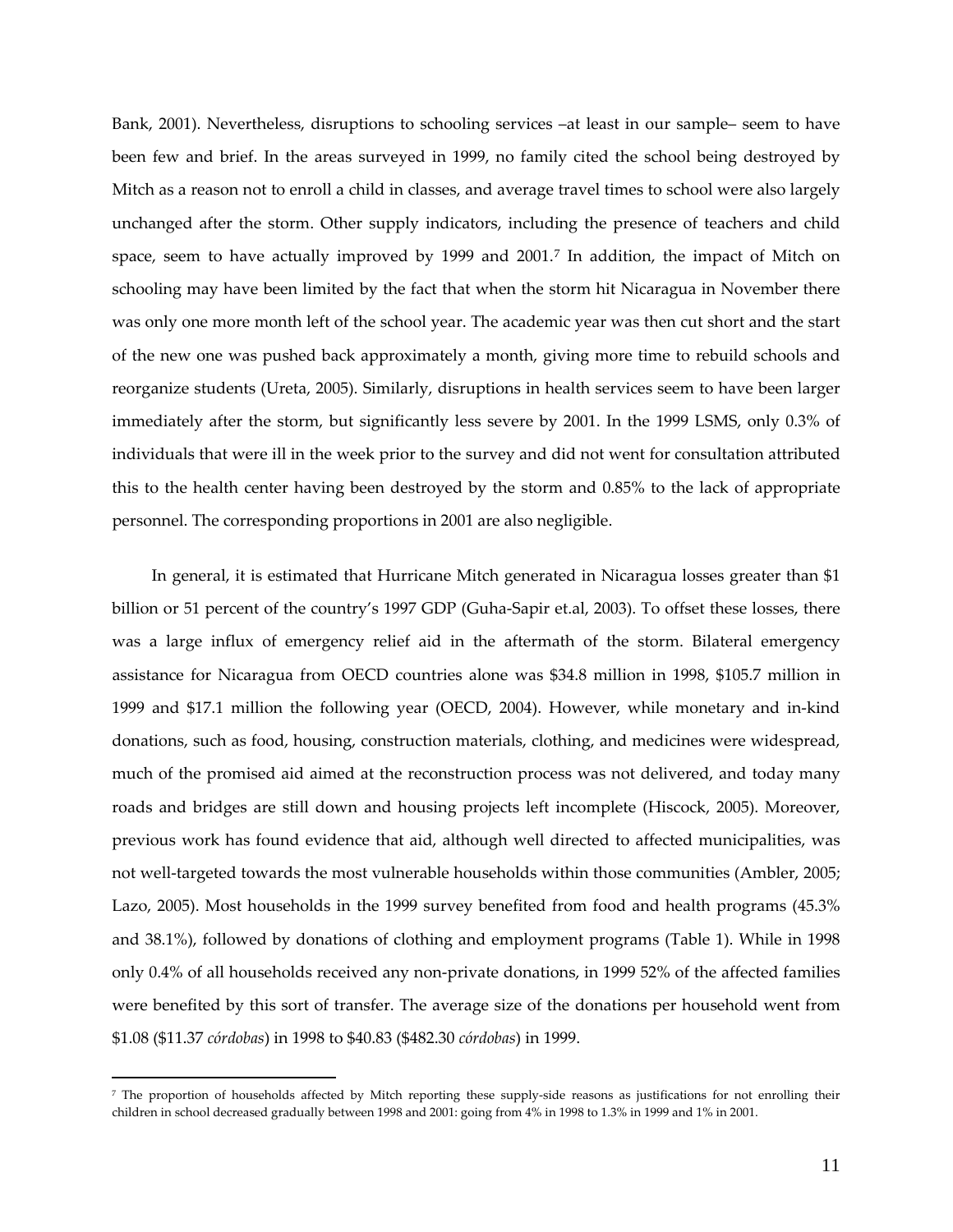## <span id="page-11-0"></span>**3. Data**

 $\overline{a}$ 

For our main analysis, we use data from the Nicaraguan Living Standards Measurement Studies (LSMS) carried out by the National Institute of Statistics (INEC) in 1998, 1999 and 2001, with the support of the World Bank.<sup>[8](#page-11-0)</sup> The LSMS are very rich panel surveys with multistage stratified samples that gather information on a wide range of topics, including income, expenditure, education, and health at the household and individual levels. In 1999, in the aftermath of the hurricane, it was decided to do a follow up of the 1998 survey in affected areas in order to assess the effects of Mitch. By November 1998, personnel from LSMS visited the country to identify the affected areas. Months later, interviewers went back to households that met two conditions: 1) they were located in segments of municipalities<sup>[9](#page-11-0)</sup> affected by the hurricane as determined previously in the November visits and 2) surveyed in the 1998 round. Hence, we identify a household as being directly affected by Mitch in the 1998 and 2001 surveys if it was located in a municipality segment visited in the [1](#page-11-0)999 LSMS round.<sup>10</sup> The availability of panel data provides, therefore, a unique opportunity to study the impact of a natural disaster on household welfare.

In addition to the LSMS, in Section 5 we use cross‐sectional data from the 1998 and 2001 Nicaraguan Demographic Health Surveys (DHS) in order to further explore other behavioral responses and their implications for the process of resource allocation within the household. The DHS are nationally representative household surveys, using in Nicaragua the same sample framework as the LSMS, and provide a large range of data in terms of household characteristics and individuals' health and nutrition information.<sup>[1](#page-11-0)1</sup>

Our initial working sample is comprised of 2,764 households, of which 396 were affected by Hurricane Mitch and are part of the treatment group, with the remaining representing the

<sup>8</sup> See INEC, (2000), "Comparative Indicators in Zones Affected by Hurricane Mitch, according to Household Surveys" for a detailed explanation of the methodology followed in the LSMS. Field work for the EMNV98 was carried out between April and August 1998; for the EMNV99, in May and June 1999; finally, for EMNV2001, interviews were carried out between June and August of 2001.All monetary values are expressed in 1998 córdobas.

<sup>9</sup> The LSMS data in Nicaragua was divided in census segments, consisting of a maximum of 50‐60 dwellings.

<sup>10</sup> The interviewers followed all households that in 1998 had been located in areas that were later affected by Mitch - even when they moved out of the municipality‐ as long as they stayed in the same region as in 1998. Only 2.25% of the households visited in 1999 had permanently moved to another region after the Hurricane. Although the 1998 and 2001 surveys are representative of the whole Nicaraguan population, the 1999 follow-up is not representative of the total population in Nicaragua affected by Mitch (INEC, 2000).

<sup>&</sup>lt;sup>11</sup> For more information on the methodology of the DHS surveys, please see http://www.measuredhs.com/.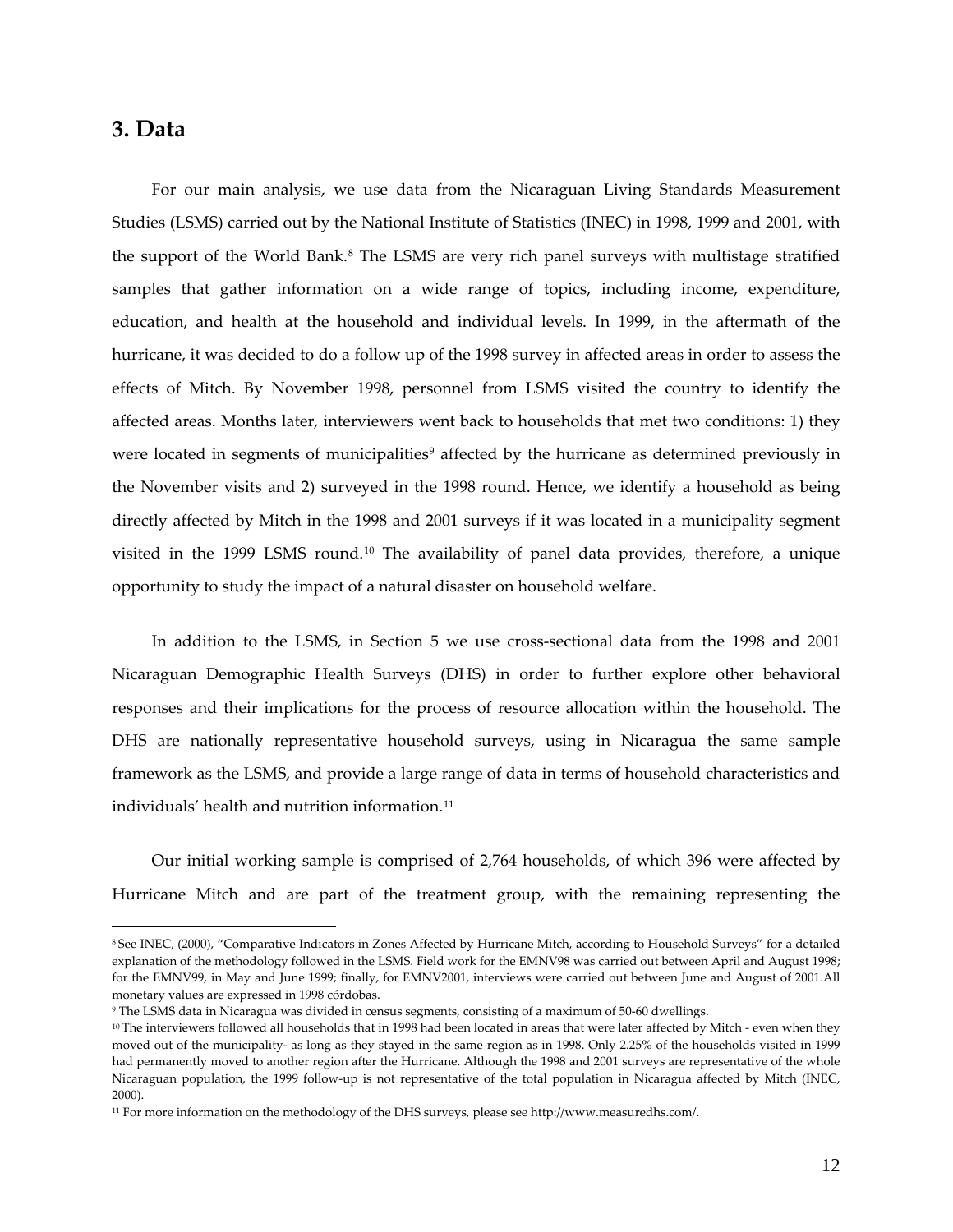<span id="page-12-0"></span>comparison group. The data covers 15 departments and 2 autonomous regions in 126 surveyed municipalities. Table 3 presents selected pre‐shock mean characteristics for our total sample, as well as for a sub‐sample of rural households. Both samples are restricted to households with at least one child and that were part of both the 1998 and 2001 surveys.

Households in the sample are largely poor (median annual income per capita of US\$296), with low levels of education (average of 4.1 years of education for head of households) and large families (average family size of 6.1 members). Households living in areas affected by the adverse shock were more rural and had lower average income per capita (\$3,382 córdobas or US\$281.80) than other households (\$6,279 córdobas or US\$523.25).<sup>[1](#page-12-0)2</sup> There are other differences in terms of educational attainment of the parents, the proportion of households headed by women, owning a dwelling and the distance to health centers and primary schools. These differences are overall explained by a higher degree of rurality in the areas affected by the hurricane, and most either disappear or become very small as we condition on location (right panel of Table 3). In terms of income per capita, even though the differences in means persist, there is no significant discrepancy in medians. That is, once we include geographic controls, households spared by Mitch are fundamentally similar to those affected by the storm and, as a result, constitute a good control group for our study on the basis of relevant observable characteristics.

## **4. Empirical Strategy and Findings**

## **4.1 Identification**

 $\overline{a}$ 

As noted before, the objective of this paper is to examine whether children living in areas directly affected by Hurricane Mitch experienced lower investments in health and nutrition, lower enrollment rates in school, and worked more due to the shock. Ideally, we would like to calculate the effect of the storm on each of these measures of children's well‐being by comparing the actual outcome of the affected child with what that outcome would have been in the absence of the shock.

<sup>12</sup> Our measure of household income results from the addition of in kind and cash earnings from all jobs, net income from agricultural activities and the non‐agricultural family‐owned business, the value of all goods and services from agricultural activities and own business that were consumed by the household and all other sources of income (rents, pensions, private and public transfers, etc.).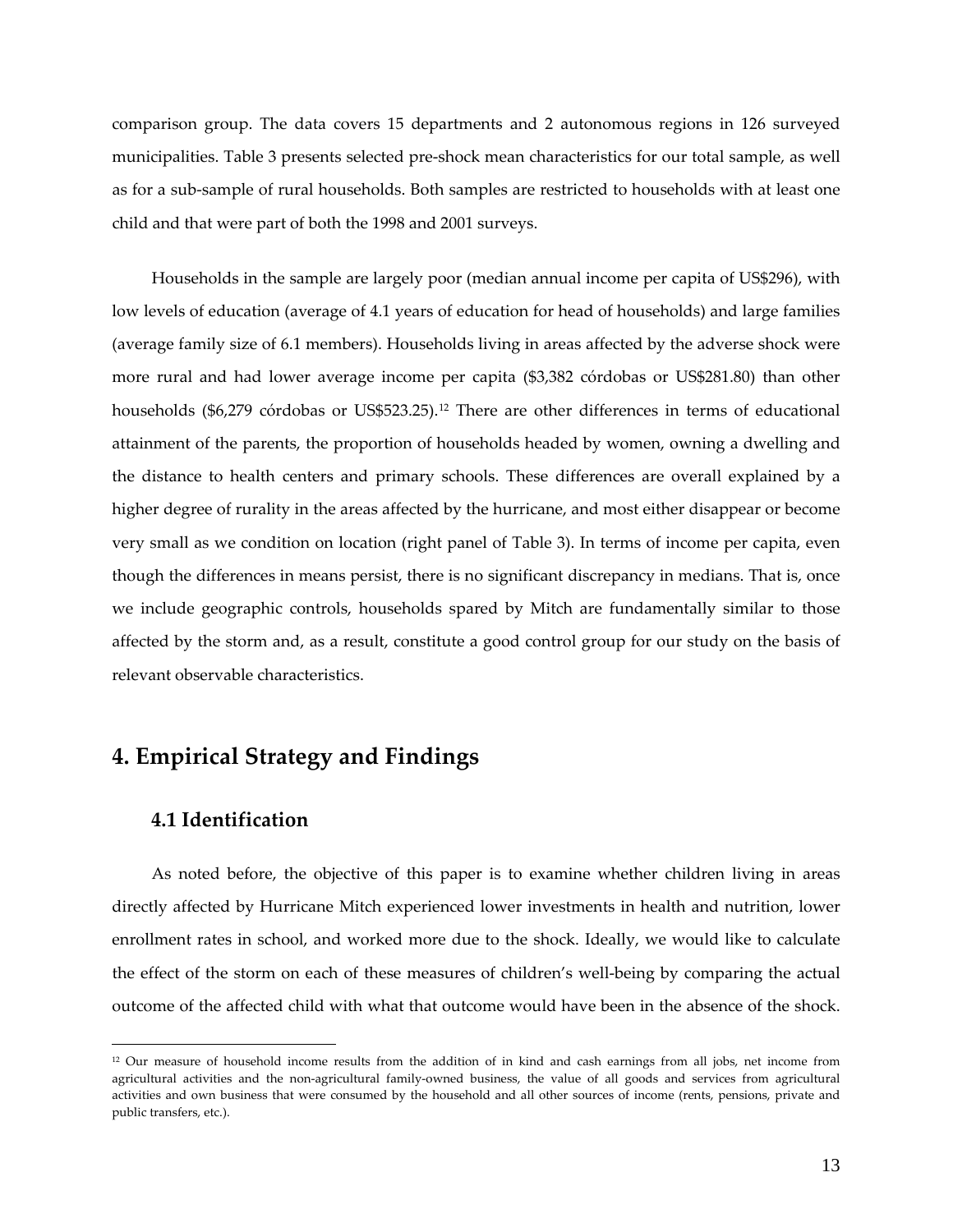Obviously, it is impossible to observe the same child in these two scenarios and thus, we rely on the construction of a proper counterfactual to assess the impact of the hurricane. Since Mitch's trajectory was exogenous and it did not directly affect all areas in Nicaragua, households in regions spared by the storm constitute a natural control group. Hence, our approach is to compare the changes in schooling, child labor, health and nutritional outcomes experienced between 1998 and 2001 among children in regions directly hit by Mitch to those that occurred among children in the control areas.

To illustrate our research design more formally, we follow Angrist and Krueger (1998) and set  $C_{it}$  to represent a particular outcome of a child type *i*, where  $i = 1$  if the child is in a municipality segment (i.e. sample district) affected by Mitch and *i* = 0, otherwise. Let *t* represent the year, with *t* = 1998 (pre-shock) or  $t = 2001$  (after-shock). There are two possible states of the world  $s: s = 1$  with Mitch, and *s* = 0 without the shock. The conditional mean function for child outcomes is:

$$
E\Big[C_{0rt} | i, s, t\Big]
$$
 if the child is not affected by Mitchell; and  

$$
E\Big[C_{1rt} | i, s, t\Big]
$$
 if the child is affected. (2)

However, as mentioned above, for  $t = 2001$  we only observe (2) when  $s = 1$ . Then, we use similar villages that were not affected by Mitch to estimate this counterfactual:

$$
E\left[\left.C_{0rt}\right| i=0, s=1, t=2001\right]
$$
 (3)

In the absence of the shock, assume that children's outcomes can be written in the following simplifying manner:

$$
\mathbf{E}\big[C_{i0t}|i,r=0,t\big]=\alpha+X\beta\tag{4}
$$

Further, let's assume that the effect of the shock (*M*) can be captured by a constant  $(\delta)$  – namely homogenous treatment effects. For instance, any outcome of child *i* in any region can be described as follows:

$$
C_i = \alpha + \delta M_i + X\beta \tag{5}
$$

Under these conditions, and further assuming that the outcome variables for households had the hurricane not taken place, would have had the same growth rate as those of the comparison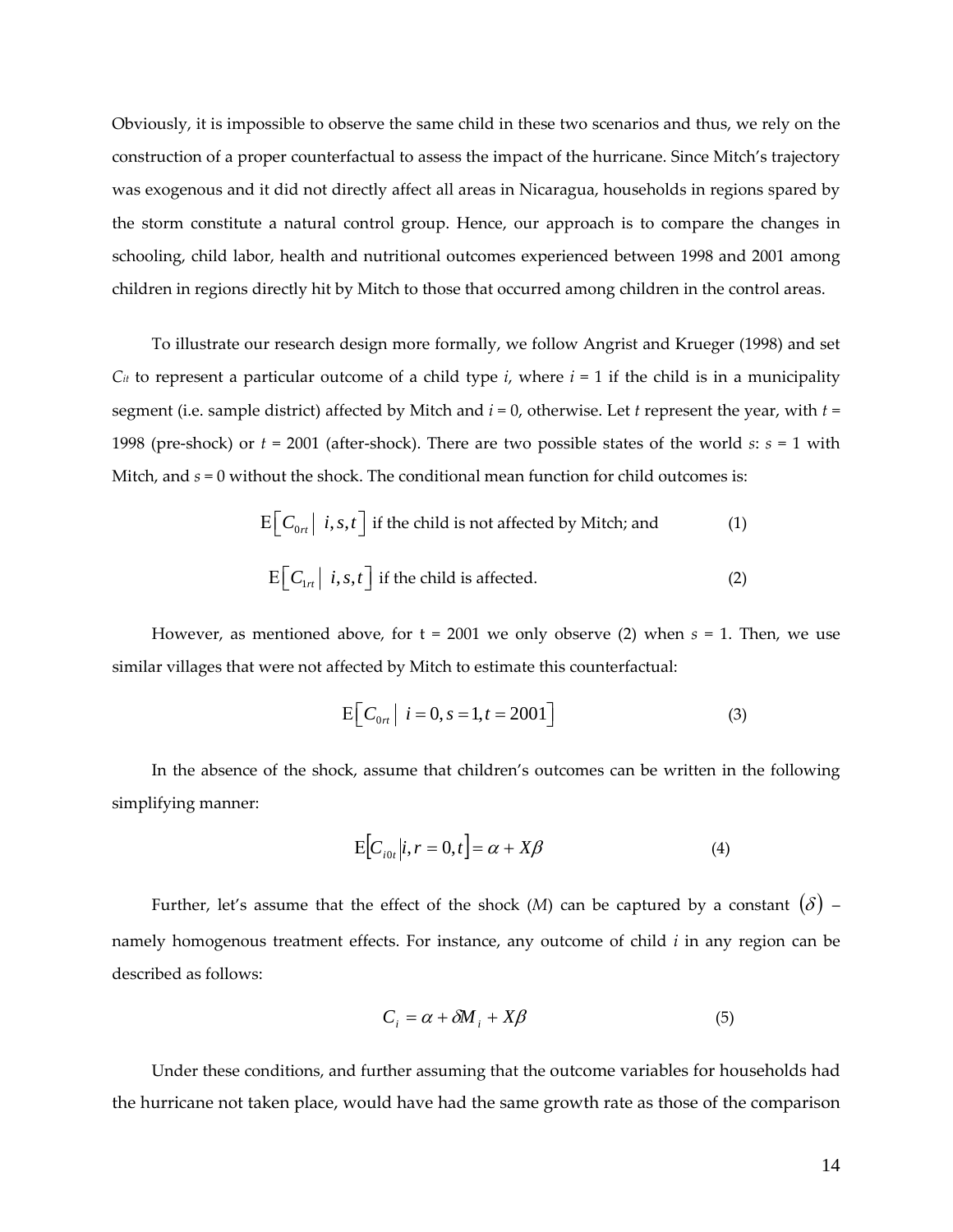<span id="page-14-0"></span>group, the average causal effect of the shock among affected segments is identified by the double difference estimator:

$$
\delta = \left\{ E \Big[ C_{1,2001} | i = 1, t = 2001 \Big] - E \Big[ C_{1,1998} | i = 1, t = 1998 \Big] - \right\}
$$

$$
\left\{ E \Big[ C_{0,2001} | i = 0, t = 2001 \Big] - E \Big[ C_{0,1998} | i = 0, t = 1998 \Big] \right\}
$$
(6)

As in Jensen (2000), we are interested in measuring resource flows related to children's outcomes in education, child labor and health. For education, our main indicator is school enrollment, while for child labor force participation we look at the probability of a child being either working or looking for a job.[1](#page-14-0)3 For health, we examine the utilization of medical services, conditional on being sick and then explore some potential effects on nutritional status by analyzing the weight‐ for‐height measure.[14](#page-14-0)

In order to instrument for the shock, we construct a dichotomous indicator equal to one if the household was located in 1998 in a municipality segment affected by Mitch (as indicated by having being surveyed in 1999) and zero otherwise. This dummy variable allows us to identify the average effect of the shock among the experimental group.

Our research design allows us to identify only lower‐bound‐estimates of the impact of Hurricane Mitch on children's outcomes for various reasons. First, a natural disaster, as an aggregate shock, is also expected to have an indirect negative impact on households in municipality segments not physically hit by the storm –as described in Section 2.3. Households living in control regions were also exposed to the macro effects of the disaster and perhaps experienced a lower level of transfers as public financial and physical resources may have been diverted towards regions in more need of aid. Second, migrants from treated areas –which we do not observe in the second round– may be the ones most heavily hit by the hurricane and, thus, we observe only the remaining part of the distribution[15](#page-14-0). Third, although long‐distance migration does not seem to be a major issue in our

 $\ddot{\phantom{a}}$ 

<sup>&</sup>lt;sup>13</sup> The definition used here to classify children as participating in the labor market includes those who were either working for at least one hour (counting also labor in family businesses) or looking for a job during the week before the survey.

<sup>&</sup>lt;sup>14</sup> We use the weight-for-height Z score in reference to the NCHS median recommended by the World Health Organization. As discussed in Jensen (2000), this measure reflects the short‐term or current nutritional status of the child (health investment flow), as opposed to the height‐for‐age indicator which is more related to long‐term nutritional conditions (health stock) of the child.

<sup>15</sup> As discuses further in the section on robustness checks, there is a possibility that migration can lead to an upward bias if households that leave are the least credit constrained. However, we find no evidence for this.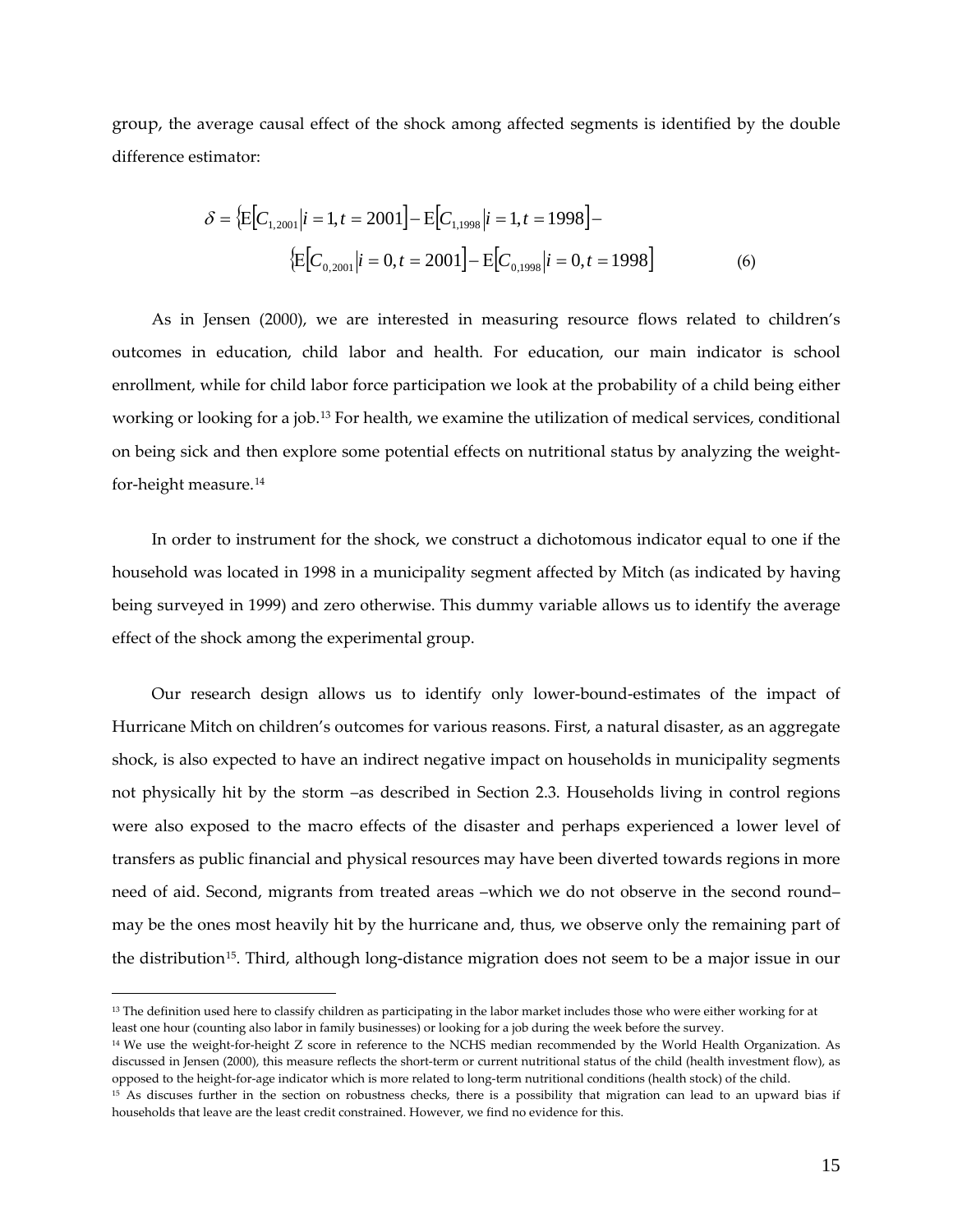<span id="page-15-0"></span>sample, migrants that moved to unaffected regions may have overcrowded the already scarce social services in these areas as well. Fourth – and discussed further in section 4.3, public aid after the shocks could have gone to the areas most affected making treatments better off than what they would have been in the absence of the aid. As a consequence, our models may produce smaller estimates than the actual effects as the DID approach is comparing affected households with others that are also worse off due to the treatment. Given the consistent sign of these potential sources of bias, our results are still very informative about the changes in children's welfare.

### **4.2 Results**

 $\overline{a}$ 

In this section we discuss our results for the impact of Hurricane Mitch on children.[16](#page-15-0) We assess children's well‐being in terms of differential changes (between 1998 and 2001) in three main subjects: (a) schooling and labor force participation, (b) disease prevalence and health care utilization (conditional on being ill) and, (c) nutritional status. We focus on children aged 6‐15 for education and labor supply, 0‐15 for health measures and 0‐4 for nutritional status. Initially, we estimate simple DID models for each of the outcomes of interest. If Hurricane Mitch had an effect on children's enrollment, labor force participation, health and nutrition, then it should be reflected in the raw data. Results are summarized in Table 4. There are no significant pre‐shock differences between rural households located in affected areas and those not directly hurt by Mitch in terms of any of our outcome variables.

Before Mitch, 69.3% of children in rural affected areas were enrolled in school, and while enrollment rates increased markedly for both the treatment and the control group between 1998 and 2001, this rise is proportionally larger among affected children. The enrollment rate increased by 5.9 percentage points more in the treatment group than in the control group (8.5% of the initial rate). This finding reflects the documented efforts in increasing school enrollment during these years in

<sup>&</sup>lt;sup>16</sup> We focus on rural households, although results for the whole sample are also included in the output tables. Rural households in the control and experimental groups are more similar in terms of pre-shock characteristics, especially in relation to the outcomes analyzed here. As for the total sample, the observed differences in 1998 in the outcomes of interest between the treatment and the control groups (Table 4) are not necessarily problematic since they seem to arise from observed factors (especially location) which are taken care of by the DID estimation method.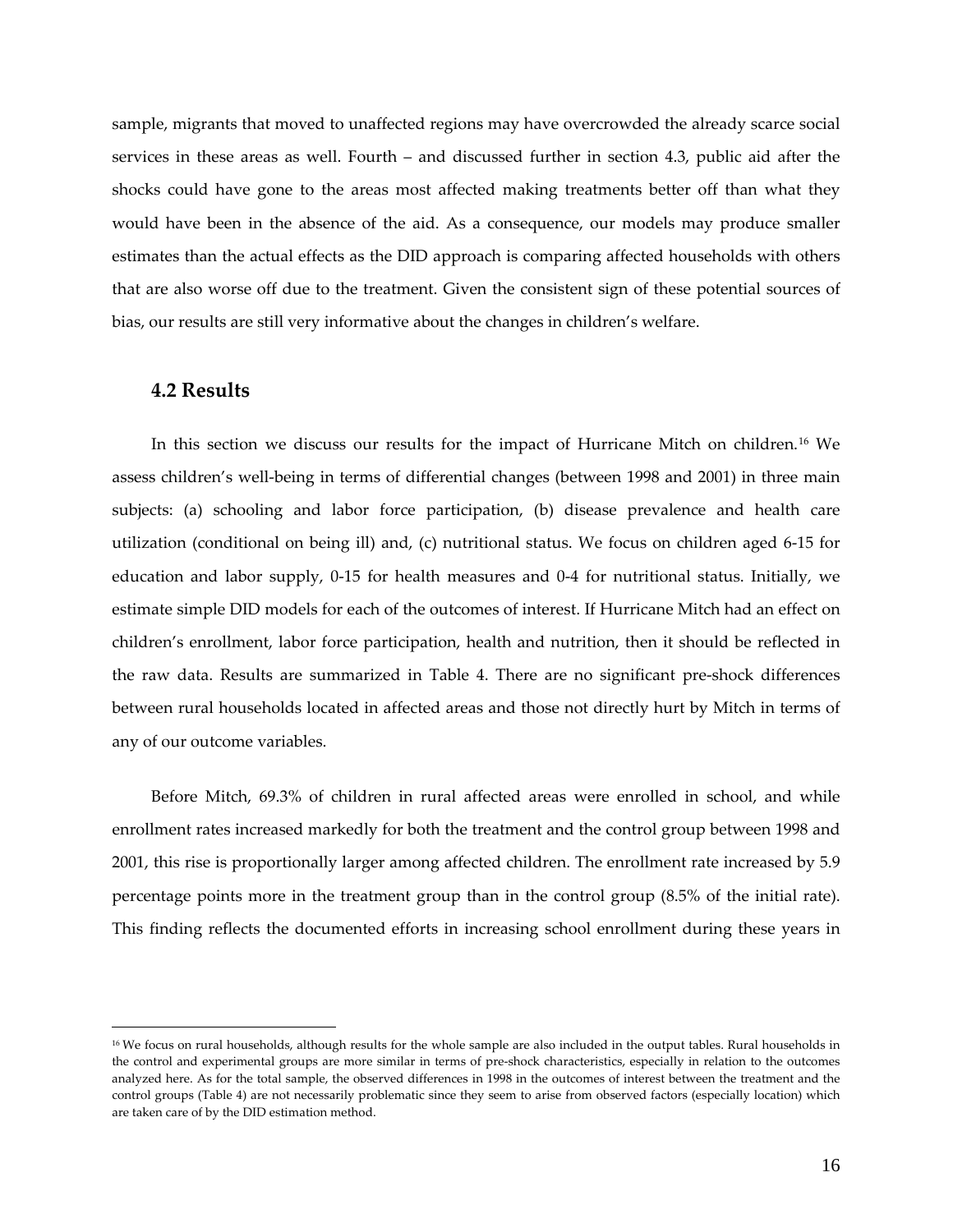<span id="page-16-0"></span>rural areas in Nicaragua<sup>[17](#page-16-0)</sup>. We get back to this issue later in the paper when we show that this difference disappears once we condition on initial characteristics of the individual and the household, as well as for municipality fixed effects and pre‐shock local public programs.

Table 4 also reports simple DID estimates for the effects of the shock on the likelihood of a child joining the labor market (either working or looking for a job). Before Mitch, 18.5% of rural children in both the control and the treatment groups participated in the job market. And while labor force participation decreased between 1998 and 2001 in non-affected areas, it increased markedly in treatment areas. The estimates suggest that Mitch was associated with an increase of 5.6 percentage points (almost one third of the original rate) in the proportion of children in the job market in areas hit by the storm.

In fact, when we look at the proportion of children both enrolled in school and in the labor market, the results confirm the two previous findings. Even though prior to Mitch 8.5 percent of children in affected and non‐affected rural areas were jointly attending school and participating in the labor market, the shock generated an increase of 6.1 percentage points more in this fraction among the former –an increase of 71%. If this result reflects relatively low substitutability between school and work, then the observed increase in labor force participation in affected areas would come at the expense of children's leisure time.[1](#page-16-0)8

The next set of results in Table 4 includes two health dimensions: the prevalence of illness and utilization of medical services (conditional on being sick). For the two age groups considered, results are similar and quite large. On the one hand, we find no statistical difference – between control and treatment groups ‐ in the proportion of children sick before the shock, and Mitch does not seem to have affected systematically differently the two groups along this measure. However, children in affected rural areas were significantly less likely to visit the doctor after the hurricane. Conditional on being ill, simple DID estimates indicate that children between 0‐6 years old in the experimental sample were about 55% less likely to be taken for consultation after Mitch (starting from a pre-shock

<sup>&</sup>lt;sup>17</sup> During the 1990's important progress was made in the education sector in Nicaragua in terms of primary and secondary education coverage. The net enrollment rate in primary school went from 76% in 1998 to 83% in 2002, while secondary school enrollment went from 33% to 38% (WDI, 2007).

<sup>&</sup>lt;sup>18</sup> This result is consistent with existing evidence that suggests that child labor in Latin America does not necessarily imply that the child stops going to school (Carranza, 2005). However, information on the number of hours dedicated to each activity would be needed in order to be conclusive on this issue.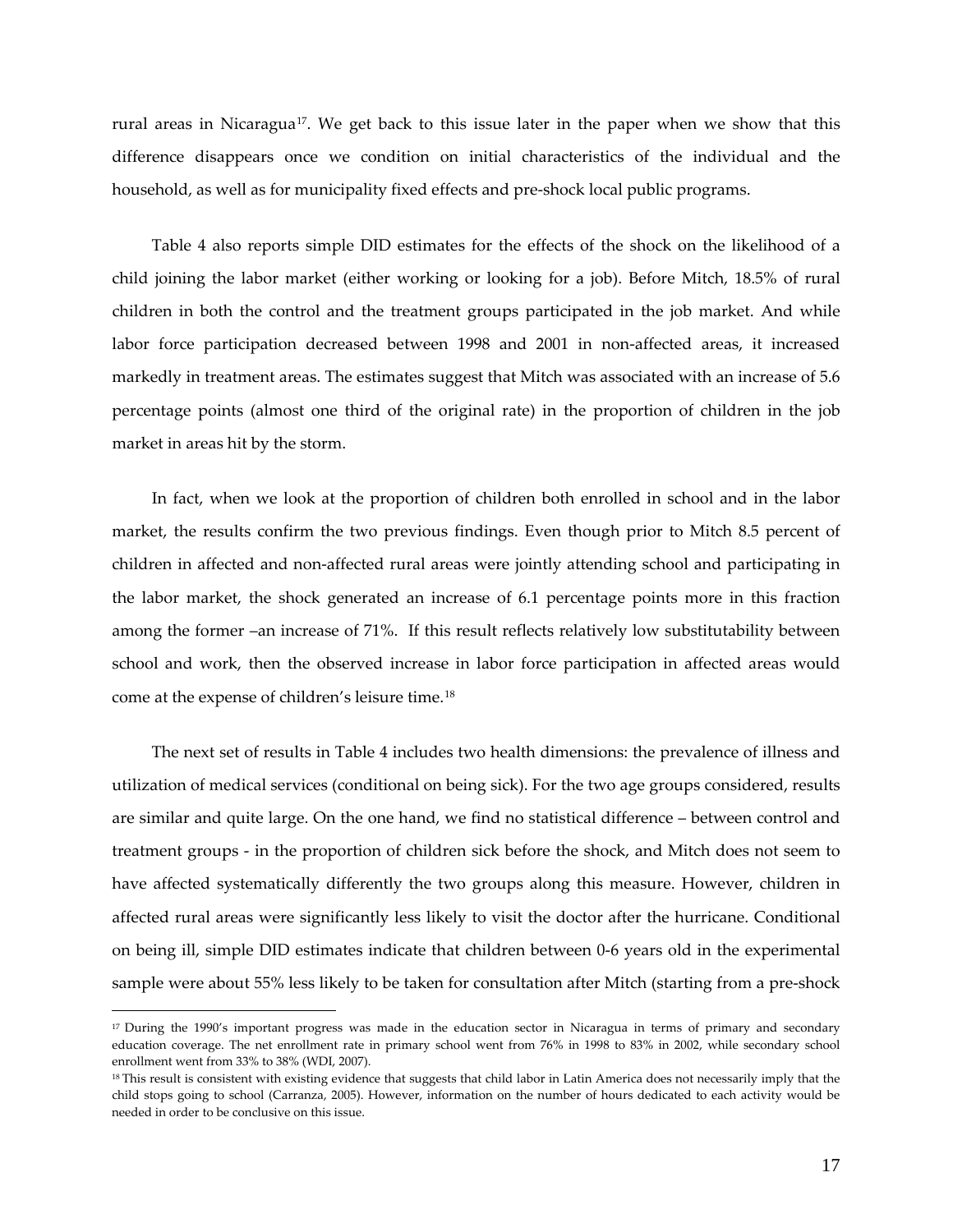rate of 52.8%). For children between 6‐15 years of age, the effect was also large since they were 40% less likely to use health services after Mitch conditional on being ill (starting from a pre‐shock rate of 24%).

In terms of nourishment, results are similar to the ones obtained for labor and health care use, namely Hurricane Mitch had a large and negative effect on children's nutritional status. As explained before, we use the child's weight-for-height (WFH) Z score, a summary measure of current nutrition. Estimates for the effect of Hurricane Mitch on nutrition are obtained for children between 0 and 4 years of age since we have no anthropometric information for older members of the household. More specifically, we analyze two related indicators: the Z-score itself and the probability of children being severely undernourished, i.e. more than two standard deviations below the reference median.

Figure 1 shows Z score WFH kernel densities for the whole sample of children before and after the shock, as well as separated by gender. This exercise is useful because it allows us to understand the effects of Mitch on the distribution of nutritional status, in addition to the probability of being malnourished. The nutritional distribution of children in the treatment and control groups is rather similar in the pre-shock period, while a significant relative worsening among affected children is evident by 2001. The graphs show that there was a large change in the shape of the distribution among children affected by Mitch, in particular among those already below the reference median (the distribution became much bulkier on the left hand side). These children belong to households that are slightly poorer, have more members and their parents are less educated. Although results are quite similar for boys and girls, the former seem to be relatively worse off in terms of the impact of the shock, contrary to what is often found in studies based in South Asia (Filmer, et,al, 1998; and Behrman, 1988). The statistical analysis confirms the graphical description. Hurricane Mitch significantly worsened the nutritional status of children –as measured by the WFH indicator– in treated areas. In particular, children in affected regions experienced a surplus increase of 7.6 percentage points in the probability of being severely malnourished in comparison to those in the control group. That is, while in 1998 4.2% of the children aged 0‐4 in the treatment areas were severely undernourished, three years later they became almost twice more likely to be undernourished due to Mitch (Table 4).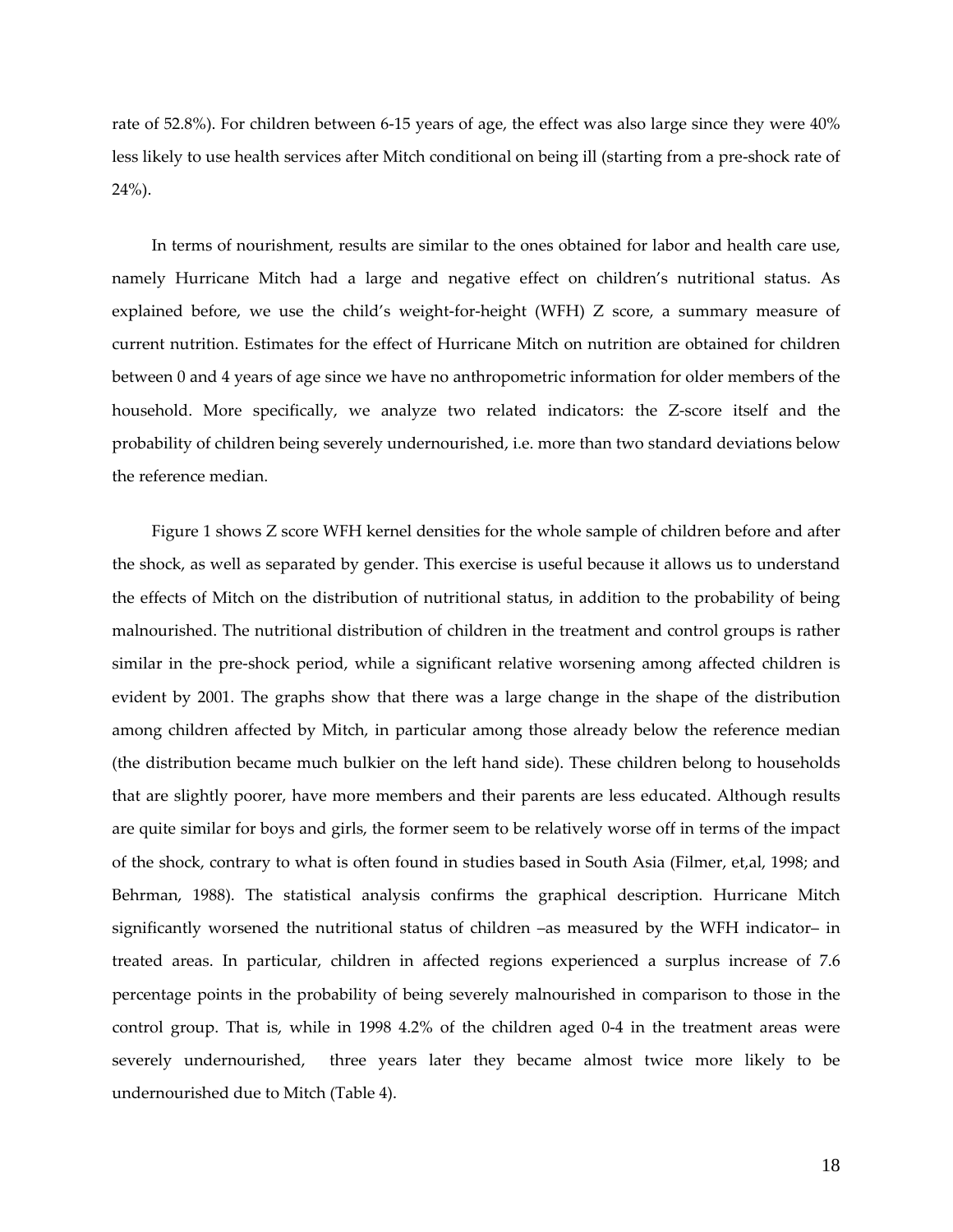Our simple DID analysis so far has shown that Hurricane Mitch had a large and negative effect on treated children by significantly increasing their labor force participation, decreasing the probability of being taken for consultation if ill and worsening their nutritional status. However, one may think that the control and the treatment groups are different across some key characteristics, as discussed in reference to Table 3. Therefore, one needs to condition on those variables to pick up the true causal effect of the shock and increase the precision of the estimates by reducing the unexplained variance from the raw DID models. The general form of the base regression equation for these extended models is the following:

$$
C_{\text{itd}} = \alpha + \varphi_i + \beta_1 X_{\text{itd}} + \beta_2 \tau_t + \beta_2 T \text{reat}_d + \beta_3 (\tau_t \times \text{Treat}_d) + \beta_4 (\tau_t \times \text{Treat}_d \times Z_{\text{itd}}) \tag{6}
$$

where *i* indexes individuals, *t* indexes years (1 if after 1998, 0 otherwise) and *d* indexes the treatment and control groups (1 if hit by the hurricane, 0 otherwise). *C* represents any of our outcome variables associated with children's well‐being (e.g. whether child is attending school), φ*<sup>i</sup>* is a household fixed effect, *X* is a vector of both household demographics and pre‐shock observable characteristics at the household and municipality level, <sup>τ</sup> is a fixed year effect and *Treat* is a dummy for treatment group (1 if treated, 0 if control). The interaction associated with  $\beta_3$ , the main coefficient of interest in our analysis, captures all the variation in children's outcomes between 1998 and 2001 specific to the treatments. The set of covariates includes demographics of the children and their parents (e.g. age, sex and schooling), some characteristics of the household (e.g. number of permanent members, location and house ownership), productive assets (business ownership, land to cultivate), state effects and dummies for pre‐shock programs of social assistance at the municipality level. *Z* is a sub-set of the vector *X* with household demographics (e.g. sex, age) and household composition variables (e.g. female‐headed households) for which we estimate potential differential treatment effects, namely  $\beta_4$ . All the models were estimated using four different methods: OLS, probit (for outcomes of binary nature), fixed effects (conditional logit fixed effects for binary outcomes) and random effects. We also run several specifications for each method of estimation in order to check both the sensitivity of our results and test for some potential sources of bias. For simplicity, we report the coefficients of the parameters of interest for only two of these specifications (OLS and probit).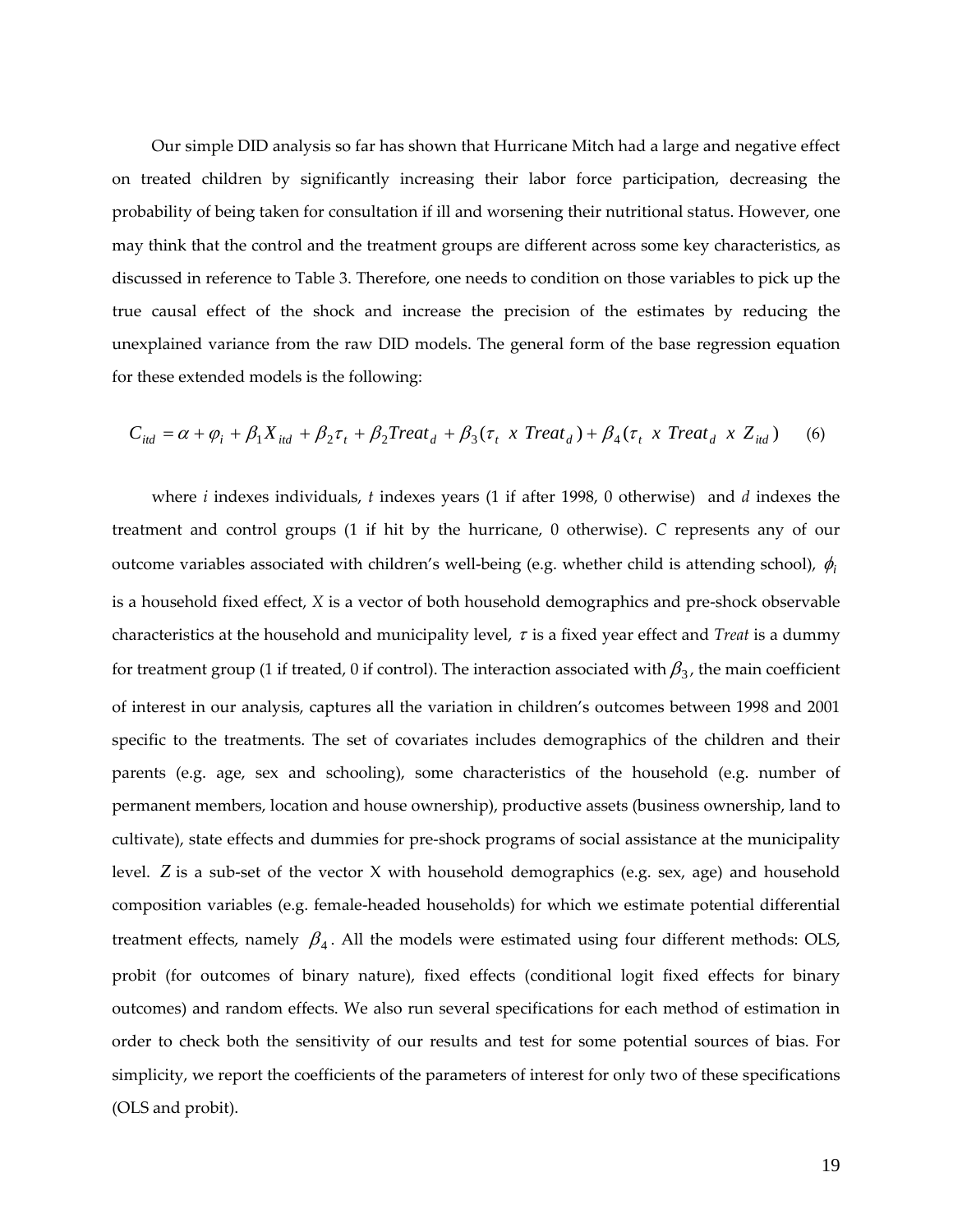Table 5 reports the estimates of the interaction between the year dummy and the treatment dummy, namely the causal parameter  $\beta_3$  from the reduced-form models in (6). Restricting the analysis and interpretation of our findings once again to the sample of rural children, all results obtained from the simple DID estimation remain significant and quantitatively large. The only qualitative change is related to children's school enrollment, as discussed above. In particular, conditioning on the set of covariates described before, we find no significant effect of Mitch on school enrollment. Labor force participation, on the other hand, increased by 58% among affected children due to the storm. Similarly, the proportion of children that was simultaneously enrolled in school and working more than doubled, going from 7.5% to 15.6% In terms of health, we find parallel results. The hurricane made children in affected areas over 30% less likely to be taken for medical consultation conditional on being sick, even though there was no significant difference on disease prevalence between affected and non‐affected children. In addition, due to Mitch, children who directly suffered the shock were 8.7 percentage points more likely to be undernourished than before –more than three times the pre-shock rate- and their overall distribution of nutritional status worsened significantly.

### **4.3 Robustness Checks**

We conduct a series of empirical exercises in order to further test the robustness of the causal effect identified in our research design. As documented in Section 2, disruptions to schooling and health services after Mitch appear not to have been severe. In spite of that, one concern may remain in terms of the non‐exogenous response of the public authorities and emergency relief groups to the disaster as the flow of aid was largely correlated with the treatment status of the households and probably with some of the outcomes of their children. Actually it is straightforward to sign the direction of this bias since households were better off with these transfers as they would have been otherwise. As with the other potential confounders discussed in the identification section, although this sort of bias leads to an underestimation of the real Mitch effect, the coefficients are still very informative. However, the 1998 and 2001 surveys have a full set of questions that can be used to identify those households that benefited from several post-disaster programs of assistance (e.g. construction or reconstruction of schools, health centers, water sanitation, electricity, streets, roads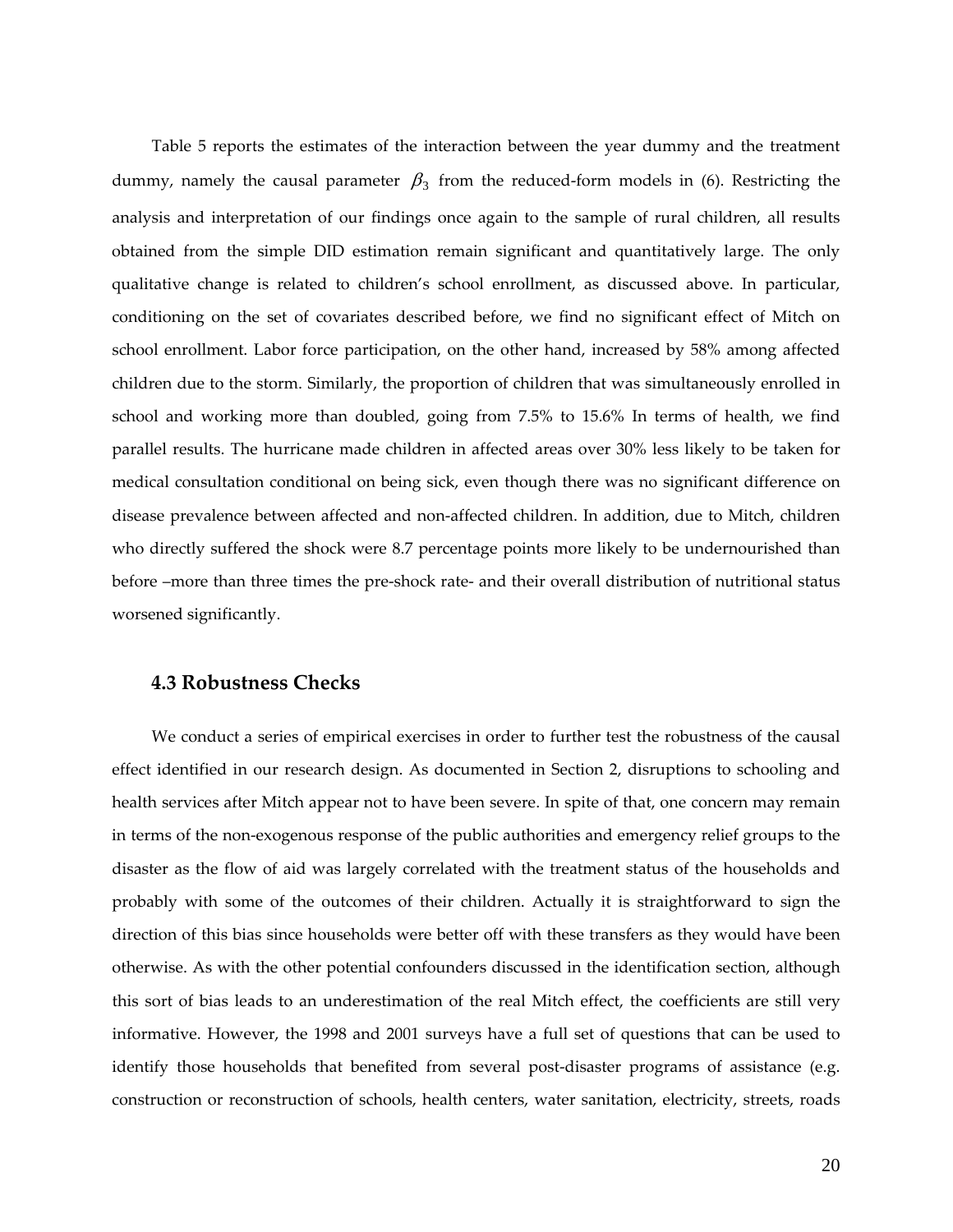<span id="page-20-0"></span>and dwellings, employment programs, health campaigns and in‐kind transfers such as food and medicines). We use this information to construct a group of dichotomous variables to account for the availability of these programs in 2001. Although these indicators are outcomes themselves, they are added to the right hand side of our regression equations to check the sensitivity of our estimates to their inclusion. As expected, coefficients are lower, but just slightly different from those obtained without these additional binary variables.<sup>19</sup>

The models are also run on alternative sub-samples as an attempt to simulate a cleaner quasiexperiment: one such sub-populations are rural households growing the same crops at the pre-shock time. In principle, this approach allows us to look at more comparable households by controlling for confounding factors such as differences in soil, crops' resilience to the shock as well as the intensity of exposure to the storm arising from varying altitude. To implement this idea, we restrict the units of analysis to children in rural households that grow the three main crops in the sample, namely corn, beans and rice. A potential caveat of this approach stems from the fact that systematic differential price trends across experimental groups can arise as a result of the hurricane, if the shortage of these products in treated regions allowed control households to benefit from higher prices. However, imports records from Nicaragua suggest that local scarcity is not very likely to contaminate these results as the domestic consumption of corn, beans and rice depends to a large extent from international markets and prices.

The estimates from the multivariate analysis on these sub‐samples are analogous to the ones discussed above and are summarized in Table 6. Evidently, the price of this strategy is a significant reduction in the number of observations and, as a result, less precise estimates. In spite of that, the magnitudes of the coefficients remain similar to those previously described, particularly among children in corn‐growing households (largest sample size). More importantly, the direction of the effects of the hurricane stays the same: Mitch is associated with a significant increase in child labor force participation, and a worsening of nutritional outcomes among children in affected areas even after controlling for the type of crop grown by households.<sup>[2](#page-20-0)0</sup>

<sup>19</sup> For instance, the increase of child labor identified for treated children drops from 0.085 to 0.083 with this new specification. The results of these models are not presented in the document for brevity but are available upon request.

<sup>20</sup> No results are presented for health consultations because the number of observations, after conditioning for being ill, is too small to obtain any meaningful inference.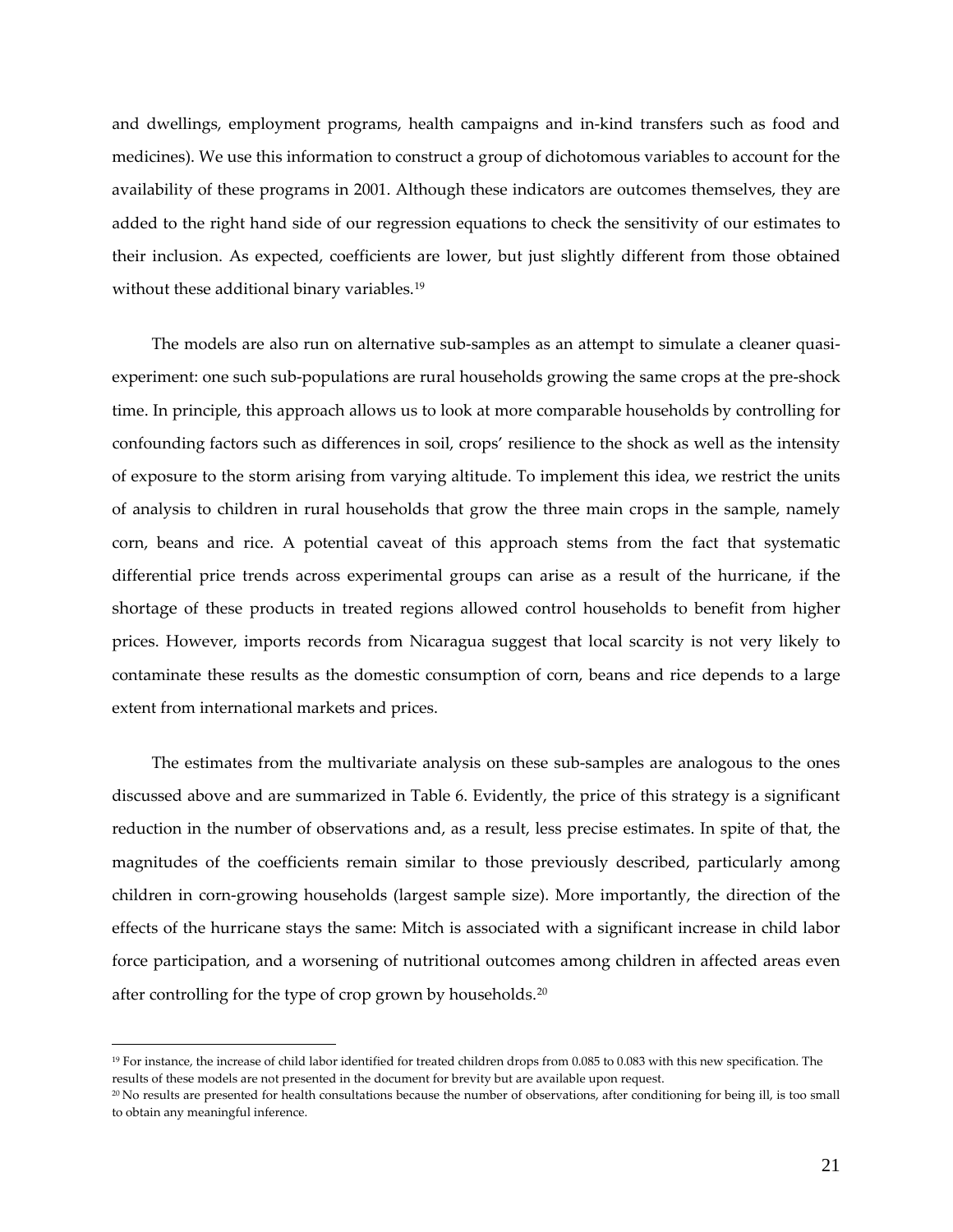<span id="page-21-0"></span>We also use non-parametric methods to test whether our findings are heavily dependent on the linear specification assumed in the preceding econometric models. More specifically, we implement DID propensity score matching to both relax the linear from assumption and make our control and treatment groups more comparable by balancing their distributions of observables. Regarding the latter issue, the placement of the hurricane was an exogenous event close to be orthogonal to the error term but yet correlated with observables as discussed in Section 3. Given this, the properties of the non‐parametric double difference analysis make this method particularly useful to identify the parameter of interest.

Pre‐shock household covariates in the treatment status logistic regression include location (rural or urban), municipality, income per capita, parental education, distance to closest school and health center, as well as dichotomous variables to identify households owning a dwelling, businesses and land to crop. Several specifications of the propensity score are estimated jointly with different types of kernel to match children between the treatment and control groups.<sup>[21](#page-21-0)</sup> In general, the findings hold, as the estimates are again significant and quantitatively large, and similar in magnitude to those obtained above –especially in terms of labor force participation, joint school attendance and labor force participation, as well as for nutritional status (Table 7).

So far, by using DID, we have made the identifying assumption that, in the absence of the weather shock, the control and the experimental groups would have followed similar trends of investment in children. While one cannot estimate the counterfactual of what the investment would have been had there been no Hurricane Mitch, we use the 1993 LSMS to analyze whether there was any differential trend between the two groups before 1998. The 1993 LSMS is not a panel with the 1998, 1999 and 2001 surveys and the construction of the sample segments between the 1993 and 1998 datasets do not have any matching correspondence. Consequently, the treatment status had to be redefined for these exercises and households in municipalities with segments interviewed in the 1999 LSMS were classified as part of the treatment group, with the remaining households comprising the control group. This new assignment rule is not expected to change dramatically the

<sup>21</sup> Notes of Table 7 explain the variables and methods used to estimate the propensity score in detail.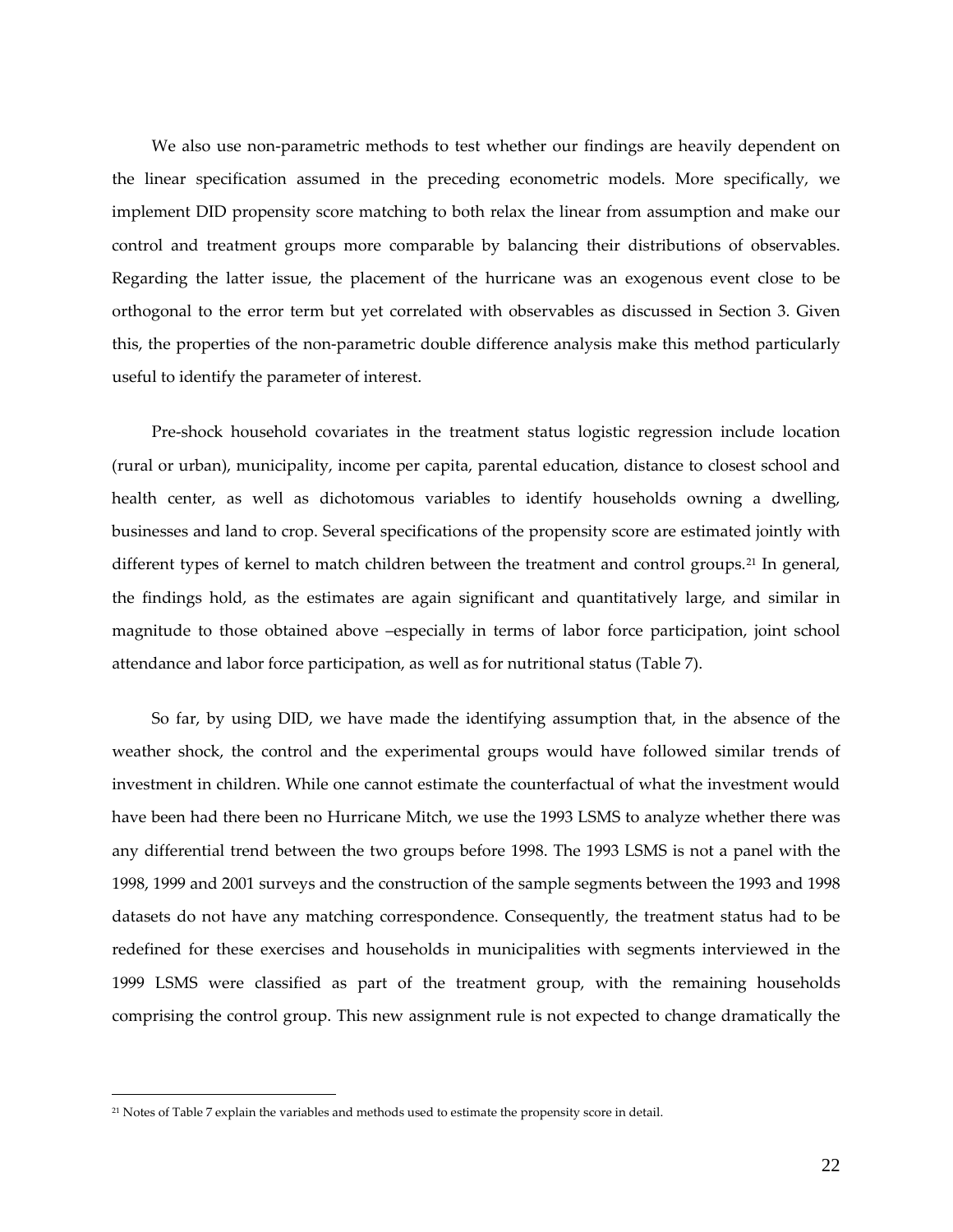<span id="page-22-0"></span>construction of our experimental samples, especially for rural areas, as most of the segments in these municipalities were re-interviewed in 1999.<sup>[2](#page-22-0)2</sup>

First, we test the "pre-treatment" trends by looking at some key determinants of children's outcomes using the pseudo panel at the municipality level for the period 1993‐1998 (Table 8). Overall, simple DID estimates suggest that there were no differential changes in demographic characteristics or community‐level variables between the two groups that could be driving the changes in investment in children observed between 1998 and 2001. Although there is an increase in the distance to the closest school and health center for treatments over controls, the magnitude is very small (around 5 and 3 minutes, respectively) and can hardly cast doubts on our results.

Next, we analyze whether there is any indication of a differential trend in the outcome variables between our two experimental groups prior to 1998. Our DID approach is more likely to have identified the causality of the shock if the "treatment effect" is not observed between 1993 and 1998. The results from the raw and extended placebo DID on the pseudo panel (presented in the lower panel of Table 8) support this assertion by revealing no sign of a differential trend in the outcomes of interest since most estimates are not statistically significant for either the total sample or for the rural one. The coefficients in one of the models of health care utilization (‐0.204, P>0.235) and z-scores of weight-for-height (-0.212, P>0.132), however, reveal a differentially, but not significant, worsening in the mean of the treated households over the comparison group between 1993 and 1998. In order to further test these growth rates in the pre‐shock period, we combine the three surveys (1993, 1998 and 2001) to estimate difference-in-difference-difference models for rural households between 1993 and 2001. The results, presented in Table 9, indicate that the large and still significant adverse effects of Hurricane Mitch –particularly on child labor force participation and nutrition– remain after removing group‐specific pre‐shock trends.

Attrition does not seem to be a contaminating issue for our identification strategy either. For households with children, there is a 20% attrition rate among treated households and 26% among

<sup>&</sup>lt;sup>22</sup> In 1993 we only use the municipalities included in the 1998 survey and, for the pseudo DID, we classify a household as part of the treatment group if it is located in a municipality that in 1999 was surveyed (and, therefore, considered affected by Mitch). This definition of treatment ends up being remarkably close to the one used in the main analysis, since the 1999 LSMS contained 40 municipalities with an average of 13.65 households and 42 census segments with an average of 13 households (i.e. the municipalities' and segments' size was very similar), and, as a result, most households within each municipality are also within the same census segment.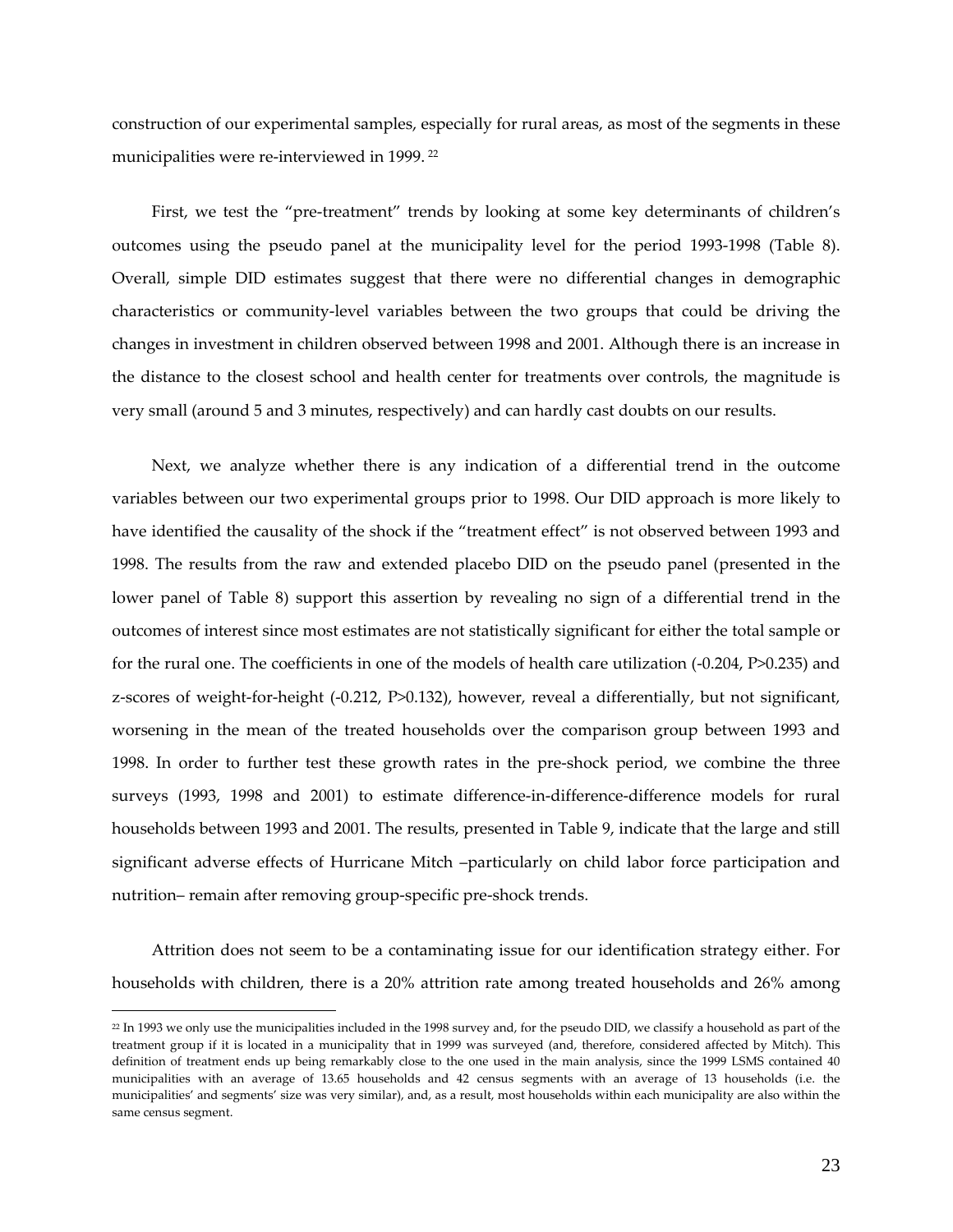<span id="page-23-0"></span>control households between 1998 and 2001; however, for both groups, households that left the sample have similar observable characteristics between treated and controls –except for a bigger proportion of children between 6 and 15 years of age and older household heads among the leavers of the treated group. The unbalance in those two dimensions can hardly drive our findings. Even in the extreme case of some endogenous attrition of this sort, the potential biases may offset each other as households with relatively fewer dependents may do better while, on the other hand, younger household heads may do worse (e.g. less job market experience). In contrast, it may be that credit constrained households were more likely to stay as they lacked the resources needed to migrate. Although this can confound our estimates, we do not find evidence that some pre‐shock determinants of access to credit and insurance differ statistically between the leavers and not leavers of the treatment and control groups. We also check whether those households more strongly hit by the hurricane were more likely to migrate. We compare the ratio of agricultural losses to pre‐shock wealth among leavers and not leavers and find no evidence that the intensity of the shock was part of the reason to migrate among affected.[2](#page-23-0)3

In short, our results can only be contested if there is an unobservable difference between the two experimental groups or another change –not related to the shock and not accounted for in our research design– that affected the groups differently and that also happened between 1998 and 2001. Since the trajectory of Mitch was quite random, largely exogenous and affected different and noncontiguous municipalities of Nicaragua, this seems unlikely.

## **5. Intra‐household Behavioral Context**

 $\overline{a}$ 

The evidence presented in this paper may have important theoretical implications for the economic literature on household decision-making models. We have shown that children affected by a large shock in Nicaragua suffered significant negative consequences in terms of health and child labor, even three years after the disaster. Several reports on the hurricane and our own calculations suggest that disruptions to the supply of schooling and health services can hardly explain the observed deterioration of these outcomes in the middle‐run. The question then arises of why we see

<sup>&</sup>lt;sup>23</sup> A more detailed analysis on attrition and migration is available from the authors upon request.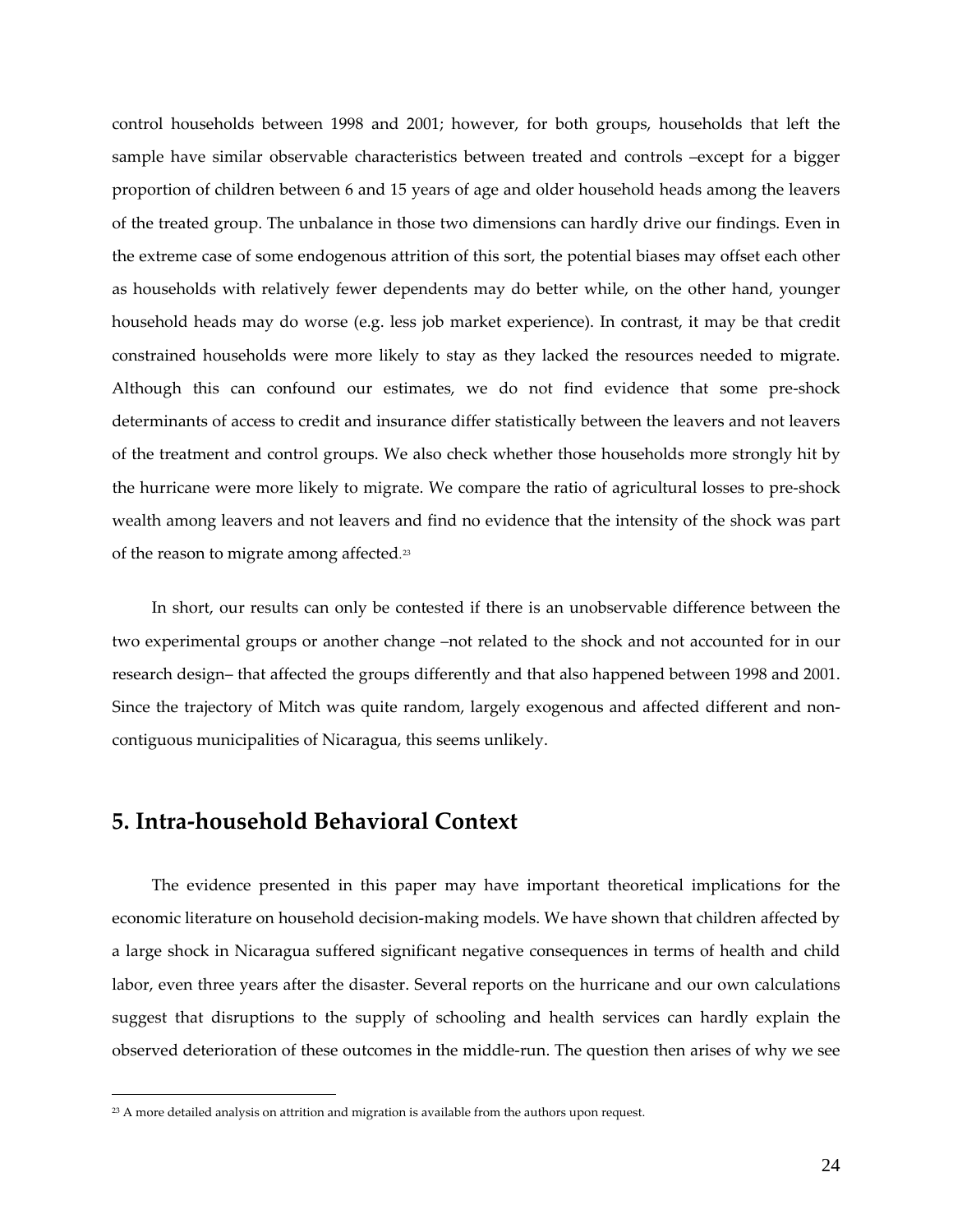<span id="page-24-0"></span>this outcome. In particular, did children's nutrition worsen because their parents were left without enough income to feed all members of the family? Or was it the case that children were disproportionately affected vis‐à‐vis other members of the household? If one were to find evidence for the latter, then it may be the case that the traditional assumption of parents being good agents for children in the household decision‐making process is simply not appropriate in some settings. The aftermath of a large shock may leave children at a disadvantage within the household, making them more vulnerable than adults in these events.<sup>[2](#page-24-0)4</sup> Since children represent the future human capital of a country, this result may call, in turn, for governments, NGOs and international organizations to provide in‐kind aid targeted towards children (e.g. in‐school food programs) or to create incentive schemes for parents to keep children in school and out of the labor market (e.g. conditional transfers) after a natural disaster.

To shed light on these behavioral responses, first we look at the impact of the storm on the consumption levels of adult goods in rural households. For this, we use the LSMS surveys used through out this paper which contain detailed information on the consumption basket of all households. In order to define what adults' goods are, we compare the composition of the consumption basket of childless households with that of households with children. The goods for which their representation in the consumption basket in childless households is statistically higher than in those with children are considered adult goods. Following this definition, tobacco and alcohol are considered adult goods.

Table 10 summarizes the main results from this exercise. We find that there is no differential change in the consumption of tobacco and alcohol between treatment and control groups. That is, the consumption share of adult goods does not seem to have been significantly affected by Mitch. In fact, the coefficients, although not statistically significant, show an increase in the consumption of tobacco due to the storm. Notwithstanding that adult and children goods may not be directly comparable because of different elasticities of demand, this exercise suggests that children may have been relatively worse off than adults within families affected by the shock.

<sup>24</sup> Hoddinott and Kinsey (1998, 2000), in two different papers, look at the impact of the 1994‐95 drought in Zimbabwe and find that women and young children's nutritional status was adversely affected by the event, but not men's. In particular, they find that children ages 12‐24 months lost an average of 1.5‐2.0 centimeters of linear growth after the drought. For women, however, the loss of body mass was only temporary.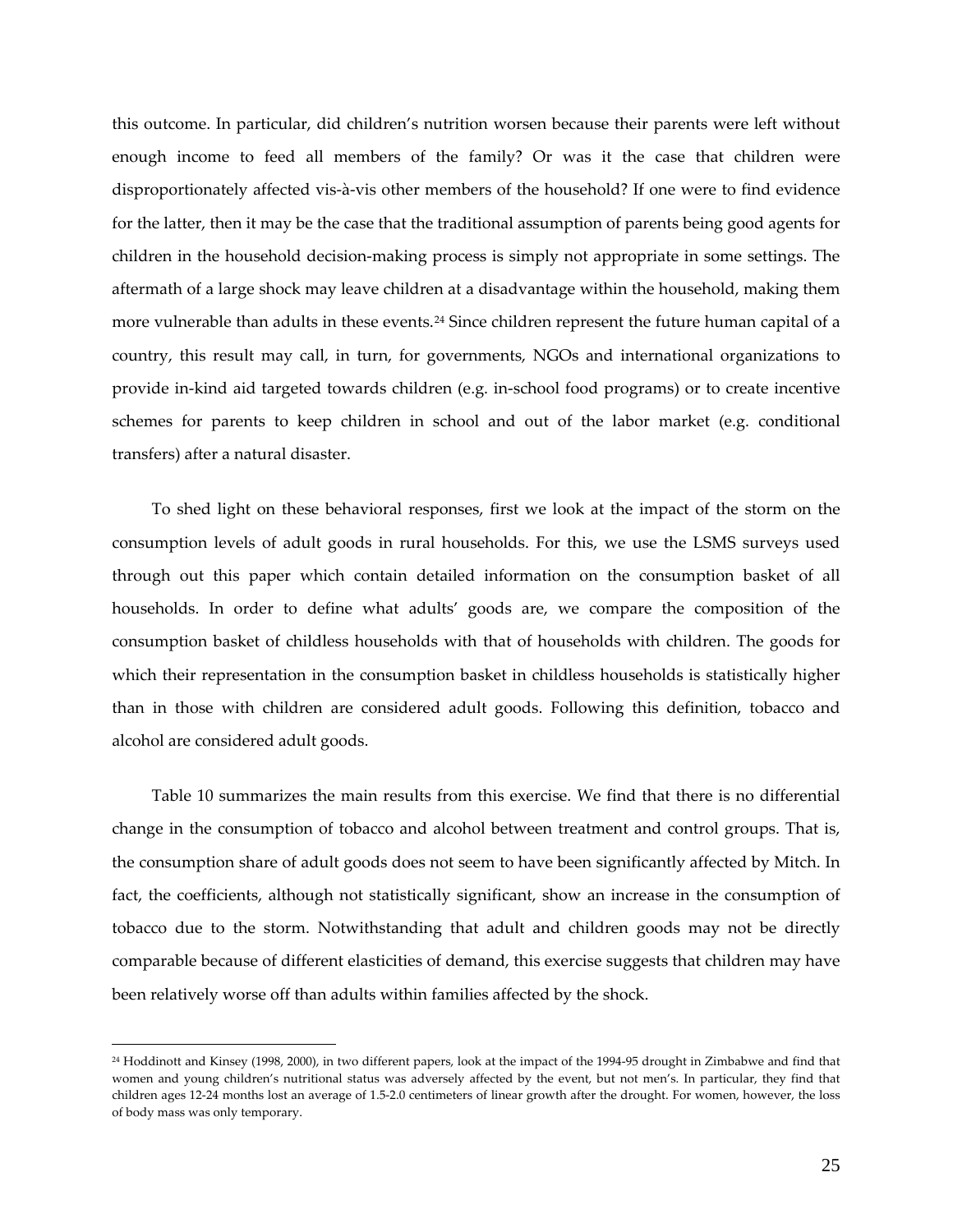<span id="page-25-0"></span>We use a second approach to get at the differential effect of Hurricane Mitch on households' members by focusing on nutrition. The LSMS datasets do not include anthropometric information for adults, and therefore we cannot know what happened to adults' nutrition after Hurricane Mitch in the households we look at in this paper. Instead, we use the Demographic Health Surveys (DHS) for Nicaragua, a cross-sectional survey that includes anthropometric information for children and their mothers and that was carried out in 1998 and in 2001 to construct a pseudo‐panel at the municipality level.[25](#page-25-0) In this new dataset, we analyze the effect of Mitch on mothers' body mass index and weight/height indicator, two measures that are suitable to capture changes in adult nutritional status (Table 10). We find that the effect on adult's nutrition is close to zero and not statistically significant. That is, using measures associated with adults' consumption and well-being, we do not find evidence suggesting a negative impact of Hurricane Mitch –contrary to our main results in relation to children.

These results have important implications for the nature of the allocation process in the household. On the one hand, models of intra‐household allocation of resources have long stressed that unitary models of household preferences may not properly represent the way decisions are made in the household and that, hence, these models may lead to wrong conclusions. On the other hand, collective models try to address some of the shortcomings of the unitary framework but usually assume parents are altruistic towards their children well-being (either because they have an altruistic interest in the children themselves or due to the idea that children's health is related to future output and a rent for the parents), still if there is some bargaining process between the parents. However, if children are disproportionately affected in the aftermath of a shock, even the existing collective models may not tell the whole story.

Even if it is optimal for the household as a whole, given the existing credit and insurance constraints, to take children out of school, push them into the labor market and/or direct fewer resources towards their nutrition and health care, there may be space for public action on behalf of the children. This is an interesting and important avenue for research in the future. From a

<sup>25</sup> The DHS and the LSMS for 1998 and 2001 used the same sample framework and, therefore, information from the two samples can be used together. Also, both surveys used the same scales and measuring devices for the anthropometric data (World Bank, 2002). For more information on the results discussed in this section, please contact the authors.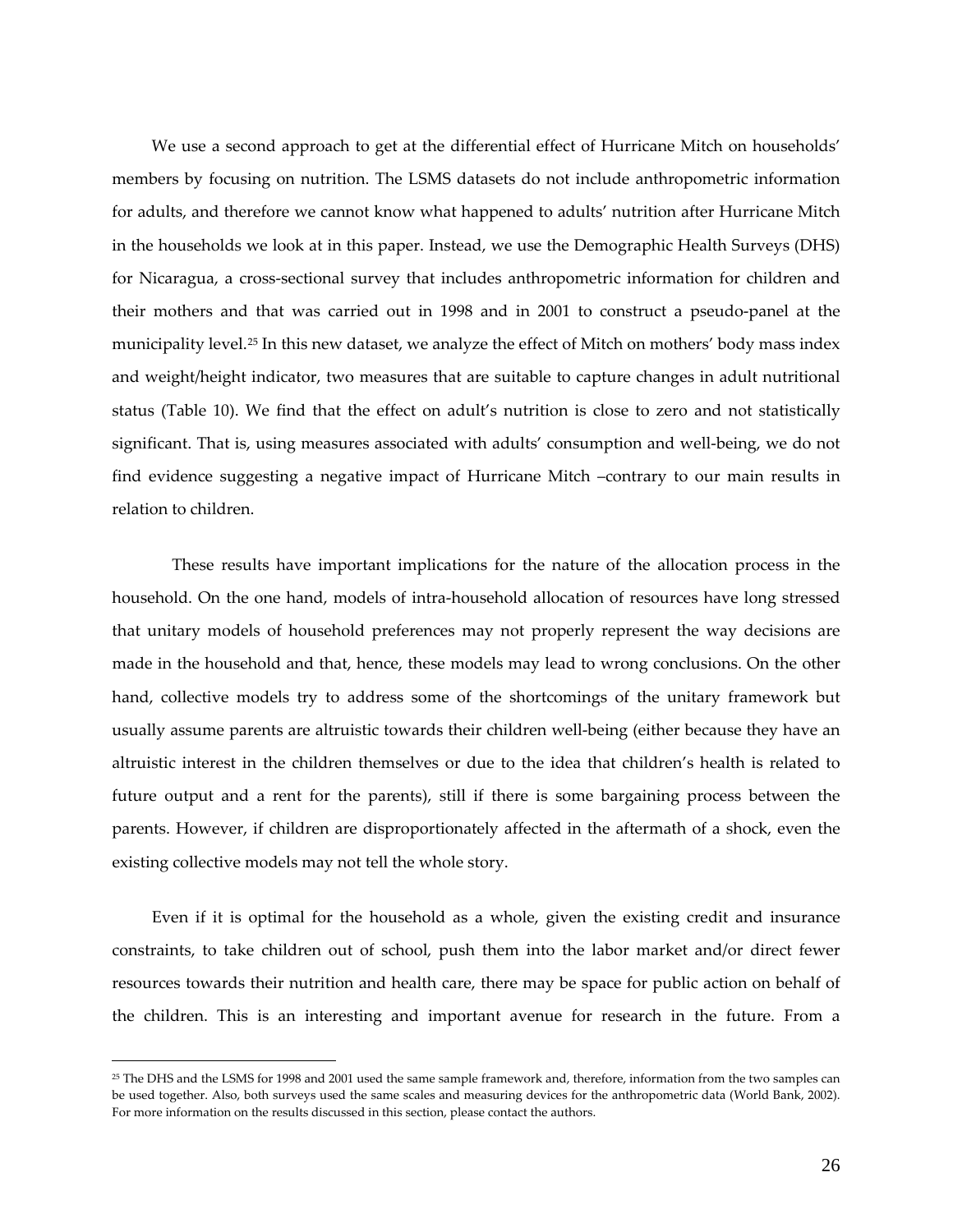theoretical point of view, it suggests a need to revise our assumptions on household decision models and, specifically, the importance of children's utility on their parents' objective functions. From a policy perspective, it highlights that issues of targeting of post‐disaster aid do not only exist at the level of communities and households but of individuals since children seem to be a especially vulnerable group of the population.

## **6. Conclusions**

The existing economic literature strongly suggests that the capacity of households in poor countries to smooth consumption across time and states of nature is limited. This seems to be especially true in the case of large generalized shocks such as natural disasters, when some of the informal mechanisms of risk‐sharing become less widespread. Agricultural populations, especially, are vulnerable to this type of generalized weather‐related shocks and households are exposed, therefore, to significant uncertainties. And although some studies exist on the macroeconomic effects and the direct losses associated with natural disasters, the literature on the welfare implications of these phenomena at the household level is rather limited. In particular, work on the consequences of these shocks for children, in terms of the investment in their health and their education, is quite scarce. Since Hurricane Mitch was largely unanticipated and hit only some areas of the country, it constitutes a unique natural experiment setting for the study of households' responses to this sort of shocks.

Using a quasi‐experimental design, this paper has presented evidence on the pervasive medium‐run effects of Hurricane Mitch on children's well‐being in Nicaragua. Children in areas directly affected by the storm were 30% less likely to be taken for medical consultation conditional on being sick, even though there was no significant difference on the prevalence of illness between affected and non‐affected children. Furthermore, children in regions hit by Mitch were 8.7 percentage points more likely to be undernourished and the overall distribution of nutritional status among children in these areas –especially of those in the tail of the distribution– worsened significantly as a result of the storm. On the other hand, while we find no significant effect of Mitch on school enrollment, labor force participation increased by 58% among children in areas affected by the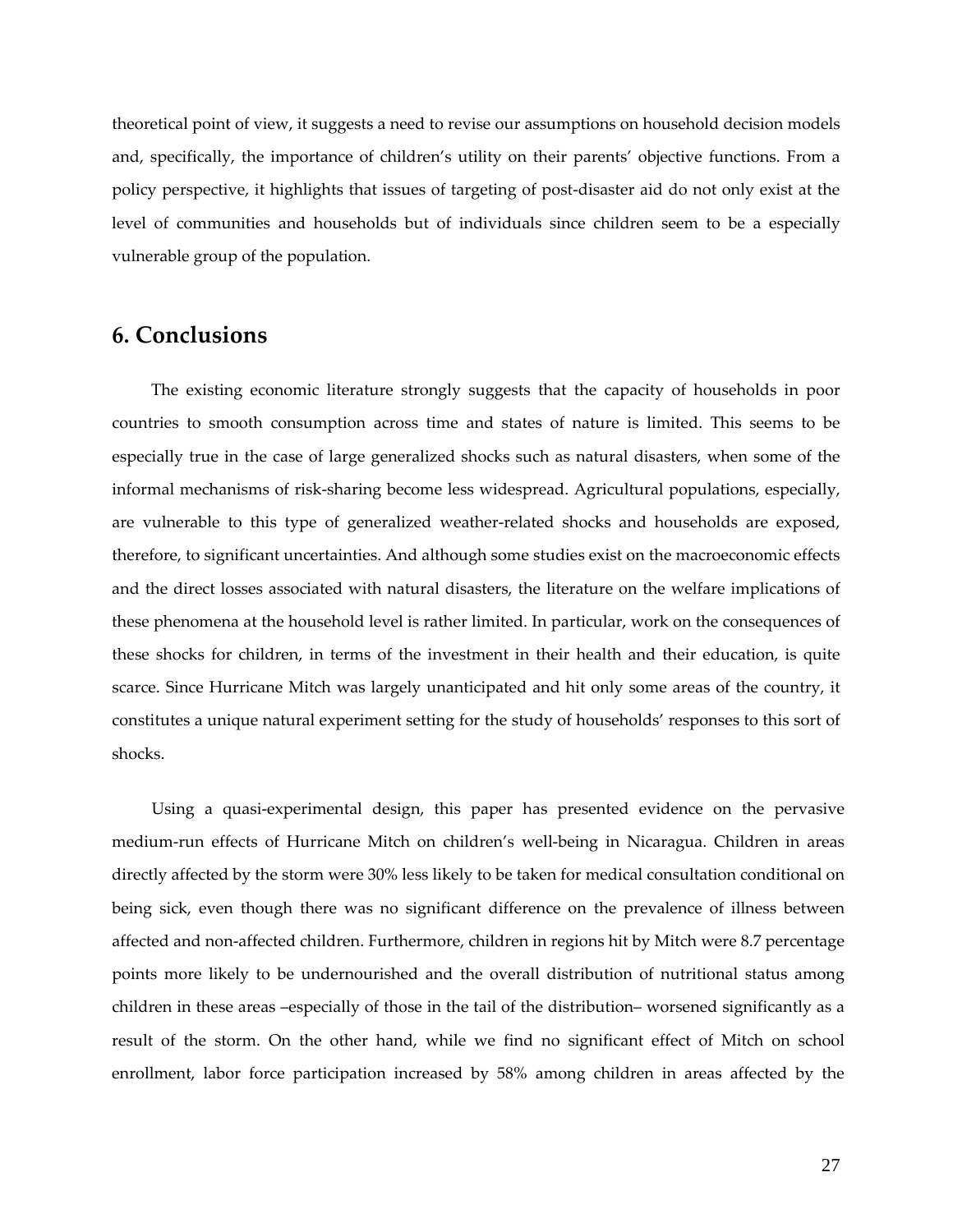hurricane. Similarly, the proportion of children simultaneously enrolled in school and working more than doubled due to Mitch, going from 7.5% to 15.6%. The magnitude of these effects is quite large.

When interpreting our results, it is important to take into account two considerations. First, the findings represent "lower‐bound" estimates of the effects of Mitch. By using a difference‐in‐ difference approach, we are attributing all the changes in our variables of interest in the control group to non‐Mitch factors; however, the effects of a natural disaster no doubt spill over to all the population (especially in a small country), above all due to the known macroeconomic effects of such a large shock. Second, since we are looking at the effect of Mitch in 2001, almost three years after it hit Nicaragua, our results are illustrative of the medium‐term effects of a natural disaster. Furthermore, since the items that we analyze are directly related to the earning potential of the children studied, these results are also very informative about the existence of important long‐term effects of natural disasters at the household and individual levels.

The absence of more efficient mechanisms to deal with natural disasters puts households in a situation where they need to make difficult choices: which expenditures or investments to reduce? From a policy perspective, it is relevant to know what these choices are. This study indicates that children may be significantly affected after the needed reallocation of resources when assets and income drastically fall after a disaster. Furthermore, our study suggests that, within affected households, children are left relatively worse off since parents' nutrition and consumption patterns seem to be largely unaffected in the medium‐term. This result provides useful insights for the theoretical literature on the nature of the resource allocation process in the household and parents' priorities when making spending and investment decisions after a large shock. Further studies that analyze the agency role of parents vis‐à‐vis their children in a wider context are in order.

This paper also has important implications for ex-ante and ex-post disaster relief programs. To the extent that disruptions in school enrollment and health deficiencies have long‐term effects for individuals, households and the economy as a whole, our results highlight the need for a comprehensive agenda when dealing with the consequences of adverse shocks to include the possible effects on children. A one‐time flow of aid after a large shock may not do enough to prevent the adverse longer term effects of such an event. Ambler (2005) and Lazo (2005) both find that post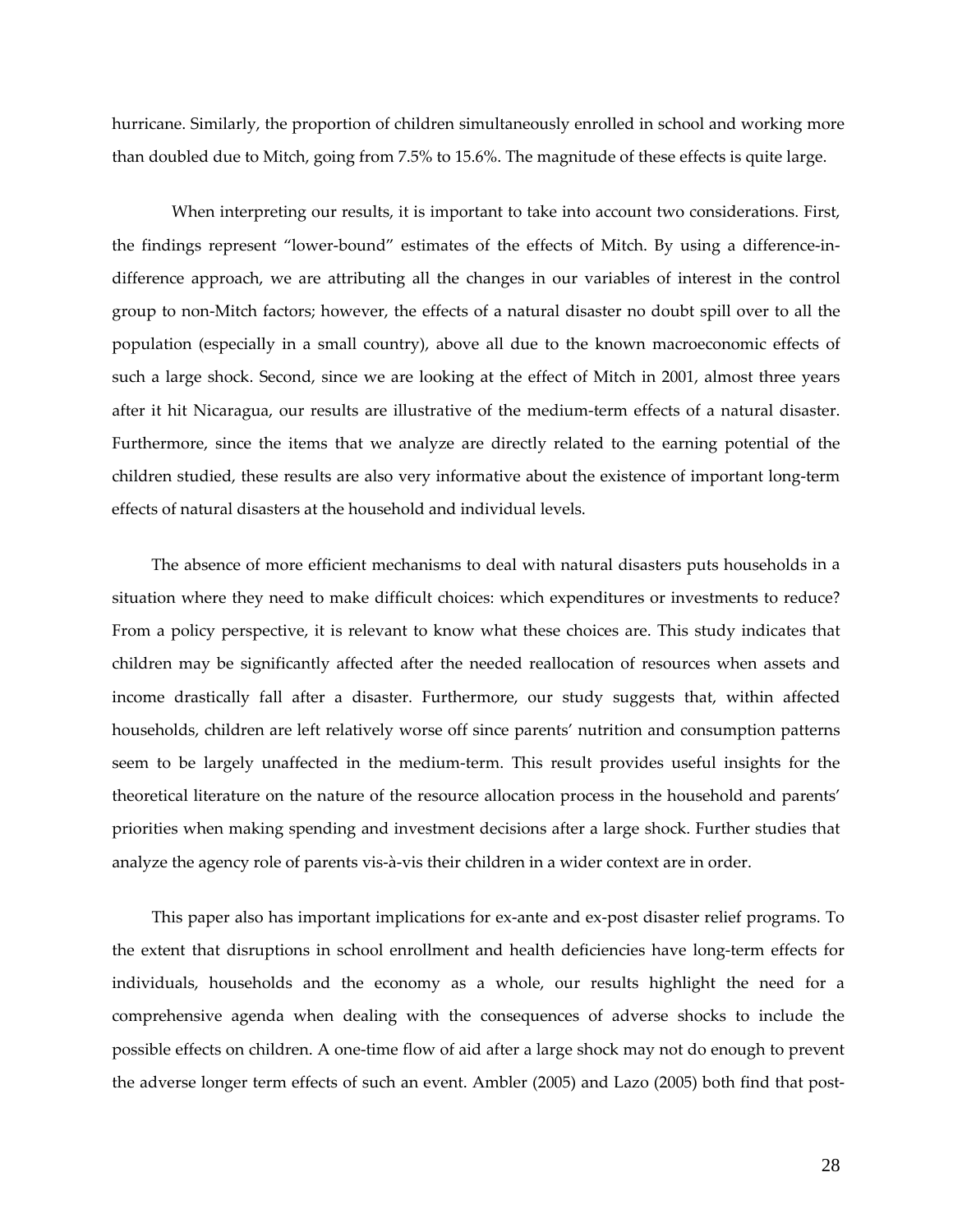disaster emergency aid after Mitch was not targeted at the poorest households –those which had suffered the largest asset losses relative to their initial wealth. Instead, post-disaster aid seemed to be directed towards the most affected regions without effective targeting within those areas. They conclude that better targeting and coordination among relief agencies is needed. Moreover, our findings suggest that if children are disproportionately affected after a natural disaster, simple exante or ex-post cash transfers to households may not be enough to keep children in school and wellnourished. Ex‐post targeted programs directed specifically towards maintaining school enrollment and assuring children are well-fed seem more appropriate. With this in mind, social programs like *Progresa* and others that provide food for children in schools may be particularly advantageous in the aftermath of natural disasters to mitigate the longer term adverse consequences of these shocks by creating strong incentives for parents to look after children's well‐being.

Hence, large shocks, such as natural disasters, cause populations to suffer not only in the short run. The most destructive consequences of these events in poor countries may well fall on the country's future human capital stock, children, who may suffer long‐term effects if natural disasters increase malnutrition and take them out of school. And the picture looks even grimmer if, in the absence of appropriate incentives, children are put at a disadvantage even within their own households as initial evidence discussed in this paper suggests.

#### **References**

Alderman, H. and C. Paxon, (1994), "Do the Poor Insure? A Synthesis of the Literature on Risk and Consumption in Developing Countries", in *Economics of the Changing World*, ed. Bacha, New York: St. Martin's, pp. 48‐78.

Ambler, C., (2005), "The Distribution of Emergency Relief in Post Hurricane Mitch in Nicaragua", Thesis Project, Williams College, Williamstown, MA.

Anderson, M.,(2000), "The Impact of Natural Disasters on the Poor: A Background Note"., mimeo.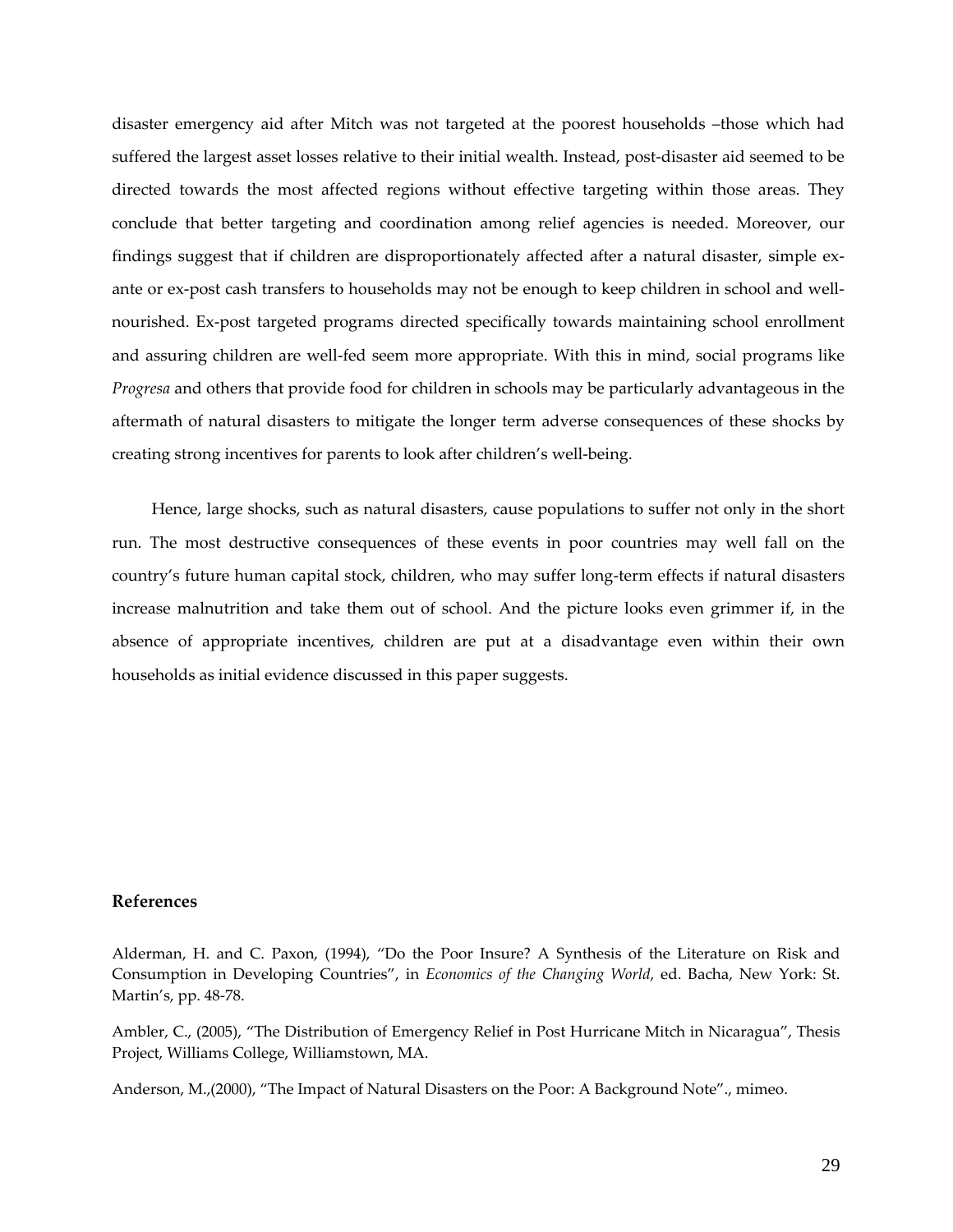Angrist, J., G. Imbens and D. Rubin, (1996), "Identification of Causal Effects Using Instrumental Variables", *Journal of the American Statistical Association*, 91, pp. 444–55.

Angrist, J. and A. Krueger (1999), "Empirical Strategies in Labor Economics", in O. Ashenfelter and D. Card, *Handbook of Labor Economics*, Vol. III. A., pp. 1277‐1366.

Auffret, P., (2003), "High Consumption Volatility: The Impact of Natural Disasters?", *World Bank Policy Research Paper 2962,* Washington, DC.

Basu, K. and P. Van, (1998), "The Economics of Child Labor", *American Economic Review*, 88, pp. 412‐427.

Barrera, F. and F. Pérez, (2005), "Consumption Smoothing: Empirical Evidence from Colombia and Nicaragua", mimeo, Fedesarrollo, Bogota, Colombia.

Becker, G., (1974), "A Theory of Social Interactions", *Journal of Political Economy* 82, pp. 1063 – 1094.

Beegle, Kathleen, R. Dehejia and R. Gatti, (2003), "Child Labor, Crops Shocks and Credit Constraints", NBER Working Paper 10088.

Behrman, J., (1988), "Intra‐household Allocation of Nutrients in Rural India: Are Boys Favored? Do Parents Exhibit Inequality Aversion?", *Oxford Economic Papers*, 1988, vol. 40 (1), pp. 32‐54.

Cardona, O., (2001), "El Impacto Económico de los Desastres: Esfuerzos de Medición Existentes y Propuesta Alternativa", Secretariado Técnico de la Presidencia de la República Dominicana y el Banco Interamericano de Desarrollo.

Carranza, E., (2005), "Birth Order and Child Labor: Evidence from Peru", mimeo, Kennedy School of Government, Harvard University.

Carter, M., P. Little, T. Mogues and W. Negat, (2004), "Shocks, Sensitivity and Resilience: Tracking the Economic Impacts of Environmental Disaster on Assets in Ethiopia and Honduras", Department of Agricultural & Applied Economics, Staff Paper No. 489, University of Wisconsin.

Charveriat, C., (2000), "Natural Disasters in Latin America and the Caribbean: An Overview of Risk", *IADB Working Paper*, No. 434*,* Inter‐American Development Bank, Washington, DC.

Guha‐Sapir, D., D. Hargitt and P. Hoyois, (2003), *Thirty Years of Natural Disasters. 1974‐2003: The Numbers*, UCL Presses Universitaires de Louvain, Centre for Research on the Epidemiology of Disasters (CRED), Brussels.

Deaton, A., (1992), "Saving and Income Smoothing in Cote d'Ivoire", *Journal of African Economies*, l (1), pp. 1‐23.

Deaton, A., (1997), *The Analysis of Household Surveys. A Microeconomic Approach to Development Policy*, Johns Hopkins University Press, Baltimore, Maryland.

Donald, S. and K. Lang, (2001), "Inferences with Difference in Differences and other Panel Data", Boston University, working paper.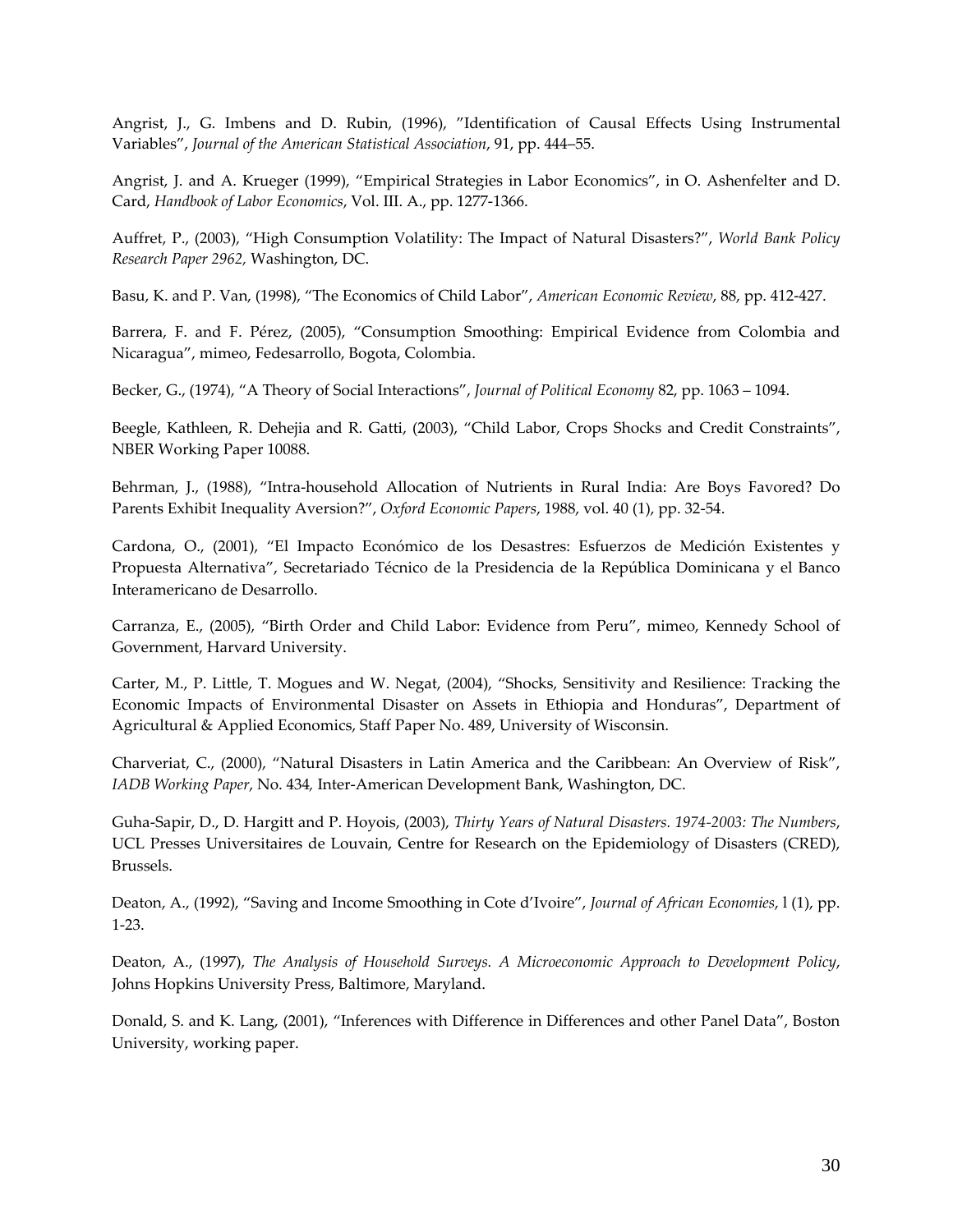Economic Commission for Latin American and the Caribbean, ECLAC, (1999), "Nicaragua: Evaluación de los Daños Ocasionados por el Huracán Mitch, 1998. Sus Implicaciones para el Desarrollo Económico y Social y el Medio Ambiente".

Fafchamps, M. and S. Lund, (2001), "Risk‐Sharing Networks in Rural Philippines", working paper.

Falkner, F. and J. Tanner, (1986), *Human Growth: A Comprehensive Treatise*, Vol. 3, New York: Plenum.

Filmer, D., E. King and L. Pritchett, (1998), "Gender Disparity in South Asia: Comparisons between and within Countries".

Foster, A., (1995), "Prices, Credit Markets and Child Growth in Low‐Income Rural Areas", *Economic Journal 105 (430)*, pp. 551‐70.

Freeman, P., (2000), "Estimating Chronic Risk from Natural Disasters in Developing Countries: A Case Study on Honduras", Paper for the Annual Bank Conference on Development Thinking at the Millennium, June 26‐28, World Bank, Washington, DC.

García‐Verdú, R., (2002), "Evaluation of Conditional Income Support Programs: The Case of Mexico's PROGRESA", Doctoral Dissertation, University of Chicago.

Guarcello, L., F. Mealli and F. Rosati, (2004), "Household Vulnerability and Child Labor: the effects of shocks, credit rationing, and insurance", UNICEF.

Hiscock, J., (2005), "Tsunami Disaster: Recovery Hurricane Mitch", *The Independent*, January 2005.

Hoddinott, J. and B. Kinsey, (2001), "Child Growth in the Time of Drought", *Oxford Bulletin of Economics and Statistics*, 63 (4), pp. 409-436.

Hoddinott, J. and B. Kinsey, (2000), "Adult Health in Time of Drought", Food Consumption and Nutrition Division, Discussion Paper 79, International Food Policy Research Institute, Washington, D.C.

International Red Cross, (2005), *World Disasters Report – Focus on Information in Disasters*, Geneva, Switzerland.

Jacoby, H.; E., Skoufias, (1997), "Risk, Financial Markets, and Human Capital in a Developing Country", Review of Economic Studies, 64 (3), pp. 311‐35.

Jensen, R., (2000), "Agricultural Volatility and Investments in Children", *American Economic Review* 90 (*2*), pp. 399 ‐404.

Lazo, C., (2005), "Equity in the Provision of Aid after a Natural Disaster: Household Evidence from Nicaragua", Master Thesis, Kennedy School of Government, Harvard University.

Lucas, R. and O. Stark, (1985), "Motivations to Remit: Evidence from Botswana", *Journal of Political Economy* 93, pp. 901‐918.

Mckinley, J. and W. Stevens, (1998), "When Nature Rages: A Special Report; the life of a hurricane, the death that it caused", *The New York Times*, 9 November, p. A1, col. 2.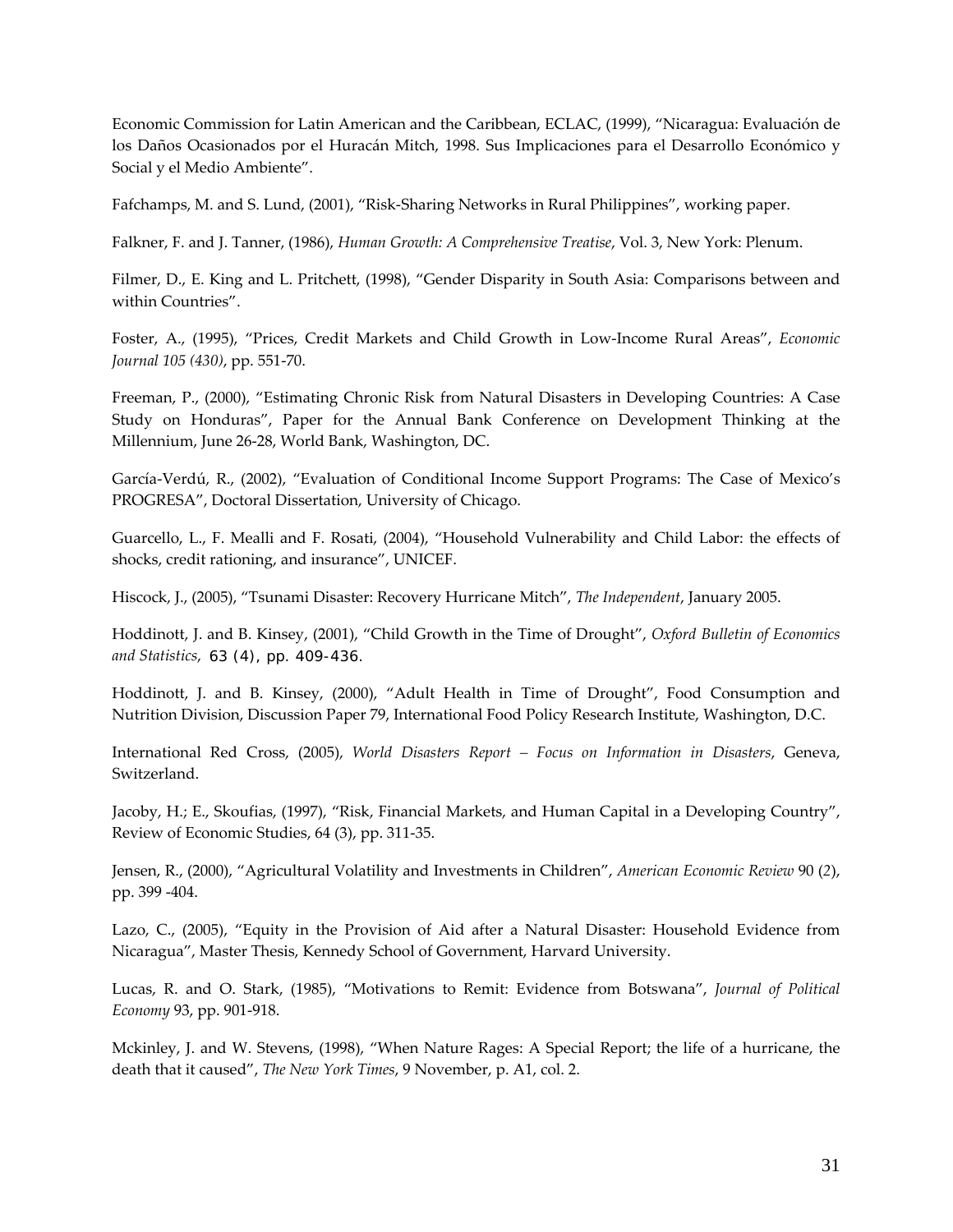Morduch, J., (1995), "Income Smoothing and Consumption Smoothing", *Journal of Economic Perspectives* 9 (3), pp. 103‐114.

Morduch, J., (2003), "Consumption Smoothing Across Space: Tests for Village-Level Responses to Risk", Stefan Dercon, ed., [Insurance](http://www.wider.unu.edu/research/2000-2001-3.2.publications.htm) Against Poverty, Oxford University Press.

Nicaraguan National Institute of Statistics and Censes (INEC), (2000), "Comparative Indicators in Zones Affected by Hurricane Mitch, according to Household Surveys".

Nicaraguan National Institute of Statistics and Censes (INEC), (2002), "Encuesta Nacional de Hogares sobre Medición de Niceles de Vida 2001: Manual de Usuario de la Base de Datos".

Organization for Economic Co‐operation and Development (OECD), (2004), "Geographical Distribution of Financial Flows to Aid Recipients", Paris.

Paxson, C., (1992), "Using, Weather Variability to Estimate the Response of Savings to Transitory Income in Thailand", *American Economic Review*, 82 (1), pp. 15‐33.

Platteau, J., (1991), "Traditional Systems of Social Security and Hunger Insurance: Past Achievements and Modern Challenges", in Ahmad, E. et.al (eds.) Social Security in Developing Countries, Clarendon Press, Oxford.

Rosenzweig, M., (1988), "Risk, Implicit Contracts, and the Family in Rural Areas of Low‐Income Countries, *Economic Journal* 98 (393), pp. 1148 – 1170.

Rosenzweig, M. and O. Stark, (1989), "Consumption Smoothing, Migration and Marriage: Evidence from Rural India", *Journal of Political Economy*, 97 (4), pp. 905‐927.

Santos, I., (2006), "Risk-Sharing and the Role of Inter-Household Transfers after a Natural Disaster. Evidence from Hurricane Mitch in Nicaragua", draft, doctoral dissertation, Kennedy School of Government, Harvard University.

Skoufias, E., (2001), "Progresa and Its Impacts on the Human Capital and Welfare of Households in Rural Mexico", Research Report 139, International Food policy Research Institute, Washington, DC.

Townsend, R., (1994), "Risk and Insurance in Village India", *Econometrica* 62 (3), pp. 539‐92.

Udry, C., (1990), "Credit Markets in Rural Nigeria: Credit as Insurance in a Rural Economy", *World Bank Economic Review,* Vol. 4, No. 3, pp. 251‐269.

Udry, C., (1994), "Risk and Insurance in a Rural Credit Market: An Empirical Investigation in Northern Nigeria", *Review of Economic Studies* 61, pp. 495‐526.

Ureta, M., (2005), "Hurricane Mitch, Family Budgets and Schooling in Nicaragua", draft, College Station, Texas.

Urroz, A., M. Aranda and C. Morales, (1999), "El Huracán Mitch en Nicaragua"in *Cronicas del Desaster*, document 12141, Washington D.C.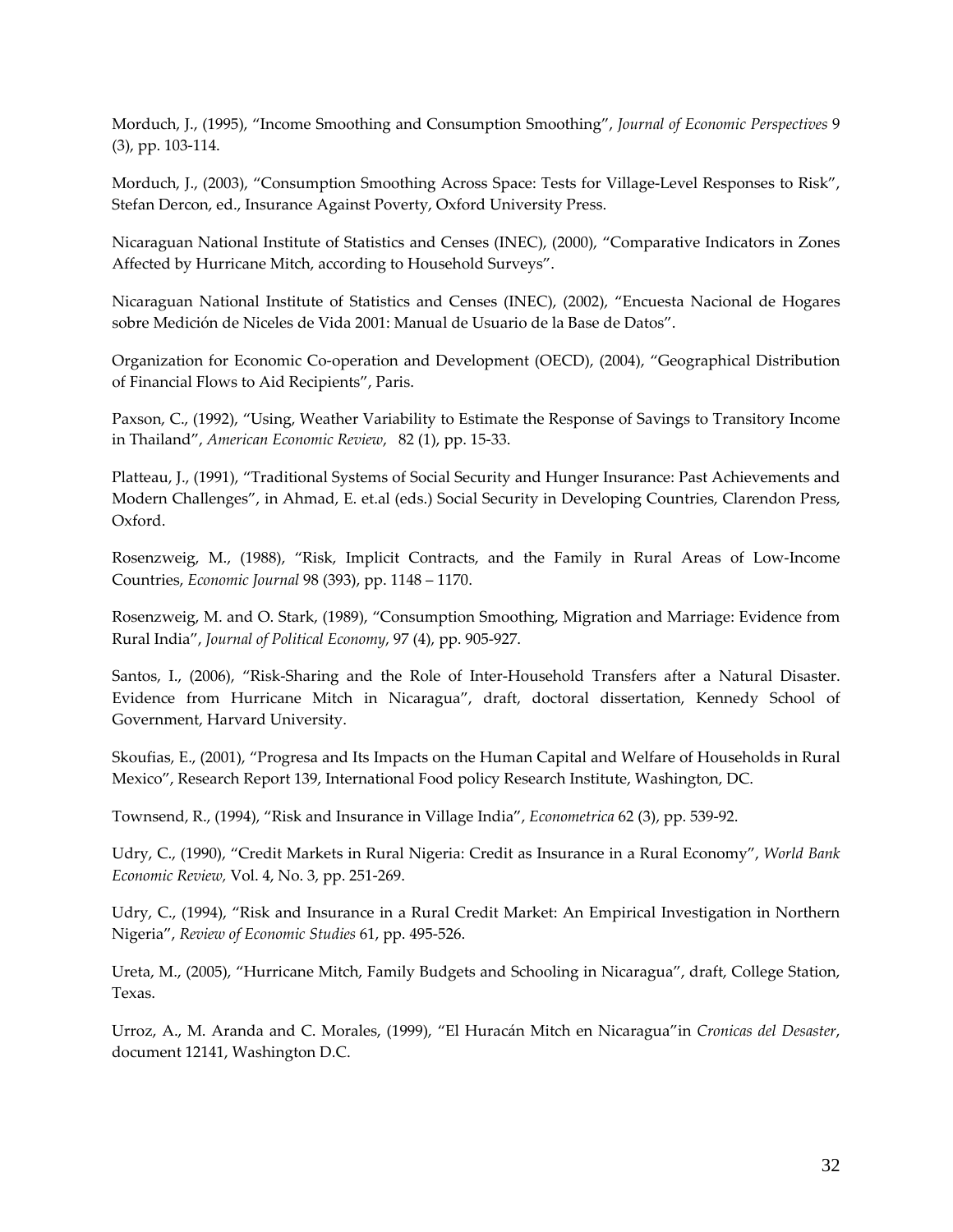World Bank, (2001a), "Nicaragua Living Standards Measurement Study Survey. Post‐Mitch Survey 1999", Supplemental Information Document, Washington, DC.

World Bank, (2001b), "Nicaragua Poverty Assessment: Challenges and Opportunities for Poverty Reduction", Report No. 20488‐NI. Washington, DC

World Bank, (2001c), *World Development Report 2000/2001: Attacking Poverty*, Washington, DC.

World Bank, (2002a), "Nicaragua Living Standards Measurement Study Survey 1998", Basic and Supplemental Information Document, Washington, DC.

World Bank, (2002b), "Nicaragua Living Standards Measurement Study Survey 1993 Documentation", Washington, DC.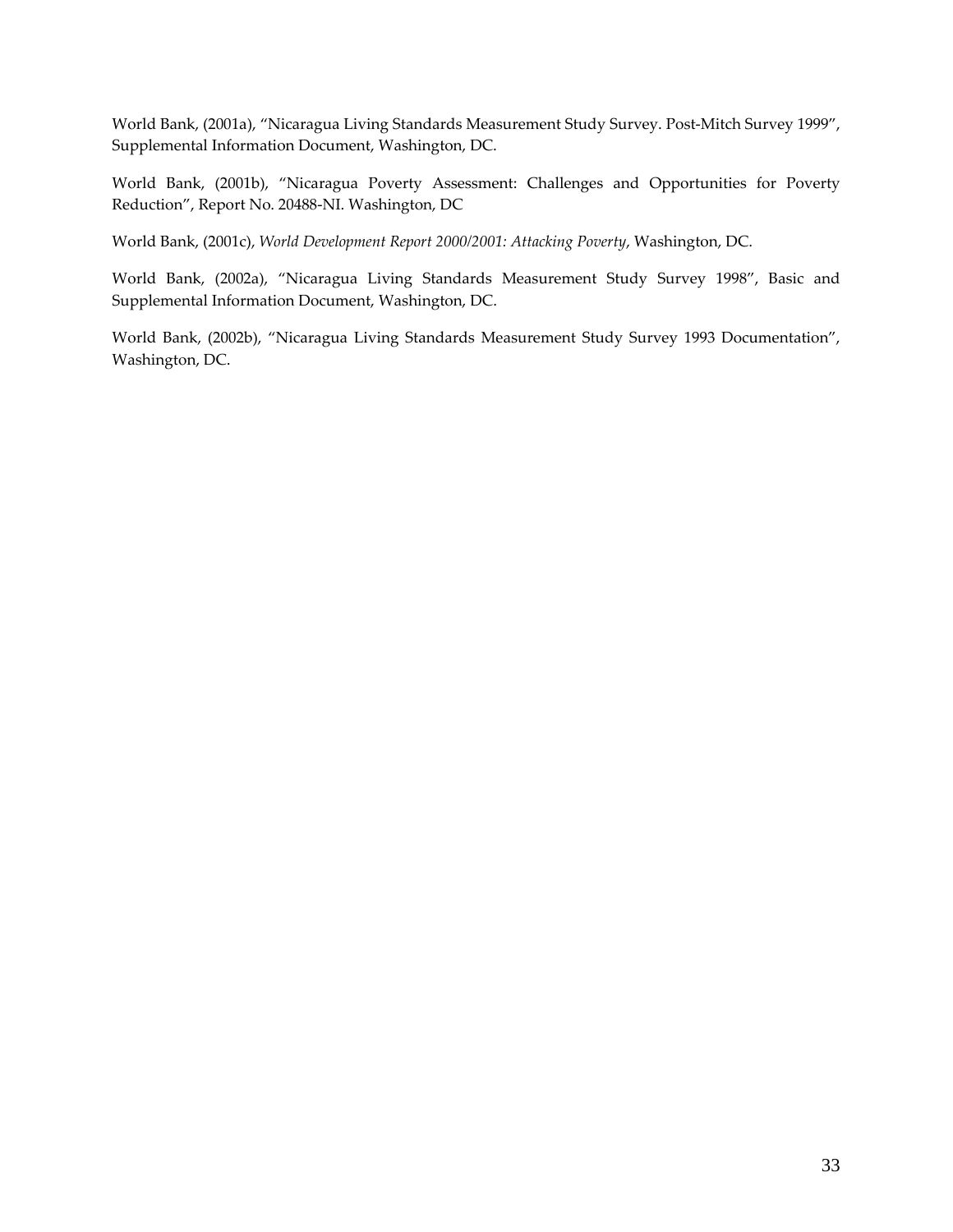## **Appendix**

## **1. Household‐decision making model**

We use a simple uni-temporal decision model -capturing the same sort of effects as those from a dynamic framework– with full information and a unitary household. Parents care about the level of consumption of the household (*C*) and the future earnings of the children (*E*). That is, in this model, parents care about the "quality" of the children only indirectly because they will receive a fraction  $\phi$  of the future earnings of their children. Parents, then, maximize the following utility function:

$$
\max U = U(C, E),\tag{1}
$$

where  $U'(\bullet) > 0$  and  $U''(\bullet) < 0$  for both arguments.

For simplicity, we combine education and health in human capital. Human capital has two components: *S*, which represents the stock of human capital at the beginning of the period; and *H*, which is the investment in human capital in the period. We are interested in understanding the effects of the shock on the flow of children's human capital (*H*), rather than on the existing stock (*S*), since the objective is to find out how investment in children changed after the shock. Therefore, in the empirical section, we use school enrollment, short‐term nutritional status (indicated by weight for height), use of health facilities (conditional on being sick), and labor supply as our main outcomes of interest.

The "quality" of the children (i.e. their future earnings) is assumed to be a linear combination of the amount of human capital (*S*+ *H*) and their innate abilities, as well as their health endowment  $(\chi)$ , such that:

$$
E = \alpha(S + H) + \beta \chi \tag{2}
$$

where  $\alpha$  and  $\beta$  are the contributions of human capital and genetics, respectively.

Human capital investment depends on complementary goods and services, such as books and vaccines, *X*; the time the child spends in school or medical care,  $t_H^c$ ; and the time that parents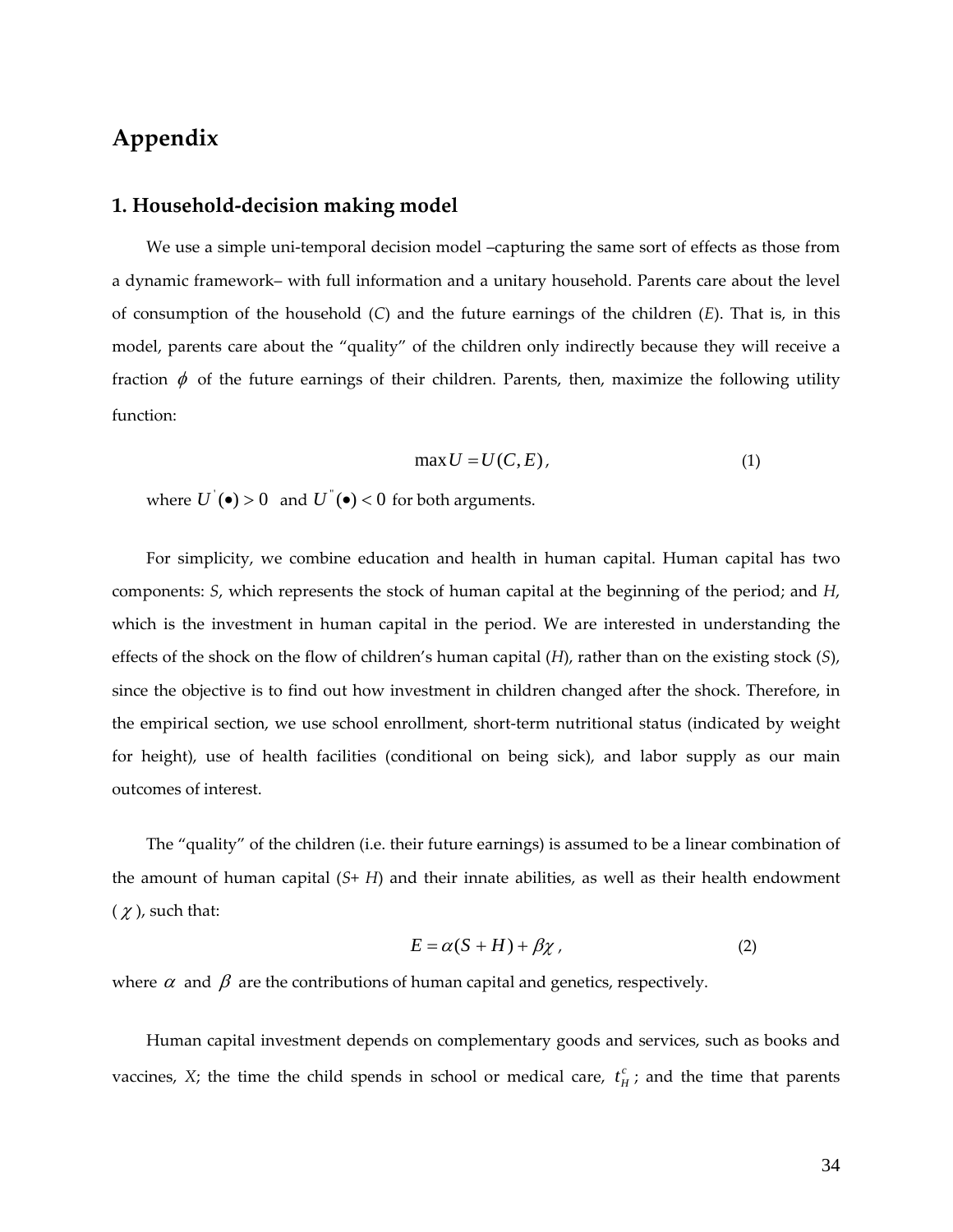dedicate to investment in each child's quality,  $t_H^p$ . The marginal effects of *X*,  $t_H^c$  and  $t_H^p$  on human capital are assumed to be positive. Similarly, human capital investment depends on a set of observed characteristics of the child,  $\theta$  (including gender, age, birth order, among others); unobserved characteristics of the child,  $\chi$ , (health endowment or innate abilities) and finally,  $\delta$ , which captures parental education and community characteristics such as the availability of health centers and schools, prices, environmental factors, among others. The reduced form of the human capital investment in the child can then be represented as follows:

$$
H = H(X, t_H^c, t_H^p; \theta, \chi, \delta)
$$
\n(3)

At the optimum, household expenditures will equal household income and assets. Expenditures have two components: the consumption of the household (excluding goods and services related to human capital), *C* (numeraire), and the consumption of goods and services related to human capital,  $p_{r}XN$  (where  $p_{r}$  denotes the vector of prices of "human capital" goods and *N* is the number of children in the household).

The resources of the household include assets (*A*) and income. There are four different sources of income: non‐labor income of the household (*Ynl*), labor income of all children today  $(W^c(T-t_H^c))$  $c(T - t_H^c)N$  ), labor income of the parents ( $W^p(T - Nt_H^p)$ ) and a fraction of the labor income of adult children ( $\phi$   $N_A$ E). Labor income of each child is equal to his wage ( $W<sup>c</sup>$ ) multiplied by the number of time units he dedicates to work (i.e. the difference between the total time endowment and the time spent in school or medical care). An important characteristic of this model is, therefore, that it allows for the possibility of a child to be both enrolled in school and working, a relevant aspect given the characteristics of child labor in Nicaragua. The labor income of the parents, similarly, is equal to their wage  $(W<sup>p</sup>)$  times the number of time units they dedicate to work. Bringing these elements together, the budget constraint of the household is:

$$
C + p_x X N = Y_{nl} + W^c (T - t_H^c) N + W^p (T - N t_H^p) + \phi N_A E + A
$$
 (4)

Therefore, households maximize utility (1) subject to restrictions  $(2) - (4)$ , by choosing the appropriate levels of consumption (C), time allocated to human capital (  $t^c_H$  ,  $t^p_H$  $t_H^c$ ,  $t_H^p$ ), and consumption of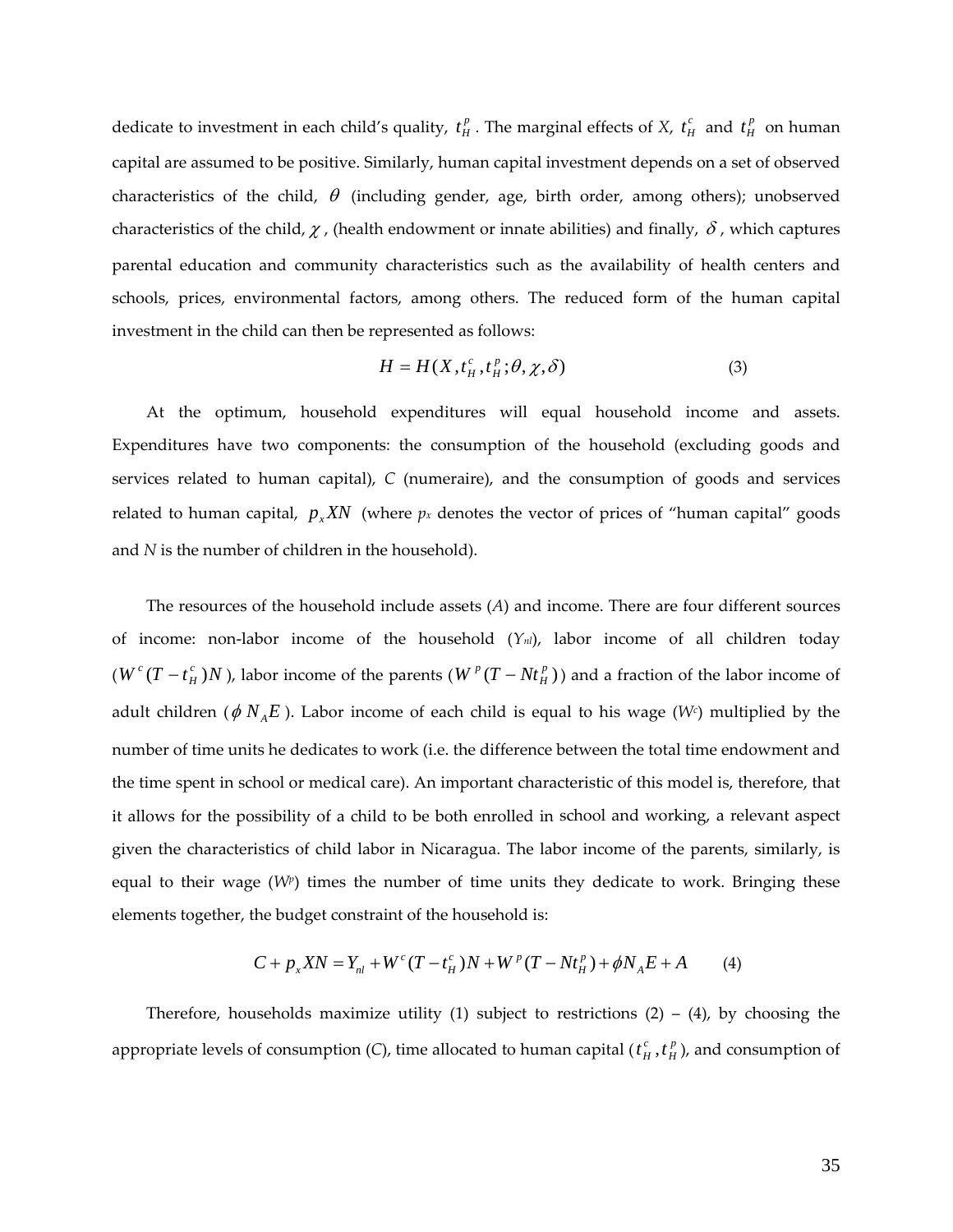goods and services complementary to human capital investment (*X*). The first-order conditions of this maximization problem are the following:

$$
MRS_{CE} = \frac{U_E}{U_C} = N \left( \frac{W^C}{\alpha H t_H^c} - \phi \right) = MC_{t_H^C}
$$
(5)

$$
MRS_{CE} = \frac{U_E}{U_C} = N \left( \frac{W^p}{\alpha H t_H^p} - \phi \right) = MC_{t_H^p}
$$
(6)

$$
MRS_{CE} = \frac{U_E}{U_C} = N \left( \frac{P_X}{\alpha H_X} - \phi \right) = MC_X \tag{7}
$$

At the optimum, the marginal rate of substitution between household consumption and child quality equals the marginal cost of investing in the human capital of the child. Combining the first‐ order conditions yields the solution to the problem: the household will maximize utility by setting the marginal cost associated with the time of the child, the time of the parents and the consumption of "human capital" goods and services all equal. Regarding the predictions of the model, the direct effects will be translated into a higher marginal cost of the goods and services needed for accumulating human capital and then into lower investments. The indirect effects happen through income, some of them negative and other positive as explained in the text. Finally, the secondary effects are mainly changes in wages and entail both income and substitution effects that go in opposite directions. Although the direct effects can accurately predict a negative impact on children's human capital, the indirect and secondary effects as a whole can either reinforce or diminish such deterioration.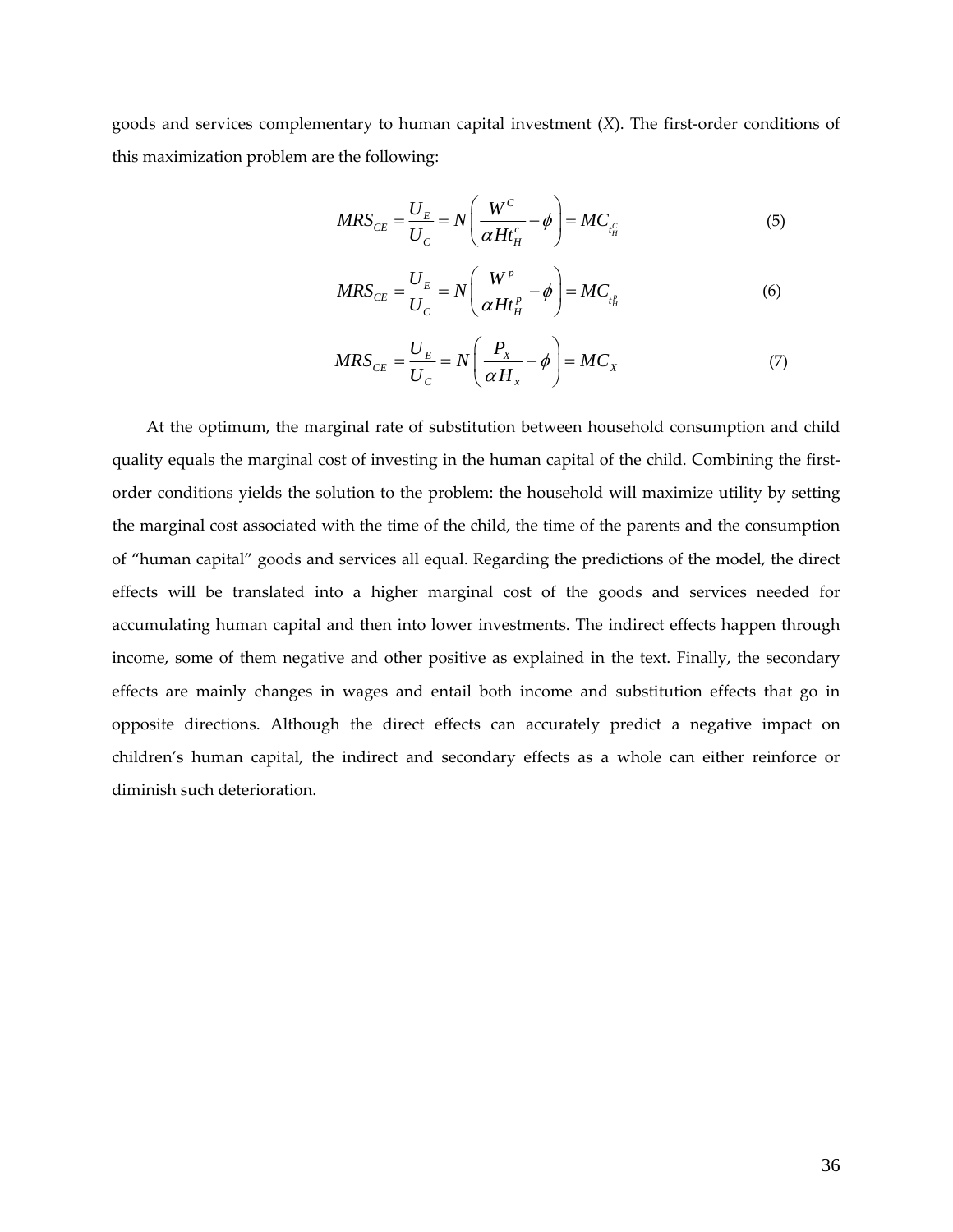**2. Trajectory of Hurricane Mitch (October 20‐November 9, 1998)**



Source: The [background](http://commons.wikimedia.org/wiki/Image:Whole_world_-_land_and_oceans.jpg) image is from [NASA.](http://en.wikipedia.org/wiki/NASA) Tracking data from the National [Hurricane](http://en.wikipedia.org/wiki/National_Hurricane_Center) Center

## **Trajectory of the Eye of Hurricane Mitch in Nicaragua (October 27‐31, 1998)**

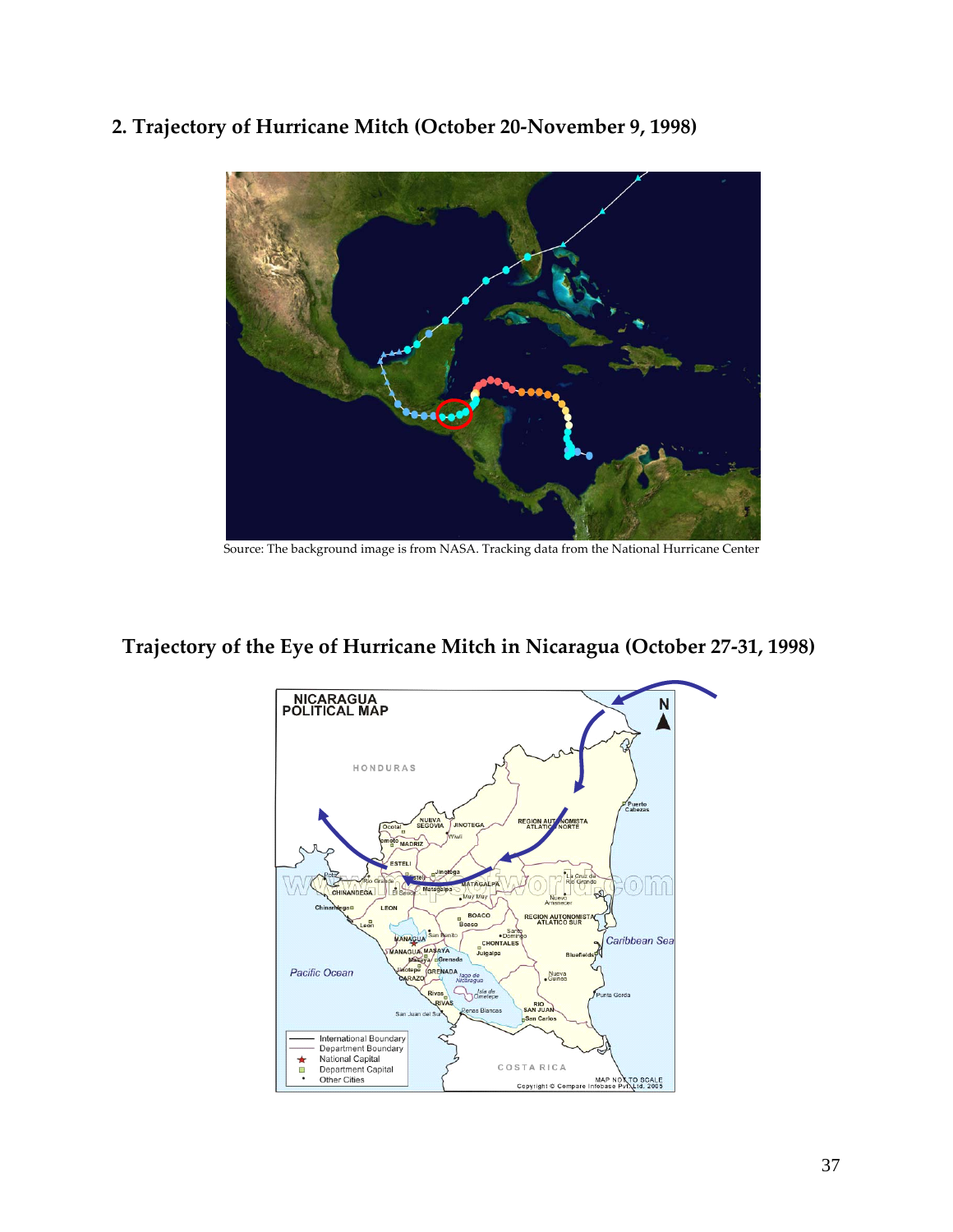| Variable                                                       | (%)  | Variable                                                             | (%)  |
|----------------------------------------------------------------|------|----------------------------------------------------------------------|------|
| Did the family move to another house?                          | 17.3 | After Mitch, this household benefited from assistance programs like: |      |
| Was this house temporaly vacant?                               | 29.4 | New school/Reconstruction                                            | 5.8  |
| During this time, the family moved to?                         |      | New health center/Reconstruction                                     | 2.2  |
| Refugee                                                        | 35.5 | Water provision                                                      | 1.7  |
| Relatives' home                                                | 55.8 | Sewage                                                               | 0.0  |
| Temporary home                                                 | 7.3  | Electricity                                                          | 1.5  |
| Other municipality                                             | 1.5  | Latrine                                                              | 7.2  |
| Other state                                                    | 1.5  | Food                                                                 | 45.3 |
| Other country                                                  | 0.75 | Health programs                                                      | 38.1 |
| The house/basic services were affected in some way             | 45.8 | <b>Employment programs</b>                                           | 17.1 |
| Structure of  in the household was totally/partially destroyed |      | Donation of clothing                                                 | 19.7 |
| Walls                                                          | 56.7 | Donation of medicines and/or water                                   | 9.2  |
| Floor                                                          | 19.5 | Donation of house                                                    | 1.7  |
| Roof                                                           | 58.6 | A member of the household died due to Mitch                          | 1.8  |
| Water                                                          | 41.8 | Didn't go to the doctor because health center was destroyed          | 0.3  |
| Toilet                                                         | 61.7 | Didn't work because source of employment was destroyed               | 3.3  |
| Electricity                                                    | 24.0 | Distance from your previous house in kilometers                      | 4.1  |

**Table 1. Microeconomic Effects of Hurricane Mitch 1999**

*Notes*. % refers to the percentage with respect to the total number of households (595) included in the 1999 post-Mitch LSMS survey.

| <b>Type of Loss</b>           | % of households 1 | Average Loss (cordobas) <sup>2</sup> | Avergae Loss <sup>3</sup> |
|-------------------------------|-------------------|--------------------------------------|---------------------------|
| A.Agricultural property       | 9.20%             | \$8,171.67                           | \$406.55                  |
| B. Crops                      | 96.63%            | \$4,195.97                           | \$2,191.92                |
| C. Agricultural equipment     | 2.15%             | \$8,271.43                           | \$96.02                   |
| D. Agricultural installations | 6.75%             | \$2,669.36                           | \$97.39                   |
| E. Animals for work           | 10.43%            | \$432.15                             | \$24.37                   |
| F. Other                      | 7.43%             | \$3.512.35                           | \$116.50                  |
| Total agricultural losses     |                   | \$5,418.17                           | \$2,932.75                |

**Table 2. Agricultural Losses Due to Hurricane Mitch 1999**

*Notes*: (1) Percentage of households who own land and who were affected by Mitch, (2) Average losses per household in córdobas, conditional on having suffered a loss on the specified category, (3) Average losses per household in córdobas, not conditional on having suffered a loss or owning land (losses=0 if no losses).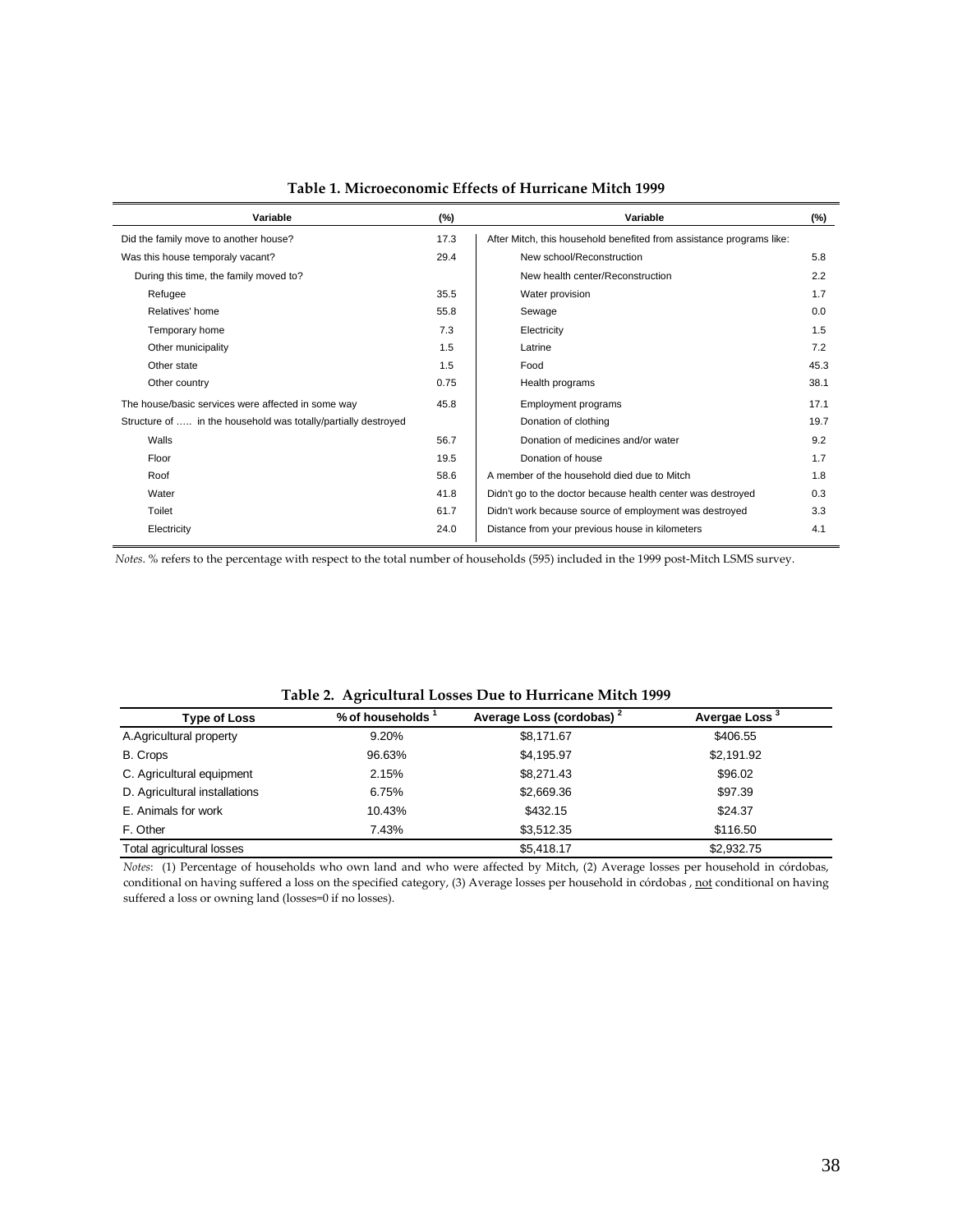|                                       |                  | <b>Total Sample</b>           |                      |                        |           |                               | <b>Rural Sample</b>  |                   |
|---------------------------------------|------------------|-------------------------------|----------------------|------------------------|-----------|-------------------------------|----------------------|-------------------|
| Variable                              | <b>Total</b>     | <b>Treatment</b><br>(Mitch=1) | Control<br>(Mitch=0) | <b>Difference</b>      | Total     | <b>Treatment</b><br>(Mitch=1) | Control<br>(Mitch=0) | <b>Difference</b> |
| Number of members per household       | 6.06             | 6.19                          | 6.04                 | 0.149                  | 6.39      | 6.56                          | 6.34                 | 0.220             |
|                                       | [0.052]          | [0.144]                       | [0.056]              | [0.154]                | [0.079]   | [0.173]                       | [0.089]              | [0.195]           |
| Number of children per household      | 2.60             | 2.65                          | 2.59                 | 0.058                  | 2.93      | 2.90                          | 2.94                 | $-0.037$          |
|                                       | [0.037]          | [0.100]                       | [0.039]              | [0.107]                | 0.06      | [0.123]                       | [0.066]              | [0.140]           |
| Age: 0-6 years                        | 1.11             | 1.14                          | 1.11                 | 0.032                  | 1.32      | 1.28                          | 1.32                 | $-0.039$          |
|                                       | [0.021]          | [0.059]                       | [0.023]              | [0.063]                | [0.033]   | [0.074]                       | [0.030]              | [0.083]           |
| Age: 6-15 years                       | 1.49             | 1.51                          | 1.48                 | 0.025                  | 1.62      | 1.62                          | 1.62                 | 0.006             |
|                                       | [0.025]          | [0.068]                       | [0.027]              | [0.073]                | [0.040]   | [0.082]                       | [0.045]              | [0.094]           |
| Proportion of female children         | 0.501            | 0.522                         | 0.498                | 0.024                  | 0.50      | 0.517                         | 0.491                | 0.026             |
|                                       | [0.006]          | [0.017]                       | [0.007]              | [0.019]                | [0.009]   | [0.019]                       | [0.010]              | [0.022]           |
| Age of household head                 | 45.29            | 45.46                         | 45.27                | 0.197                  | 44.76     | 45.46                         | 44.56                | 0.903             |
| (in years)                            | [0.285]          | [0.772]                       | [0.307]              | [0.831]                | $[0.429]$ | [0.929]                       | [0.484]              | [1.048]           |
| Age of children                       | 7.56             | 7.70                          | 7.53                 | 0.163                  | 7.30      | 7.63                          | 7.20                 | $0.425*$          |
| (in years)                            | [0.069]          | [0.194]                       | [0.074]              | [0.208]                | [0.098]   | [0.215]                       | [0.110]              | $[0.242]$         |
| Years of schooling: head of household | 4.10             | 2.93                          | 4.28                 | $-1.359$ ***           | 2.45      | 2.18                          | 2.52                 | $-0.346*$         |
|                                       | [0.082]          | [0.175]                       | [0.090]              | [0.197]                | [0.090]   | [0.165]                       | [0.105]              | [0.196]           |
| Years of schooling: spouse            | 3.99             | 2.89                          | 4.191                | $-1.303$ ***           | 2.55      | 2.40                          | 2.60                 | $-0.202$          |
|                                       | [0.089]          | [0.186]                       | [0.099]              | [0.211]                | [0.096]   | [0.187]                       | [0.112]              | [0.198]           |
| Proportion of households headed       | 0.272            | 0.196                         | 0.285                | $-0.089$ ***           | 0.183     | 0.153                         | 0.192                | $-0.039$          |
| by women                              | [0.008]          | [0.02]                        | [0.009]              | [0.022]                | [0.010]   | [0.021]                       | [0.012]              | [0.024]           |
| Proportion of rural households        | 0.462<br>[0.009] | 0.722<br>[0.022]              | 0.419<br>[0.010]     | $0.303$ ***<br>[0.024] | ----      | $---$                         | ----                 | ----              |
| Annual income per capita              | 5,864            | 3,382                         | 6,279                | $-2,897$ ***           | 3,217     | 2,613                         | 3,391                | $-777.9*$         |
| (Mean in 1998 Cordobas)               | [418.0]          | [261.2]                       | [485.4]              | [551.3]                | [272.0]   | [275.1]                       | [341.2]              | [438.3]           |
| Annual income per capita              | 3,141            | 1,836                         | 3,425                | $-1,588$ ***           | 1,590     | 1,451                         | 1,615                | $-164.2$          |
| (Median in 1998 Cordobas)             | [284.9]          | [185.2]                       | [305.4]              | [342.3]                | [226.3]   | [212.0]                       | [236.1]              | [185.5]           |
| Proportion of households that         | 0.496            | 0.439                         | 0.506                | $-0.067$ ***           | 0.430     | 0.390                         | 0.442                | $-0.052$          |
| own dwelling                          | [0.009]          | [0.024]                       | [0.010]              | [0.027]                | [0.013]   | [0.028]                       | [0.015]              | [0.032]           |
| Distance to closest health center     | 13.95            | 16.58                         | 13.49                | $3.08***$              | 14.68     | 16.93                         | 14.00                | $2.93***$         |
| (minutes)                             | [0.104]          | [0.315]                       | [0.109]              | [0.334]                | [0.177]   | [0.375]                       | [0.200]              | [0.426]           |
| Distance to closest primary school    | 11.23            | 13.57                         | 10.83                | $2.74***$              | 13.94     | 14.95                         | 13.65                | $1.30***$         |
| (minutes)                             | [0.085]          | $[0.249]$                     | [0.090]              | [0.265]                | [0.144]   | [0.301]                       | [0.165]              | [0.343]           |
| Number of households                  | 2.764            | 396                           | 2,368                |                        | 1,279     | 286                           | 993                  |                   |

**Table 3. Pre‐Shock Summary Statistics by Treatment Status**

*Notes*. Standard errors presented in square brackets. Bootstrapped standard errors of median income obtained from 200 replications. The symbols \*\*\*, (\*\*) and [\*] stand for significance at the 1%, (5%) and [10%] levels, respectively. Approximately 15% of the total number of households represents the experimental group. See text for definitions of experimental and non experimental households.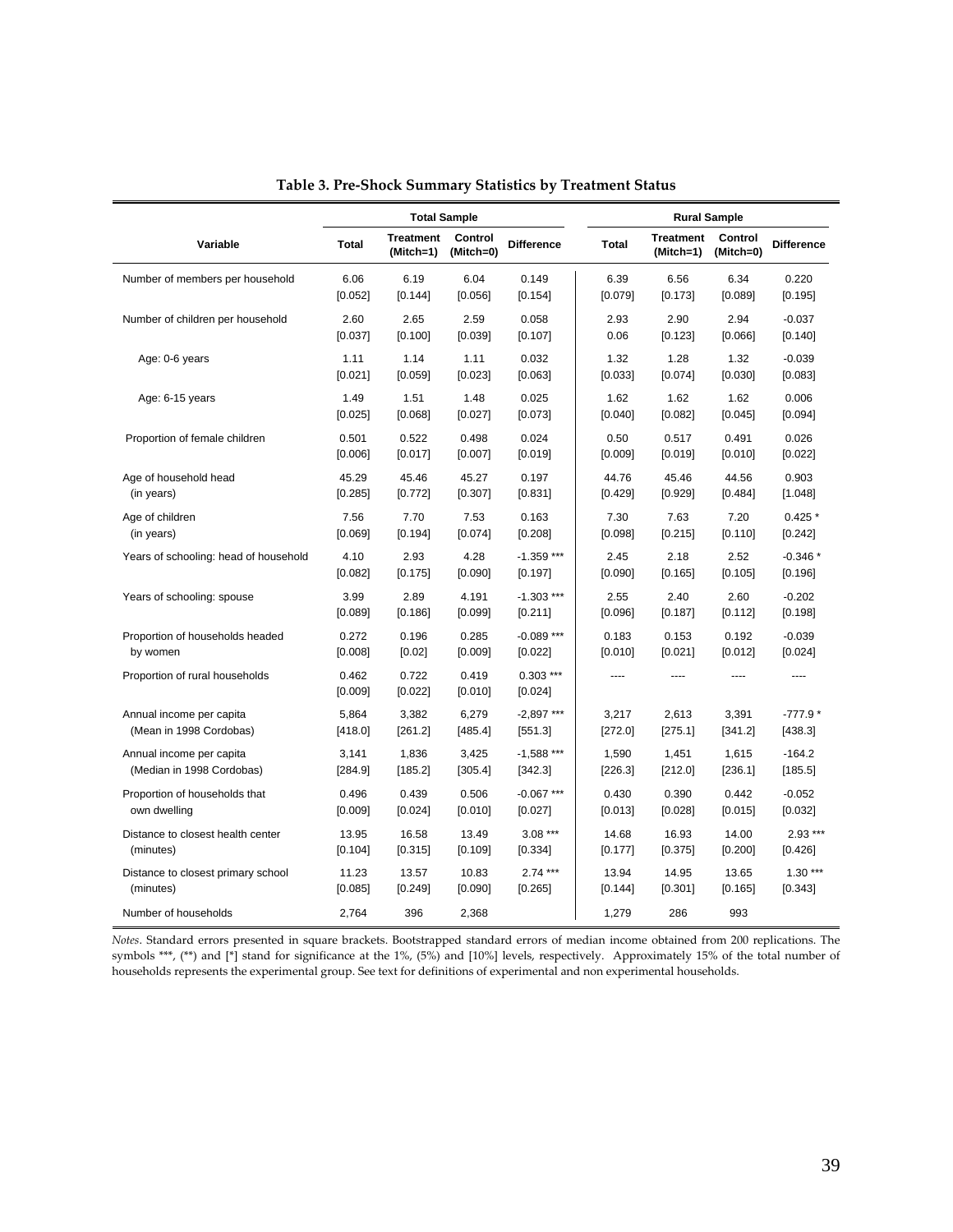|                       |                                                    | <b>School attendance</b> |                                     |                     |                        |                  | Child labor force participation |                       |                     |                                                     |                       |                       |
|-----------------------|----------------------------------------------------|--------------------------|-------------------------------------|---------------------|------------------------|------------------|---------------------------------|-----------------------|---------------------|-----------------------------------------------------|-----------------------|-----------------------|
|                       |                                                    | <b>Total Sample</b>      |                                     |                     | Rural                  |                  |                                 | <b>Total Sample</b>   |                     |                                                     | Rural                 |                       |
| Group                 | <b>Before</b>                                      | After                    | 2001-98:                            | <b>Before</b>       | After                  | 2001-98:         | <b>Before</b>                   | After                 | 2001-98:            | <b>Before</b>                                       | After                 | 2001-98:              |
|                       | <b>Mitch</b>                                       | Mitch                    |                                     | <b>Mitch</b>        | Mitch                  |                  | <b>Mitch</b>                    | Mitch                 |                     | <b>Mitch</b>                                        | Mitch                 |                       |
| <b>Treatments</b>     | 0.741                                              | 0.859                    | 0.118                               | 0.699               | 0.834                  | 0.135            | 0.161                           | 0.220                 | 0.059               | 0.185                                               | 0.225                 | 0.040                 |
|                       | [0.016]                                            | [0.013]                  | [0.021]                             | [0.020]             | [0.016]                | [0.025]          | [0.013]                         | [0.015]               | [0.020]             | 0.016                                               | [0.017]               | [0.023]               |
| <b>Controls</b>       | 0.786                                              | 0.846                    | 0.060                               | 0.676               | 0.758                  | 0.082            | 0.130                           | 0.125                 | $-0.005$            | 0.184                                               | 0.169                 | $-0.015$              |
|                       | [0.006]                                            | [0.005]                  | [0.008]                             | [0.011]             | [0.010]                | [0.015]          | [0.005]                         | [0.005]               | [0.008]             | 0.008                                               | [0.008]               | [0.012]               |
| D at a point in time: | $-0.045$                                           | 0.013                    |                                     | 0.023               | 0.076                  |                  | 0.031                           | 0.095                 |                     | 0.001                                               | 0.056                 |                       |
|                       | [0.018]                                            | [0.014]                  |                                     | [0.023]             | [0.019]                |                  | [0.014]                         | [0.015]               |                     | [0.018]                                             | [0.019]               |                       |
| D-D                   |                                                    | $0.057**$                |                                     |                     | $0.053*$               |                  |                                 | $0.064***$            |                     |                                                     | $0.056**$             |                       |
|                       |                                                    | [0.025]                  |                                     |                     | [0.031]                |                  |                                 | [0.024]               |                     |                                                     | [0.029]               |                       |
| <b>Observations</b>   |                                                    | 8,970                    |                                     | 4,436               |                        |                  |                                 | 9,956                 |                     |                                                     | 4,951                 |                       |
|                       |                                                    |                          | Both in school and the labor market |                     |                        |                  |                                 |                       |                     | Child with diarrhea? (children between 0 and 6)     |                       |                       |
|                       |                                                    | <b>Total Sample</b>      |                                     |                     | Rural                  |                  |                                 | <b>Total Sample</b>   |                     |                                                     | Rural                 |                       |
|                       | <b>Before</b>                                      | After                    | 2001-98:                            | <b>Before</b>       | After                  | 2001-98:         | <b>Before</b>                   | After                 | 2001-98:            | <b>Before</b>                                       | After                 | 2001-98:              |
| Group                 | Mitch                                              | Mitch                    |                                     | Mitch               | Mitch                  |                  | Mitch                           | Mitch                 |                     | Mitch                                               | Mitch                 |                       |
| <b>Treatments</b>     | 0.082                                              | 0.168                    | 0.086                               | 0.094               | 0.162                  | 0.068            | 0.238                           | 0.227                 | $-0.011$            | 0.248                                               | 0.218                 | $-0.030$              |
|                       | [0.010]                                            | $[0.014]$                | [0.017]                             | [0.006]             | [0.016]                | [0.020]          | [0.020]                         | 0.022                 | [0.030]             | [0.022]                                             | [0.025]               | [0.034]               |
| <b>Controls</b>       | 0.073                                              | 0.086                    | 0.013                               | 0.092               | 0.097                  | 0.005            | 0.198                           | 0.224                 | 0.026               | 0.239                                               | 0.263                 | 0.024                 |
|                       | [0.004]                                            | [0.004]                  | [0.006]                             | [0.012]             | [0.007]                | [0.010]          | [0.007]                         | 0.011                 | [0.013]             | [0.012]                                             | [0.018]               | [0.022]               |
| D at a point in time: | 0.009                                              | 0.082                    |                                     | 0.002               | 0.065                  |                  | 0.040                           | 0.003                 |                     | 0.009                                               | $-0.045$              |                       |
|                       | [0.011]                                            | [0.015]                  |                                     | [0.014]             | [0.017]                |                  | [0.021]                         | [0.025]               |                     | [0.025]                                             | [0.031]               |                       |
| D-D                   |                                                    | $0.073***$               |                                     |                     | $0.066**$              |                  |                                 | $-0.036$              |                     |                                                     | $-0.054$              |                       |
|                       |                                                    | [0.021]                  |                                     |                     | [0.027]                |                  |                                 | [0.030]               |                     |                                                     | [0.043]               |                       |
| <b>Observations</b>   |                                                    | 8,970                    |                                     | 4,436               |                        |                  |                                 | 5,306                 |                     | 2,836                                               |                       |                       |
|                       | Health care utilization (children between 0 and 6) |                          |                                     |                     |                        |                  |                                 |                       |                     |                                                     |                       |                       |
|                       |                                                    |                          |                                     |                     |                        |                  |                                 |                       |                     | Health care utilization (children between 6 and 15) |                       |                       |
|                       |                                                    | <b>Total Sample</b>      |                                     |                     | Rural                  |                  |                                 | <b>Total Sample</b>   |                     |                                                     | Rural                 |                       |
|                       | Before                                             | After                    | 2001-98:                            | <b>Before</b>       | After                  | 2001-98:         | <b>Before</b>                   | After                 | 2001-98:            | <b>Before</b>                                       | After                 | 2001-98:              |
| Group                 | Mitch                                              | Mitch                    |                                     | Mitch               | Mitch                  |                  | Mitch                           | Mitch                 |                     | Mitch                                               | Mitch                 |                       |
| <b>Treatments</b>     | 0.533                                              | 0.468                    | $-0.065$                            | 0.528               | 0.413                  | $-0.115$         | 0.271                           | 0.261                 | $-0.010$            | 0.240                                               | 0.233                 | $-0.007$              |
|                       | [0.048]                                            | $[0.056]$                | $[0.074]$                           | [0.053]             | [0.065]                | $[0.084]$        | [0.029]                         | [0.027]               | [0.040]             | [0.031]                                             | [0.030]               | [0.043]               |
| <b>Controls</b>       | 0.527                                              | 0.667                    | 0.140                               | 0.474               | 0.652                  | 0.178            | 0.323                           | 0.421                 | 0.098               | 0.264                                               | 0.354                 | 0.090                 |
|                       | [0.022]                                            | [0.035]                  | [0.041]                             | [0.029]             | [0.058]                | [0.065]          | [0.012]                         | [0.015]               | [0.019]             | [0.016]                                             | [0.019]               | [0.025]               |
| D at a point in time: | 0.006                                              | $-0.199$                 |                                     | 0.054               | $-0.239$               |                  | $-0.052$                        | $-0.160$              |                     | $-0.024$                                            | $-0.121$              |                       |
|                       | [0.053]                                            | [0.062]                  |                                     | [0.060]             | [0.087]                |                  | [0.031]                         | [0.031]               |                     | [0.035]                                             | [0.035]               |                       |
| D-D                   |                                                    | $-0.205**$               |                                     |                     | $-0.292**$             |                  |                                 | $-0.107$ ***          |                     |                                                     | $-0.097**$            |                       |
|                       |                                                    | [0.098]                  |                                     |                     | [0.111]                |                  |                                 | [0.038]               |                     |                                                     | [0.047]               |                       |
| <b>Observations</b>   |                                                    | 1,118                    |                                     |                     | 684                    |                  |                                 | 3,203                 |                     |                                                     | 1,679                 |                       |
|                       |                                                    |                          | Z-score weight-for-height           |                     |                        |                  |                                 |                       |                     | Children with severe undernutrition (<-2Z)          |                       |                       |
|                       |                                                    | <b>Total Sample</b>      |                                     |                     | Rural                  |                  |                                 | <b>Total Sample</b>   |                     |                                                     | Rural                 |                       |
| Group                 | Betore                                             | After                    | 2001-98:                            | <b>Before</b>       | After                  | 2001-98.         | Before                          | Atter                 | 2001-98:            | <b>Before</b>                                       | Atter                 | 2001-98:              |
|                       | Mitch                                              | Mitch                    |                                     | Mitch               | Mitch                  |                  | Mitch                           | Mitch                 |                     | Mitch                                               | Mitch                 |                       |
| <b>Treatments</b>     | $-0.156$                                           | $-0.400$<br>[0.076]      | $-0.244$                            | $-0.133$            | $-0.377$               | $-0.244$         | 0.037                           | 0.098                 | 0.061               | 0.042                                               | 0.102                 | 0.060                 |
|                       | [0.023]                                            |                          | $[0.093]$                           | [0.061]             | [0.087]                | [0.106]          | [0.010]                         | [0.019]               | [0.022]             | [0.012]                                             | [0.022]               | $[0.025]$<br>$-0.016$ |
| Controls              | $-0.051$<br>[0.053]                                | 0.158<br>[0.025]         | 0.209<br>[0.034]                    | $-0.058$<br>[0.032] | 0.110<br>[0.036]       | 0.168<br>[0.049] | 0.024<br>[0.003]                | 0.010<br>[0.002]      | $-0.014$<br>[0.004] | 0.025<br>[0.005]                                    | 0.009<br>[0.003]      | [0.006]               |
| D at a point in time: |                                                    |                          |                                     |                     |                        |                  |                                 |                       |                     |                                                     |                       |                       |
|                       | $-0.105$<br>[0.058]                                | $-0.558$<br>[0.080]      |                                     | $-0.075$<br>[0.069] | $-0.487$<br>[0.094]    |                  | 0.013<br>[0.011]                | 0.088<br>[0.019]      |                     | 0.017<br>[0.013]                                    | 0.093<br>[0.022]      |                       |
|                       |                                                    |                          |                                     |                     |                        |                  |                                 |                       |                     |                                                     |                       |                       |
| D-D                   |                                                    | $-0.454$ ***<br>[0.114]  |                                     |                     | $-0.412***$<br>[0.136] |                  |                                 | $0.075***$<br>[0.025] |                     |                                                     | $0.076***$<br>[0.028] |                       |

### **Table 4. Difference‐in‐Difference Reduced Form Estimates of the Impact of the Shock on Investments in Children**

*Notes*: Robust standard errors, clustered at the municipality level, are presented in square brackets. The symbols \*\*\*, (\*\*) and [\*] stand for significance at the 1%, (5%) and [10%] levels, respectively. Approximately 15% of the total number of households represents the experimental group. See text for definitions of outcomes, experimental and non experimental households and before and after years.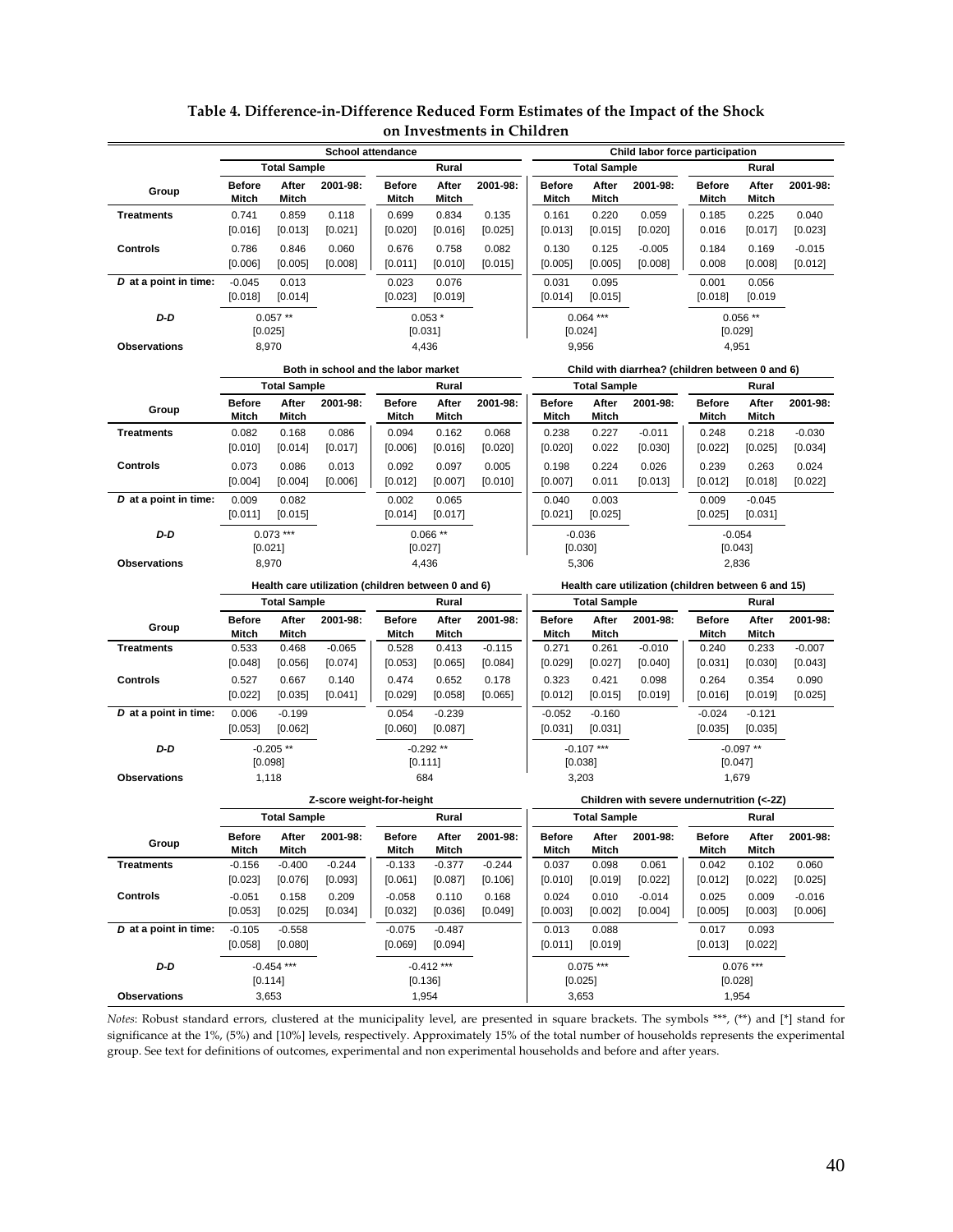## **Figure 1. Z‐score Weight‐for Height Densities (Children between 0 and 4 years of age)**



**Treatment Children vs. Control Children** 





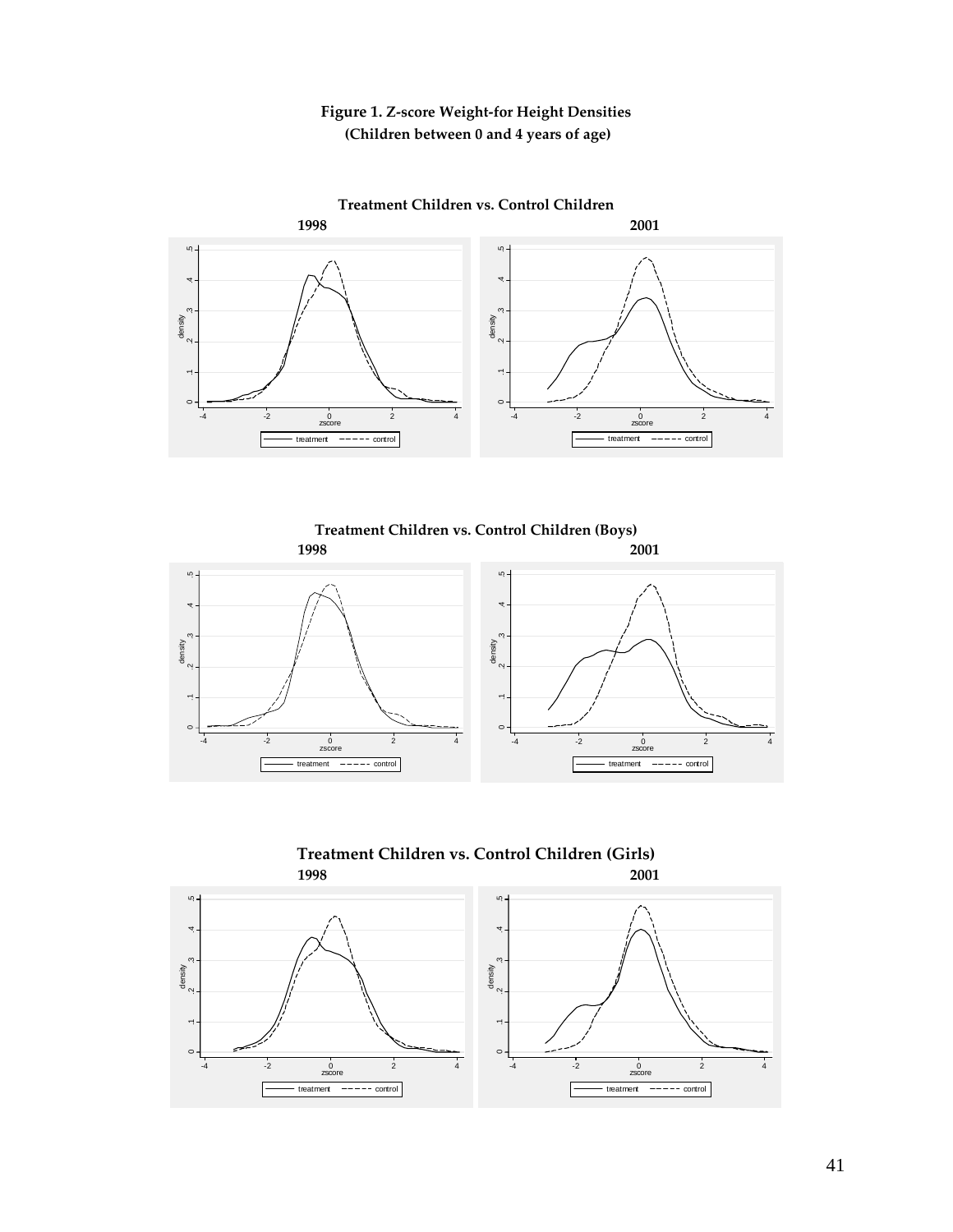|                                                                                        | <b>Total Sample</b>     |                         |       |                         |                       |       |  |  |  |
|----------------------------------------------------------------------------------------|-------------------------|-------------------------|-------|-------------------------|-----------------------|-------|--|--|--|
|                                                                                        |                         | <b>LPM Pooled</b>       |       |                         | <b>Probit Pooled</b>  |       |  |  |  |
| Outcome                                                                                | (i)                     | (ii)                    | N     | (i)                     | (ii)                  | N     |  |  |  |
| School attendance (children between<br>6 and 15 years of age)                          | 0.028<br>[0.025]        | 0.025<br>[0.026]        | 6.653 | 0.024<br>[0.021]        | 0.024<br>[0.021]      | 6.653 |  |  |  |
| Child labor force participation<br>(children<br>between 6 and 15 years of age)         | $0.121***$<br>[0.020]   | $0.113***$<br>[0.028]   | 7,503 | $0.100***$<br>[0.034]   | $0.085***$<br>[0.031] | 7,503 |  |  |  |
| Joint school attendance and child<br>labor force participation                         | $0.104***$<br>[0.026]   | $0.107***$<br>[0.026]   | 6.653 | $0.084***$<br>[0.033]   | $0.086***$<br>[0.033] | 6.653 |  |  |  |
| Health care utilization, conditioned on being<br>sick (children between 0 and 6 years) | $-0.173*$<br>[0.092]    | $-0.183*$<br>[0.103]    | 1,035 | $-0.181*$<br>[0.093]    | $-0.207*$<br>[0.108]  | 1,035 |  |  |  |
| Health care utilization, conditioned on being<br>sick (children between 6 and 15)      | $-0.110$ ***<br>[0.038] | $-0.086**$<br>[0.040]   | 2,950 | $-0.106$ ***<br>[0.036] | $-0.087*$<br>[0.042]  | 2,950 |  |  |  |
| Z-score weight-for-height<br>(children between 0 and 4 years of age)                   | $-0.466$ ***<br>[0.179] | $-0.501$ ***<br>[0.192] | 2.020 |                         |                       | 2,020 |  |  |  |
| Children with severe undernutrition (<-2 Z)<br>(children between 0 and 4 years of age) | $0.070**$<br>[0.033]    | $0.073**$<br>[0.037]    | 2,020 | $0.084***$<br>[0.040]   | $0.087***$<br>[0.049] | 2,020 |  |  |  |
| Household and individual demographics                                                  | yes                     | yes                     |       | yes                     | yes                   |       |  |  |  |
| Controls for local public investment                                                   | no                      | yes                     |       | no                      | yes                   |       |  |  |  |
| Controls for municipality effects                                                      | no                      | yes                     |       | no                      | yes                   |       |  |  |  |

#### **Table 5. Difference‐in‐Difference Models of the Impact of the Shock on Investments in Children (Multivariate Reduced Form Estimates)**

|                                                                                        | <b>Rural Sample</b>   |                       |       |                       |                       |       |  |  |  |  |
|----------------------------------------------------------------------------------------|-----------------------|-----------------------|-------|-----------------------|-----------------------|-------|--|--|--|--|
|                                                                                        |                       | <b>LPM Pooled</b>     |       |                       | <b>Probit Pooled</b>  |       |  |  |  |  |
| Outcome                                                                                | (i)                   | (ii)                  | N     | (i)                   | (ii)                  | N     |  |  |  |  |
| School attendance (children between<br>6 and 15 years of age)                          | 0.034<br>[0.035]      | 0.026<br>[0.037]      | 3,221 | 0.042<br>[0.037]      | 0.035<br>[0.041]      | 3,221 |  |  |  |  |
| Child labor force participation<br>(children<br>between 6 and 15 years of age)         | $0.092**$<br>[0.038]  | $0.084$ **<br>[0.037] | 3.784 | $0.100**$<br>[0.048]  | $0.084$ **<br>[0.046] | 3.784 |  |  |  |  |
| Joint school attendance and child<br>labor force participation                         | $0.087**$<br>[0.035]  | $0.093***$<br>[0.035] | 3,221 | $0.080**$<br>[0.045]  | $0.086**$<br>[0.047]  | 3,221 |  |  |  |  |
| Health care utilization, conditioned on being<br>sick (children between 0 and 6 years) | $-0.227**$<br>[0.099] | $-0.197$<br>[0.125]   | 618   | $-0.230**$<br>[0.091] | $-0.228*$<br>[0.122]  | 618   |  |  |  |  |
| Health care utilization, conditioned on being<br>sick (children between 6 and 15)      | $-0.112**$<br>[0.049] | $-0.099*$<br>[0.053]  | 1,520 | $-0.102**$<br>[0.044] | $-0.094*$<br>[0.052]  | 1,487 |  |  |  |  |
| Z-score weight-for-height<br>(children between 0 and 4 years of age)                   | $-0.493**$<br>[0.206] | $-0.493**$<br>[0.228] | 1,190 |                       |                       |       |  |  |  |  |
| Children with severe undernutrition (<-2 Z)<br>(children between 0 and 4 years of age) | $0.072**$<br>0.033    | $0.071*$<br>[0.039]   | 1,190 | $0.086***$<br>[0.045] | $0.086***$<br>[0.046] | 1.190 |  |  |  |  |
| Household and individual demographics                                                  | yes                   | yes                   |       | yes                   | yes                   |       |  |  |  |  |
| Controls for local public investment                                                   | no                    | yes                   |       | no                    | yes                   |       |  |  |  |  |
| Controls for municipality effects                                                      | no                    | yes                   |       | no                    | yes                   |       |  |  |  |  |

*Notes*: Robust standard errors clustered at the municipality level are presented in square brackets. Probit coefficients reported correspond to marginal effects. The symbols \*\*\*, (\*\*) and [\*] stand for significance at the 1%, (5%) and [10%] levels, respectively. The analysis here includes only households with at least one child under the age of 15. Pre-shock household and individual demographics include child's age (in months for models of nutritional status), gender and school attainment, parental education, gender of the household head, number of members within the household, log of income per capita and area of location. Other pre‐shock controls include dummies to identify households owning businesses and land to crop. Dummies of pre-shock programs of social investment at the community level include public assistance to construct/improve schools, health centers, housing, provision of water, sewage, electricity or start programs to promote employment, health and donation of food and drugs. Approximately 15% of the total number households represent the experimental group. See text for definitions of outcomes, experimental and non experimental households and before and after years.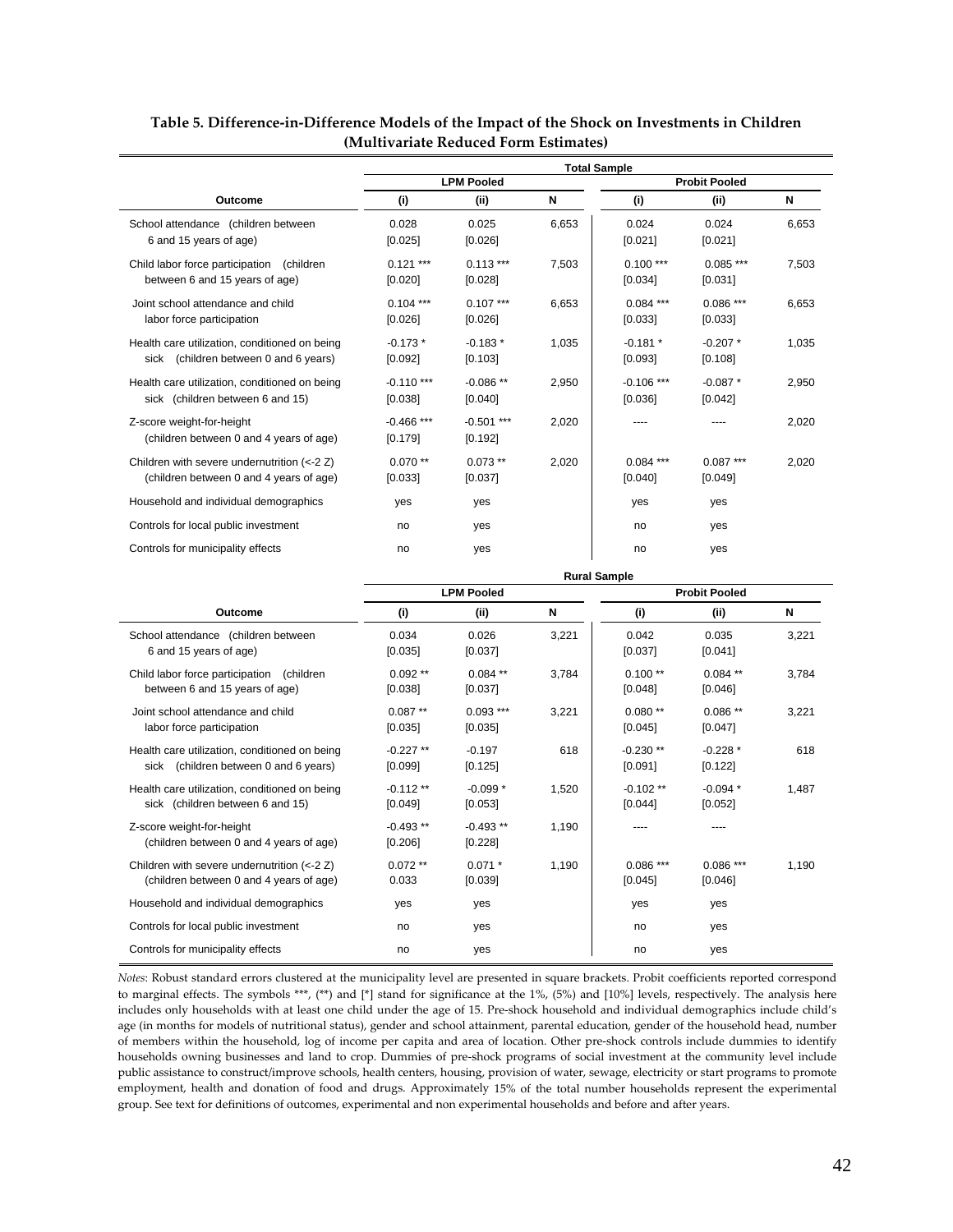|                                                                                        |                      | Corn                |                      |       |                             | <b>Beans</b>          |                      |     |                       | Rice                 |                       |     |  |
|----------------------------------------------------------------------------------------|----------------------|---------------------|----------------------|-------|-----------------------------|-----------------------|----------------------|-----|-----------------------|----------------------|-----------------------|-----|--|
| <b>Outcomes</b>                                                                        | Raw Diff-<br>in-diff | <b>OLS</b>          | Probit               | N     | <b>Raw Diff-</b><br>in-diff | <b>OLS</b>            | Probit               | N   | Raw Diff-<br>in-diff  | <b>OLS</b>           | Probit                | N   |  |
| School attendance (children between)<br>6 and 15 years of age)                         | $-0.003$<br>[0.072]  | $-0.048$<br>[0.079] | $-0.056$<br>[0.092]  | 1,427 | 0.294<br>[0.193]            | 0.192<br>[0.292]      | 0.205<br>[0.160]     | 150 | 0.214<br>[0.187]      | 0.297<br>[0.232]     | 0.206<br>[0.108]      | 157 |  |
| Child labor force participation<br>(children<br>between 6 and 15 years of age)         | 0.069<br>[0.057]     | $0.124*$<br>[0.071] | $0.184**$<br>[0.105] | 1,427 | $0.284**$<br>[0.140]        | $0.381*$<br>[0.195]   | $0.458**$<br>[0.315] | 150 | 0.066<br>[0.097]      | 0.134<br>[0.114]     | $0.221*$<br>[0.212]   | 157 |  |
| Joint school attendance and child<br>labor participation                               | 0.021<br>[0.053]     | 0.011<br>[0.063]    | 0.011<br>[0.057]     | 1,427 | 0.244<br>[0.195]            | 0.203<br>[0.244]      | 0.201<br>[0.305]     | 150 | $0.182*$<br>[0.088]   | $0.288**$<br>[0.092] | $0.331***$<br>[0.192] | 157 |  |
| Z-score weight-for-height<br>(children between 0 and 4 years of age)                   | $-0.308$<br>[0.301]  | $-0.242$<br>[0.361] | $---$                | 536   | $-0.909$ ***<br>[0.339]     | $-1.177**$<br>[0.410] | $---$                | 70  | $-1.015**$<br>[0.486] | $-0.624$<br>[0.369]  | $---$                 | 54  |  |
| Children with severe undernutrition (<-2 Z)<br>(children between 0 and 4 years of age) | $0.084*$<br>[0.049]  | 0.062<br>[0.063]    | 0.060<br>[0.060]     | 536   | 0.314<br>[0.200]            | $---$                 | $---$                | 70  | 0.078<br>[0.052]      | 0.166<br>[0.204]     | $---$                 | 54  |  |

#### Table 6. Difference-in-Difference Reduced Form Estimates of the Impact of the Shock on Investments in Children **(Experimental Samples Defined by Main Type of Pre‐shock Crop Cultivated)**

*Notes*: Robust standard errors clustered at the municipality level are presented in square brackets. Probit coefficients reported correspond to marginal effects. The symbols \*\*\*, (\*\*) and [\*] stand for significance at the 1%, (5%) and [10%] levels, respectively. Sub‐samples used here include only children under the age of 15 in rural areas. Pre‐shock household and individual demographics include child's age (in months for models of nutritional status), gender and school attainment, parental education, gender of the household head, number of members within the household, log of income per capita and area of location. Other pre‐shock controls include dummies to identify households owning businesses and land to crop. Dummies of pre‐shock programs of social investment at the community level include public assistance to construct/improve schools, health centers, housing, provision of water, sewage, electricity or start programs to promote employment, health and donation of food and drugs. Approximately 15% of the total number households represent the experimental group. See text for definitions of outcomes, experimental and non experimental households on the basis of pre‐shock crops cultivated and before and after years.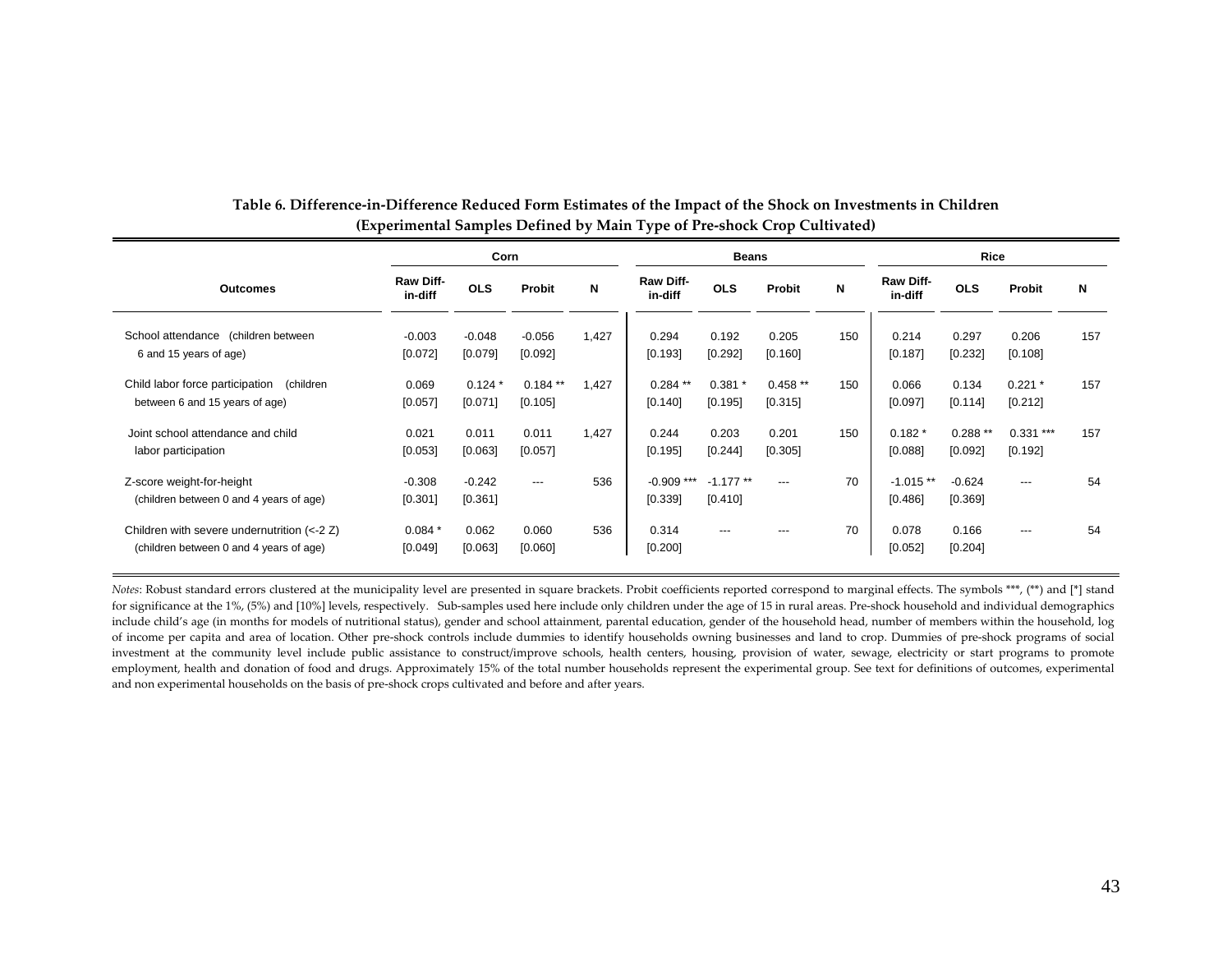| Table 7. Difference-in-Difference Propensity Score Matching Estimates of the Impact of the Shock on |
|-----------------------------------------------------------------------------------------------------|
| Investments in Children (Reduced Form Estimates)                                                    |

| Outcome                                                                                              | NN(10)<br>$bw = 0.01$  | G<br>$bw = 0.01$      | Е<br>$bw = 0.01$      | LL<br>$bw = 0.01$      | N     | CS.   |
|------------------------------------------------------------------------------------------------------|------------------------|-----------------------|-----------------------|------------------------|-------|-------|
| School attendance (children between)<br>6 and 15 years of age)                                       | 0.056<br>[0.057]       | 0.052<br>[0.054]      | 0.047<br>[0.056]      | 0.064<br>[0.060]       | 1,641 | 99.1% |
| Child labor force participation<br>(children<br>between 6 and 15 years of age)                       | $0.094$ ***<br>[0.035] | $0.091***$<br>[0.034] | $0.085**$<br>[0.034]  | $0.094$ **<br>[0.037]  | 1,641 | 99.1% |
| Joint school attendance and child<br>labor force participation                                       | $0.086***$<br>[0.030]  | $0.080***$<br>[0.028] | $0.075***$<br>[0.029] | $0.085***$<br>[0.033]  | 1,641 | 99.1% |
| Health care utilization, conditioned on being<br>sick (children between 0 and 6 years)               | $-0.146$<br>[0.096]    | $-0.025$<br>[0.115]   | $-0.175$<br>[0.123]   |                        | 122   | 96.9% |
| Health care utilization, conditioned on being<br>sick (children between 6 and 15)                    | $-0.016$<br>[0.056]    | $-0.066$<br>[0.068]   | $-0.140*$<br>[0.075]  |                        | 124   | 97.4% |
| Z-score weight-for-height<br>(children between 0 and 4 years of age)                                 | $-0.218**$<br>[0.098]  | $-0.251**$<br>[0.096] | $-0.243**$<br>[0.098] | $-0.234$ **<br>[0.099] | 681   | 100%  |
| Children with severe undernutrition $\left( < -2 \right)$<br>(children between 0 and 4 years of age) | $0.101***$<br>[0.028]  | $0.099***$<br>[0.028] | $0.102***$<br>[0.028] | $0.098***$<br>[0.032]  | 681   | 100%  |

*Notes*: Bootstrapped standard errors presented in square brackets were obtained from 500 replications. The symbols \*\*\*, (\*\*) and [\*] stand for significance at the 1%, (5%) and [10%] levels, respectively. The analysis here includes only households with at least one child under the age of 15. Units matched on the propensity score from a logistic regression on presence in the treatment group. Pre‐shock household covariates in the logistic regression include area of location (urban or rural), municipality codes, log of income per capita, parental education, distance to closest school and closest health center and a set of dummies to identify households owning a dwelling, businesses and land to crop. Results presented in this table are very similar to those obtained with bandwidths ranging from 0.005 to 0.025. Approximately 15% of the total number households represent the experimental group. See text for definitions of outcomes, experimental and non experimental households and before and after years.

 $a$  NN(10) = 10 nearest neighbors; G = Gaussian; E = Epanechnikov; LL = local linear; bw = bandwith; CS = common support.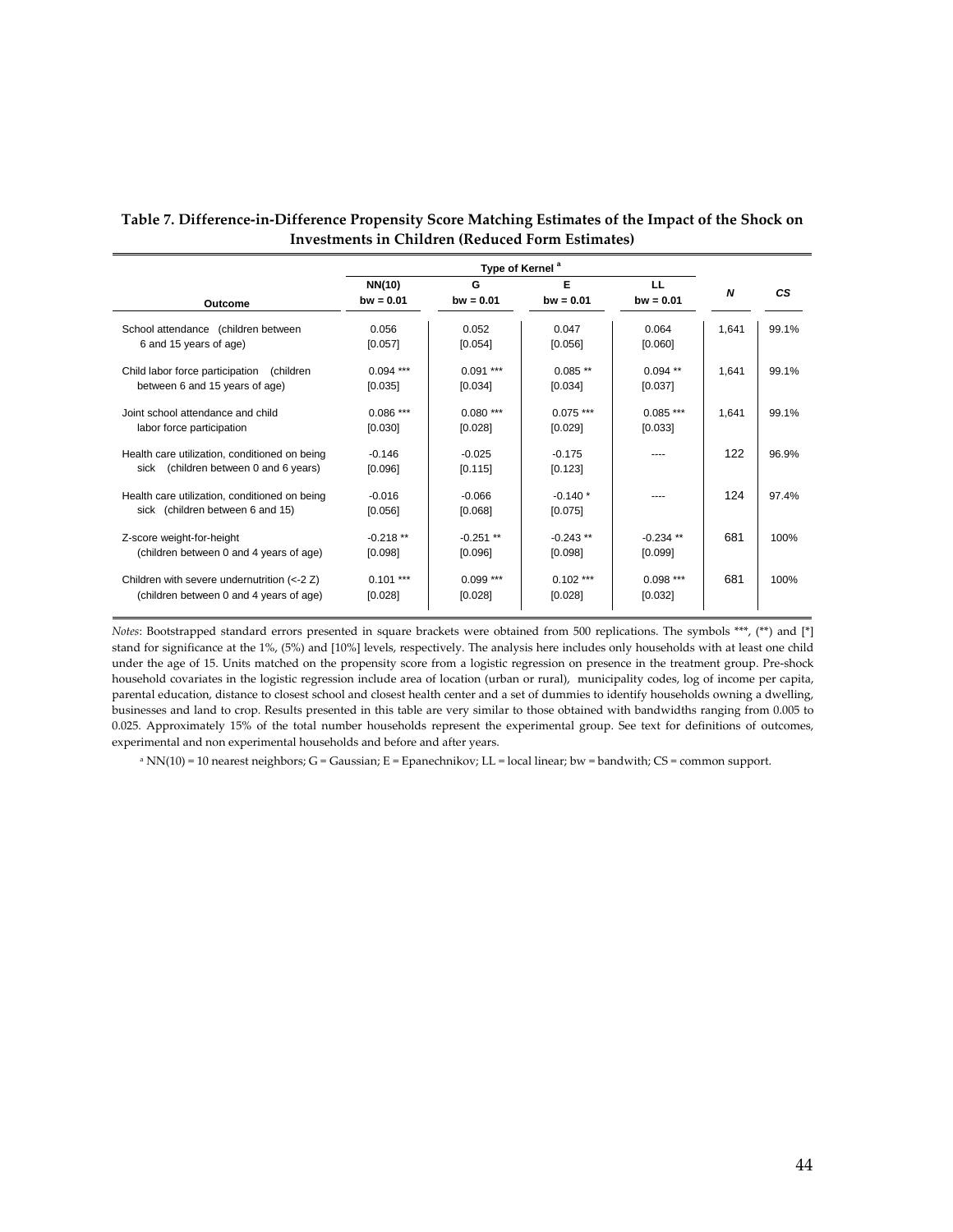|  |  |  |  |  |  |  | Table 8. Pre-Shock Covariates Trends and Results from Pre-shock Difference-in-Difference Models |
|--|--|--|--|--|--|--|-------------------------------------------------------------------------------------------------|
|--|--|--|--|--|--|--|-------------------------------------------------------------------------------------------------|

|                                                 |                      | <b>Total sample</b>         |                      |       |                      | <b>Rural sample</b>         |                      |       |
|-------------------------------------------------|----------------------|-----------------------------|----------------------|-------|----------------------|-----------------------------|----------------------|-------|
|                                                 | 1998-1993            |                             | 1993                 |       | 1998-1993            |                             | 1993                 |       |
| <b>Covariates</b>                               | Diff-in-diff         | <b>Treated</b><br>(Mitch=1) | Control<br>(Mitch=0) | N     | Diff-in-diff         | <b>Treated</b><br>(Mitch=1) | Control<br>(Mitch=0) | N     |
| Number of members per household                 | 0.27<br>[0.391]      | 6.94<br>[0.035]             | 6.95<br>[0.024]      | 7,556 | 0.000<br>[0.408]     | 7.32<br>[0.054]             | 7.32<br>[0.039]      | 3,103 |
| Number of children per household                | 0.01<br>[0.101]      | 2.62<br>[0.057]             | 2.62<br>[0.038]      | 7,556 | 0.07<br>[0.172]      | 3.06<br>[0.098]             | 3.05<br>[0.066]      | 3,103 |
| Proportion of children that are girls           | 0.023<br>[0.017]     | 0.483<br>[0.010]            | 0.489<br>[0.006]     | 6,316 | $-0.024$<br>[0.028]  | 0.508<br>[0.015]            | 0.482<br>[0.010]     | 2,665 |
| Age of household head                           | 0.75<br>[0.776]      | 41.81<br>[0.420]            | 42.19<br>[0.286]     | 6,328 | $3.656**$<br>[1.422] | 41.57<br>[0.670]            | 42.47<br>[0.458]     | 2,668 |
| Age of children                                 | 0.19<br>[0.237]      | 7.10<br>[0.109]             | 7.14<br>[0.073]      | 6,316 | $0.805**$<br>[0.290] | 6.69<br>[0.163]             | 6.95<br>[0.109]      | 6,316 |
| Years of schooling: head of household           | $-0.07$<br>[0.447]   | 6.19<br>[0.156]             | 6.31<br>[0.101]      | 4,927 | 0.24<br>[0.330]      | 4.17<br>[0.225]             | 4.44<br>[0.154]      | 1,765 |
| Female headed households                        | 0.047<br>[0.028]     | 0.257<br>[0.013]            | 0.290<br>[0.009]     | 6,328 | 0.036<br>[0.447]     | 0.174<br>[0.017]            | 0.200<br>[0.012]     | 2,668 |
| Monthly income per capita                       | $-1,197$<br>[1181.3] | 2,972<br>[446.1]            | 3,073<br>[335.4]     | 6,302 | $-22.70$<br>[540.4]  | 1,141<br>[141.4]            | 1,155<br>[80.77]     | 2,660 |
| Percent with own house                          | $-0.057$<br>[0.038]  | 0.573<br>[0.014]            | 0.533<br>[0.010]     | 6,324 | $-0.054$<br>[0.040]  | 0.510<br>[0.023]            | 0.472<br>[0.015]     | 2,666 |
| Distance to closest health center<br>(minutes)  | $3.617**$<br>[1.760] | 18.32<br>[0.787]            | 20.84<br>[0.540]     | 6,328 | 8.488 ***<br>[3.052] | 25.36<br>[1.715]            | 30.62<br>[1.195]     | 2,668 |
| Distance to closest primary school<br>(minutes) | $3.115*$<br>[1.629]  | 12.96<br>[0.255]            | 14.89<br>[0.198]     | 6,328 | 4.892 ***<br>[1.835] | 12.83<br>[0.495]            | 15.34<br>[0.387]     | 2,668 |

|                                                                                           |                     | <b>Total sample</b>  |                     |       | <b>Rural sample</b> |                      |                     |       |  |
|-------------------------------------------------------------------------------------------|---------------------|----------------------|---------------------|-------|---------------------|----------------------|---------------------|-------|--|
| <b>Outcomes</b>                                                                           | Raw<br>D-D          | <b>OLS</b><br>Pooled | Probit<br>Pooled    | N     | Raw<br>D-D          | <b>OLS</b><br>Pooled | Probit<br>Pooled    | N     |  |
| School attendance (children between)<br>6 and 15 years of age)                            | $-0.014$<br>[0.033] | 0.037<br>[0.036]     | $-0.001$<br>[0.029] | 7,603 | 0.031<br>[0.052]    | 0.064<br>[0.054]     | 0.026<br>[0.082]    | 2,761 |  |
| Child labor participation<br>(children between<br>6 and 15 years of age)                  | 0.021<br>[0.021]    | $-0.013$<br>[0.028]  | 0.000<br>[0.020]    | 7,603 | 0.000<br>[0.031]    | $-0.053$<br>[0.039]  | $-0.032$<br>[0.035] | 2,761 |  |
| Joint school attendance and child<br>labor participation                                  | 0.014<br>[0.013]    | 0.010<br>[0.013]     | 0.018<br>[0.014]    | 7,603 | $-0.009$<br>[0.022] | $-0.025$<br>[0.022]  | $-0.014$<br>[0.020] | 2,761 |  |
| Health care utilization, conditioned on being<br>sick (children between 6 and 15)         | $-0.012$<br>[0.052] | $-0.012$<br>[0.060]  | $-0.009$<br>[0.061] | 1,325 | 0.061<br>[0.065]    | 0.149<br>[0.123]     | 0.141<br>[0.113]    | 633   |  |
| Health care utilization, conditioned on being<br>(children between 0 and 6 years)<br>sick | $-0.049$<br>[0.053] | $-0.136$<br>[0.138]  | $-0.178$<br>[0.129] | 203   | 0.075<br>[0.065]    | $-0.204$<br>[0.235]  | $-0.135$<br>[0.211] | 122   |  |
| Z-score weight-for-height<br>(children between 0 and 4 years of age)                      | $-0.084$<br>[0.067] | 0.022<br>[0.102]     |                     | 2,078 | $-0.078$<br>[0.101] | $-0.212$<br>[0.132]  |                     | 990   |  |
| Children with severe undernutrition (<-2 Z)<br>(children between 0 and 4 years of age)    | 0.007<br>[0.013]    | $-0.009$<br>[0.013]  | $-0.007$<br>[0.013] | 2,078 | 0.026<br>[0.019]    | $-0.013$<br>[0.035]  | $-0.021$<br>[0.030] | 990   |  |

*Notes*: Robust standard errors clustered at the municipality level are presented in square brackets. Probit coefficients reported correspond to marginal effects. The symbols \*\*\*, (\*\*) and [\*] stand for significance at the 1, (5%) and [10%] levels, respectively. The unit of analysis for the first panel (covariates) is a household with at least one child under the age of 15. The unit of analysis for the second panel (outcomes) is a child within the age ranges defined in the table. Several specifications run included household and individual demographics such as age in years (in months for models of nutritional status), gender of the child, number of members within the household, parental school attainment, gender of the household head, log of income per capita. Other controls include dummies of households owning land to crop, distance to closest health center and closest school and area of location. See text for definitions of outcomes, experimental and non experimental households and before and after years.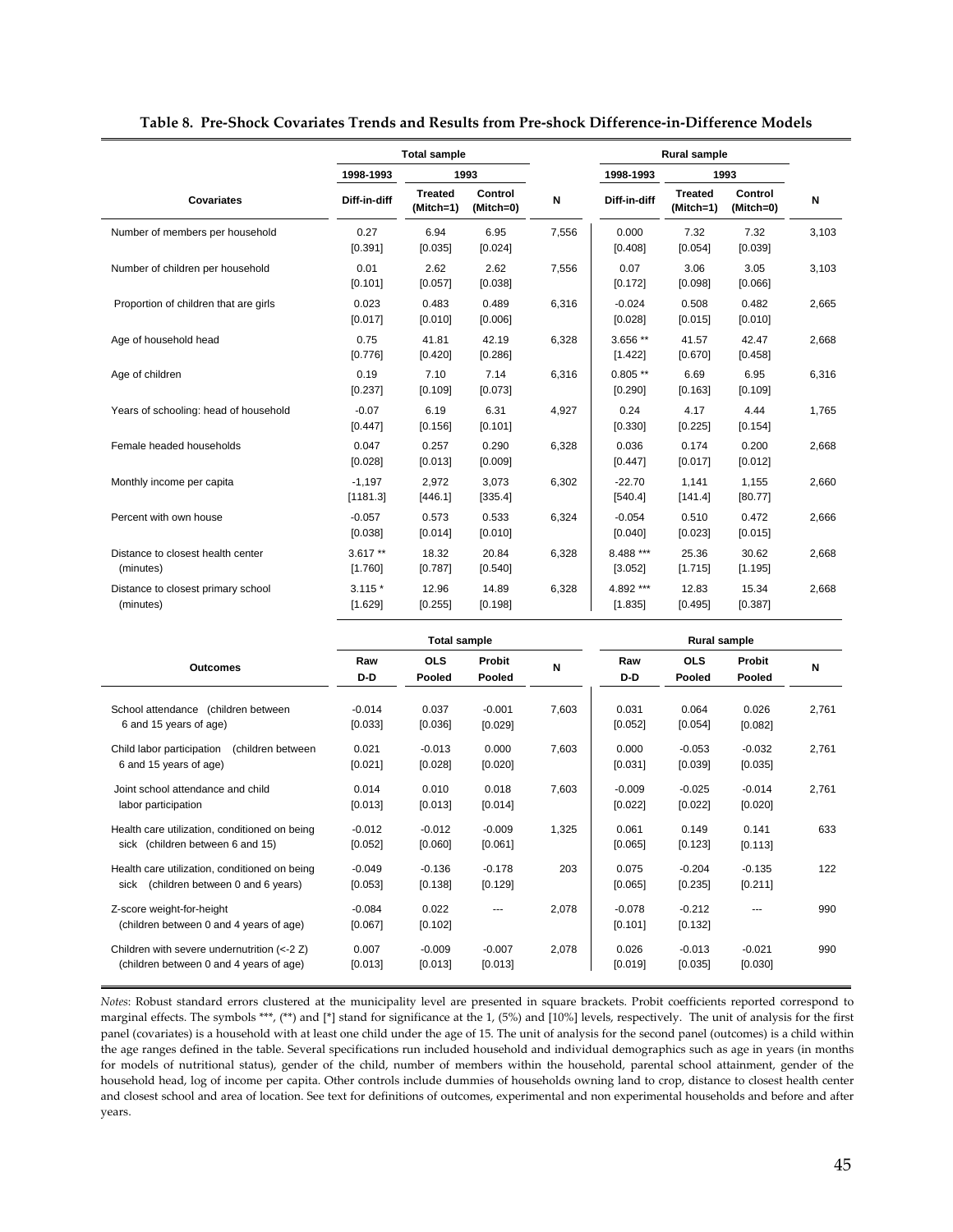| Raw<br>D-D | <b>OLS</b><br><b>Pooled</b> | <b>Probit</b><br>Pooled | N       |
|------------|-----------------------------|-------------------------|---------|
| 0.020      | $-0.059$                    | 0.003                   | 5,679   |
| [0.079]    | [0.062]                     | [0.094]                 |         |
| 0.055      | $0.147***$                  | $0.136*$                | 6,154   |
| [0.046]    | [0.055]                     | [0.100]                 |         |
| $0.076**$  | $0.100**$                   | $0.081 *$               | 5,679   |
| [0.038]    | [0.048]                     | [0.075]                 |         |
| $-0.298**$ | $-0.061$                    | 0.014                   | 813     |
| [0.137]    | [0.196]                     | [0.276]                 |         |
| $-0.158*$  | $-0.189**$                  | $-0.113*$               | 2,199   |
| [0.084]    | [0.083]                     | [0.063]                 |         |
| $-0.334*$  | $-0.391$ *                  |                         | 2,716   |
| [0.191]    | [0.217]                     |                         |         |
| 0.048      | $0.076**$                   | $0.128**$               | 2,716   |
|            | [0.033]                     | [0.037]                 | [0.100] |

#### Table 9. Difference-in-Difference-in-Difference Models of the Impact of the Shock on Investments **in Children in Rural Households (Multivariate Reduced Form Estimates)**

*Notes:* Robust standard errors clustered at the municipality level are presented in square brackets. Probit coefficients reported correspond to marginal effects. The symbols \*\*\*, (\*\*) and [\*] stand for significance at the 1%, (5%) and [10%] levels, respectively. The analysis here includes only households with at least one child under the age of 15. Pre‐shock household and individual demographics include child's age (in months for models of nutritional status), gender and school attainment, parental education, gender of the household head, number of members within the household, log of income per capita and area of location. Other pre‐shock controls include dummies to identify households owning land to crop. See text for definitions of outcomes, experimental and non experimental households and before and after years. See also test for assumptions used to construct the panels in the two periods of analysis (1993‐1998 and 1998‐2001).